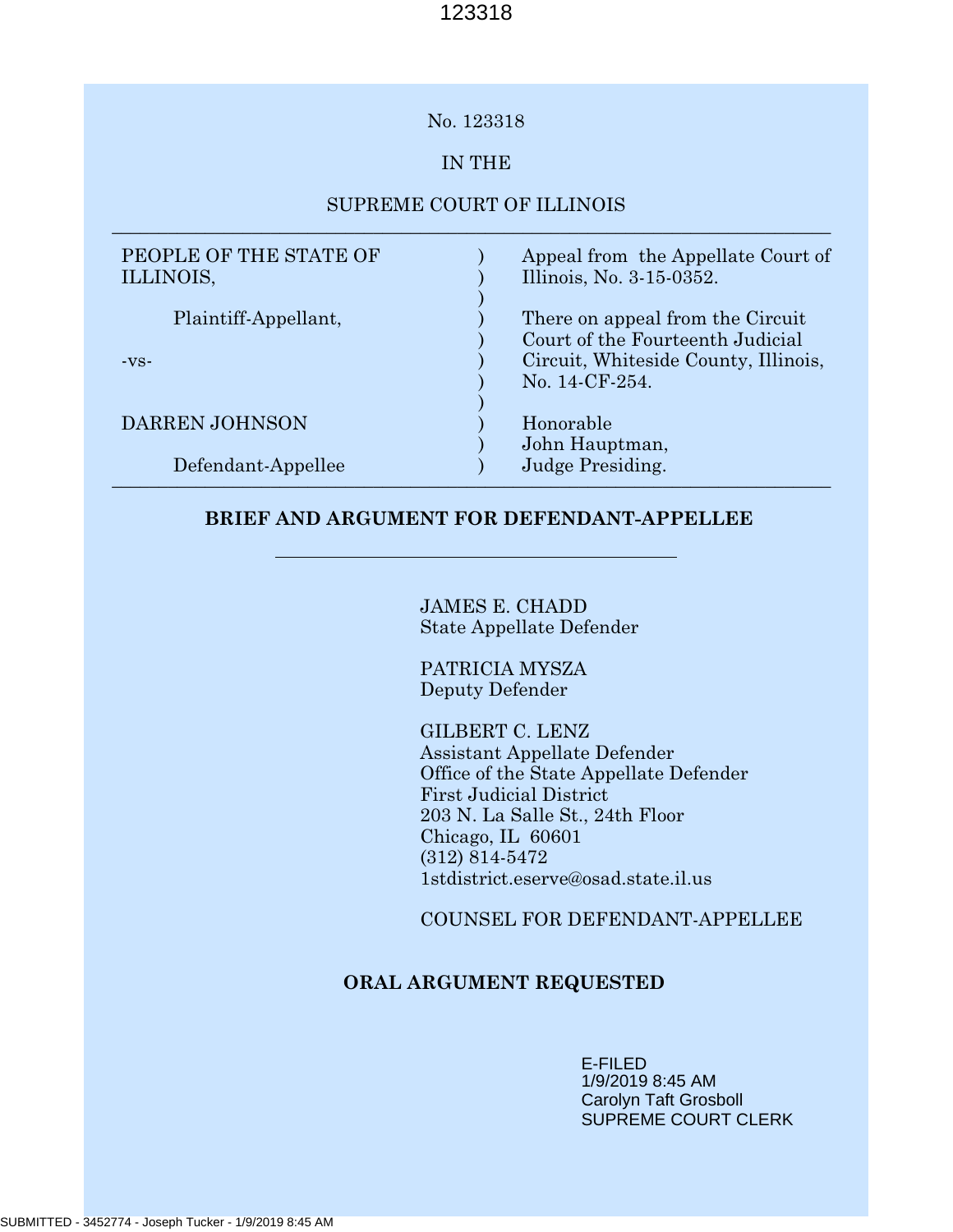# **POINTS AND AUTHORITIES** Page

**Darren Johnson entered a retail store that was open for business and never entered an area of the store that was off-limits to the public. The appellate court correctly concluded that under** *People v. Bradford***, 2016 IL 118674, such facts cannot support a conviction for burglary because Johnson, like the** *Bradford* **defendant, never exceeded the scope of his physical authority as a member of the public to be in the store. . . . . . . . . . . . . . . . . . . . . . . . . . . . . . . . . . . . . . . . . . . . . . . . . . . . . . . . . 2** 720 ILCS 5/19-1(a) (West 2014). . . . . . . . . . . . . . . . . . . . . . . . . . . . . . . . . . . . . 2 *People v. Bradford*, 2016 IL 118674 . . . . . . . . . . . . . . . . . . . . . . . . . . . . . . . 2, 3 *People v. Johnson*, 2018 IL App (3d) 150352 . . . . . . . . . . . . . . . . . . . . . . . . . . 3 **A. The appellate court correctly found that** *Bradford* **applies with equal force to unlawful-entry burglary. . . . . . . . . . . . . . . . . . . . . . . . . . . . . . . . . . . . . . . . . . . . . . . . . . . . 3** 730 ILCS 5/5-4.5-95(b) (West 2014) . . . . . . . . . . . . . . . . . . . . . . . . . . . . . . . . . 4 *People v. Weaver*, 41 Ill. 2d 434 (1968) . . . . . . . . . . . . . . . . . . . . . . . . . . . . 4, 12 *People v. Johnson*, 2018 IL App (3d) 150352 . . . . . . . . . . . . . . . . . . . . . *passim People v. Bridgewater*, 388 Ill. App. 3d 787 (4th Dist. 2009) . . . . . . . . . . . . . . 5 *People v. Bradford*, 2016 IL 118674 . . . . . . . . . . . . . . . . . . . . . . . . . . . . *passim* Ill. Rev. Stat.1975, ch. 38 ¶¶ 16A-3, 16A-4. . . . . . . . . . . . . . . . . . . . . . . . . . . . 5 720 ILCS 5/16-25(f) (West 2014) . . . . . . . . . . . . . . . . . . . . . . . . . . . . . . . . . . . . 5 *People v. Christy*, 139 Ill. 2d 172 (1990) . . . . . . . . . . . . . . . . . . . . . . . . . . . 6, 11 720 ILCS 5/16-25(f)(1) (West 2014) . . . . . . . . . . . . . . . . . . . . . . . . . . . . . . . . . . 6 *People v. Bradford*, 2014 IL App (4th) 130288 . . . . . . . . . . . . . . . . . . . . . . . 7, 9 *People v. McDaniel*, 2012 IL App (5th) 100575. . . . . . . . . . . . . . . . . . . . . . . . . 8 720 ILCS 5/16-25(a)(7), (e), (f)(1) (West 2014) . . . . . . . . . . . . . . . . . . . . . . . . 10 *People v. Hanna*, 207 Ill. 2d 486 (2003). . . . . . . . . . . . . . . . . . . . . . . . . . . . . . 11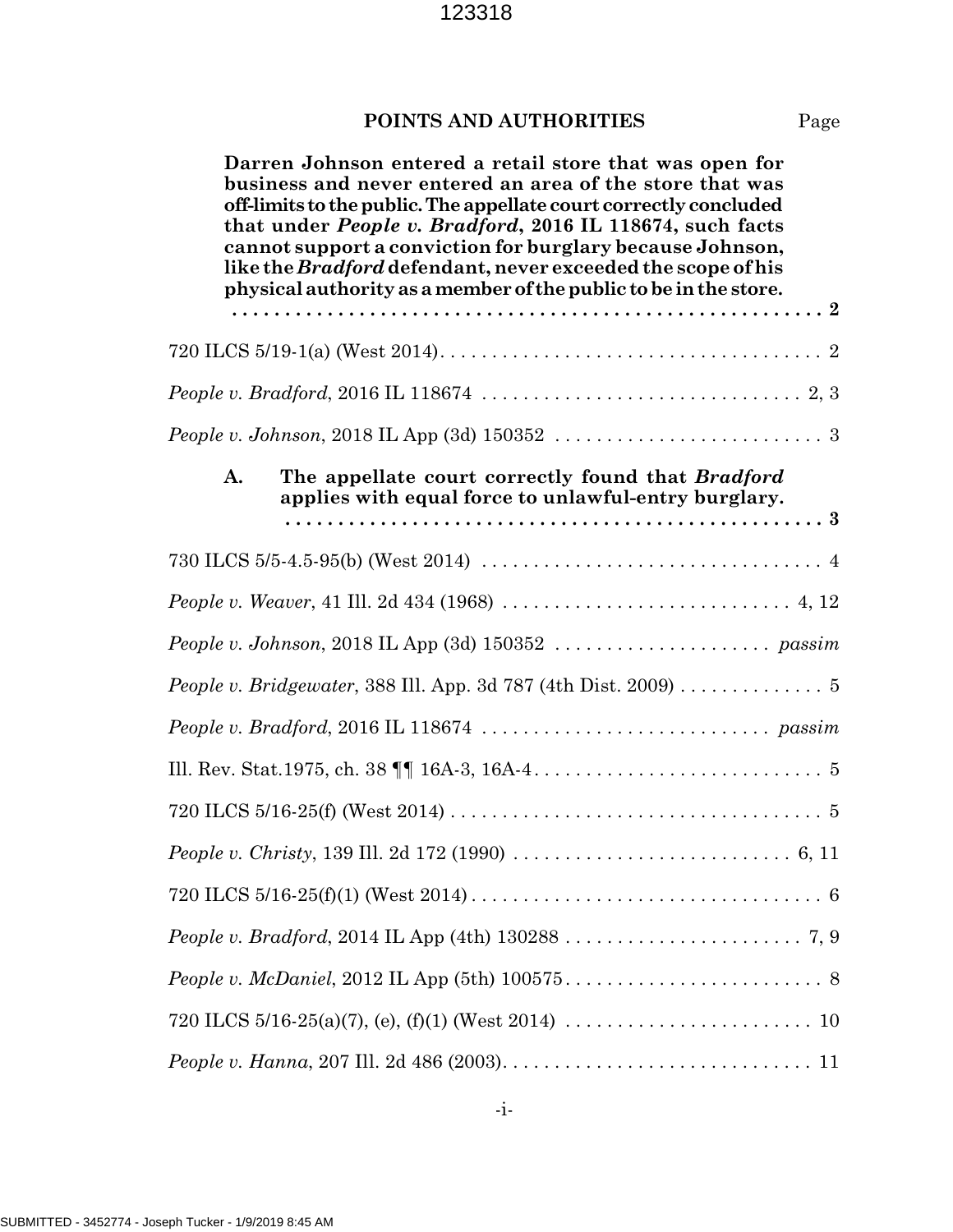| <i>People v. Hopkins, 229 III. App. 3d 665 (4th Dist. 1992) </i> 12                                                                                                                     |  |
|-----------------------------------------------------------------------------------------------------------------------------------------------------------------------------------------|--|
| <b>B.</b><br>The State offers no reasonable basis for allowing<br>shoplifting to be prosecuted as unlawful-entry burglary<br>after the legislature created the offense of retail theft. |  |
|                                                                                                                                                                                         |  |
|                                                                                                                                                                                         |  |
|                                                                                                                                                                                         |  |
|                                                                                                                                                                                         |  |
|                                                                                                                                                                                         |  |
| The legislature removed shoplifting from Weaver's<br>1.<br>purview when it enacted the retail theft statute.                                                                            |  |
|                                                                                                                                                                                         |  |
|                                                                                                                                                                                         |  |
|                                                                                                                                                                                         |  |
|                                                                                                                                                                                         |  |
|                                                                                                                                                                                         |  |
| This case raises no <i>stare decisis</i> concerns 19<br>2.                                                                                                                              |  |
|                                                                                                                                                                                         |  |
|                                                                                                                                                                                         |  |
|                                                                                                                                                                                         |  |
|                                                                                                                                                                                         |  |
|                                                                                                                                                                                         |  |
| People v. Burlington, 2018 IL App (4th) $150642$ $\dots$ $\dots$ $\dots$ $\dots$ $\dots$ $20$ , 22                                                                                      |  |
| People v. Drake, 172 Ill. App. 3d 1026 (4th Dist. 1988) 20                                                                                                                              |  |
|                                                                                                                                                                                         |  |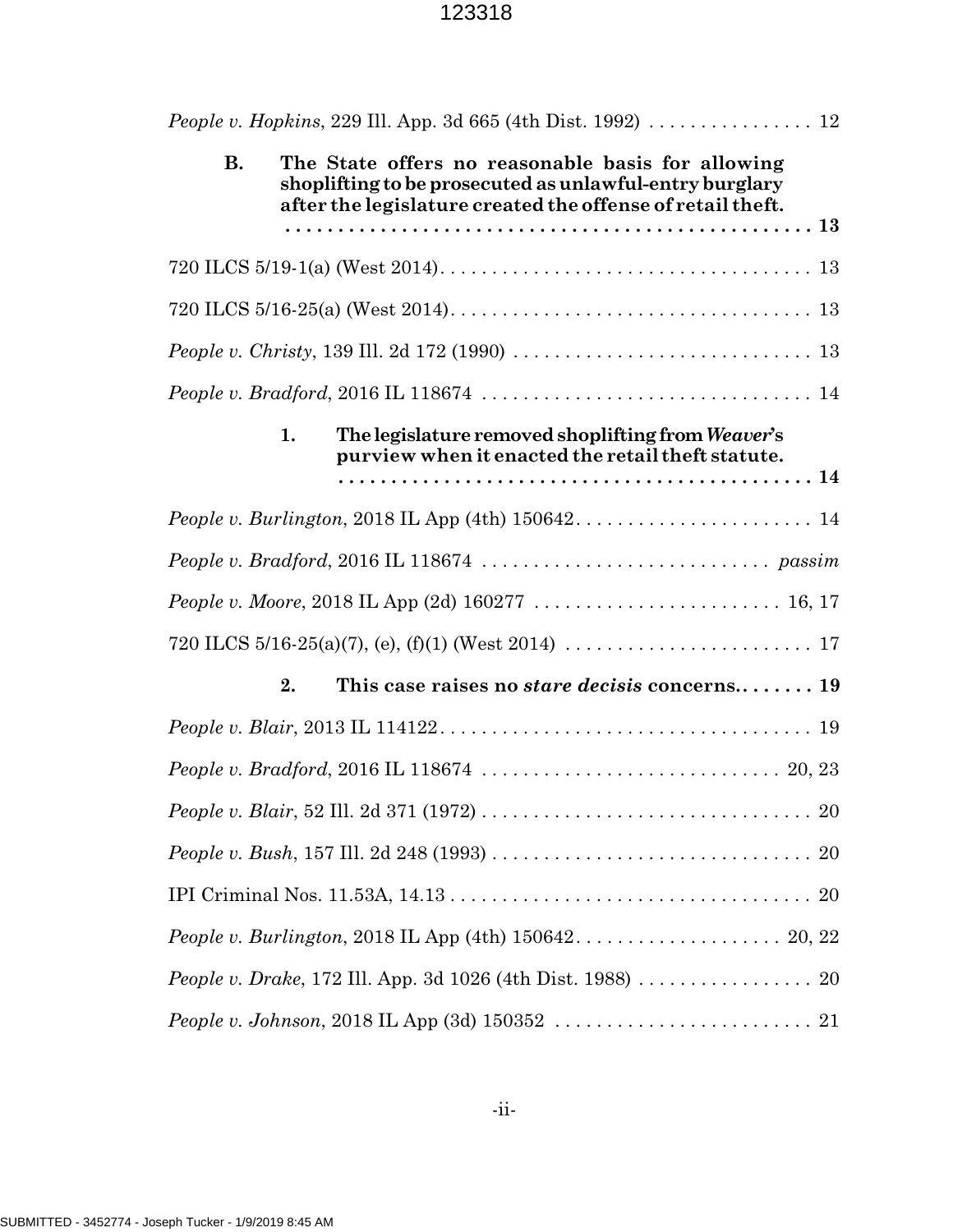| Gillen v. State Farm Mutual Automobile Insurance Co., 215 Ill. 2d 381 (2005)                             |
|----------------------------------------------------------------------------------------------------------|
|                                                                                                          |
| <i>People v. Bridgewater, 388 III. App. 3d 787 (4th Dist. 2009)</i> $\ldots \ldots \ldots 21$            |
|                                                                                                          |
| People v. Szydloski, 283 Ill. App. 3d 274 (3d Dist. 1996) 21                                             |
|                                                                                                          |
| <i>People v. O'Banion</i> , 253 Ill. App. 3d 427 (3d Dist. 1993) $\ldots \ldots \ldots \ldots \ldots 22$ |
| People v. Durham, 252 Ill. App. 3d 88 (3d Dist. 1993) 22                                                 |
|                                                                                                          |
|                                                                                                          |
|                                                                                                          |
| $\mathbf{C}$ .                                                                                           |
|                                                                                                          |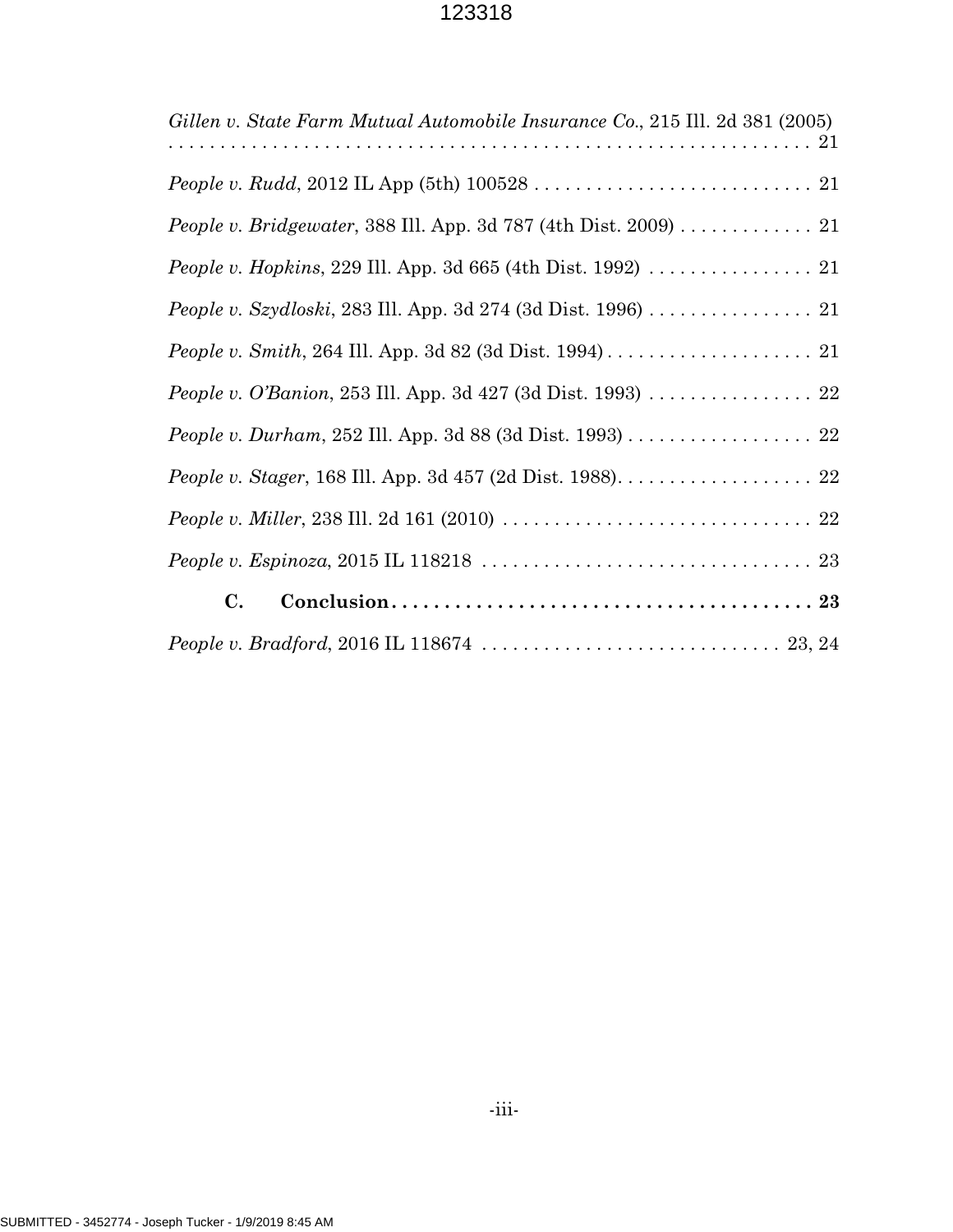### **ISSUE PRESENTED FOR REVIEW**

Where Darren Johnson entered an open retail store and never entered an area of the store that was off-limits to the public, whether the appellate court correctly concluded that under *People v. Bradford*, 2016 IL 118674, Johnson could not be found guilty of burglary because he never exceeded the scope of his physical authority as a member of the public to be in the store.

### **STANDARD OF REVIEW**

As in *Bradford*, the only question in this case is whether the undisputed facts may satisfy the elements of the burglary statute, which is a question of statutory construction this Court reviews *de novo*. *People v. Bradford*, 2016 IL 118674, ¶¶ 14-15. Where the undisputed facts cannot satisfy the elements of the charged offense, the State has failed to prove the defendant's guilt beyond a reasonable doubt and the conviction must be reversed. *Id*. ¶¶ 12, 34.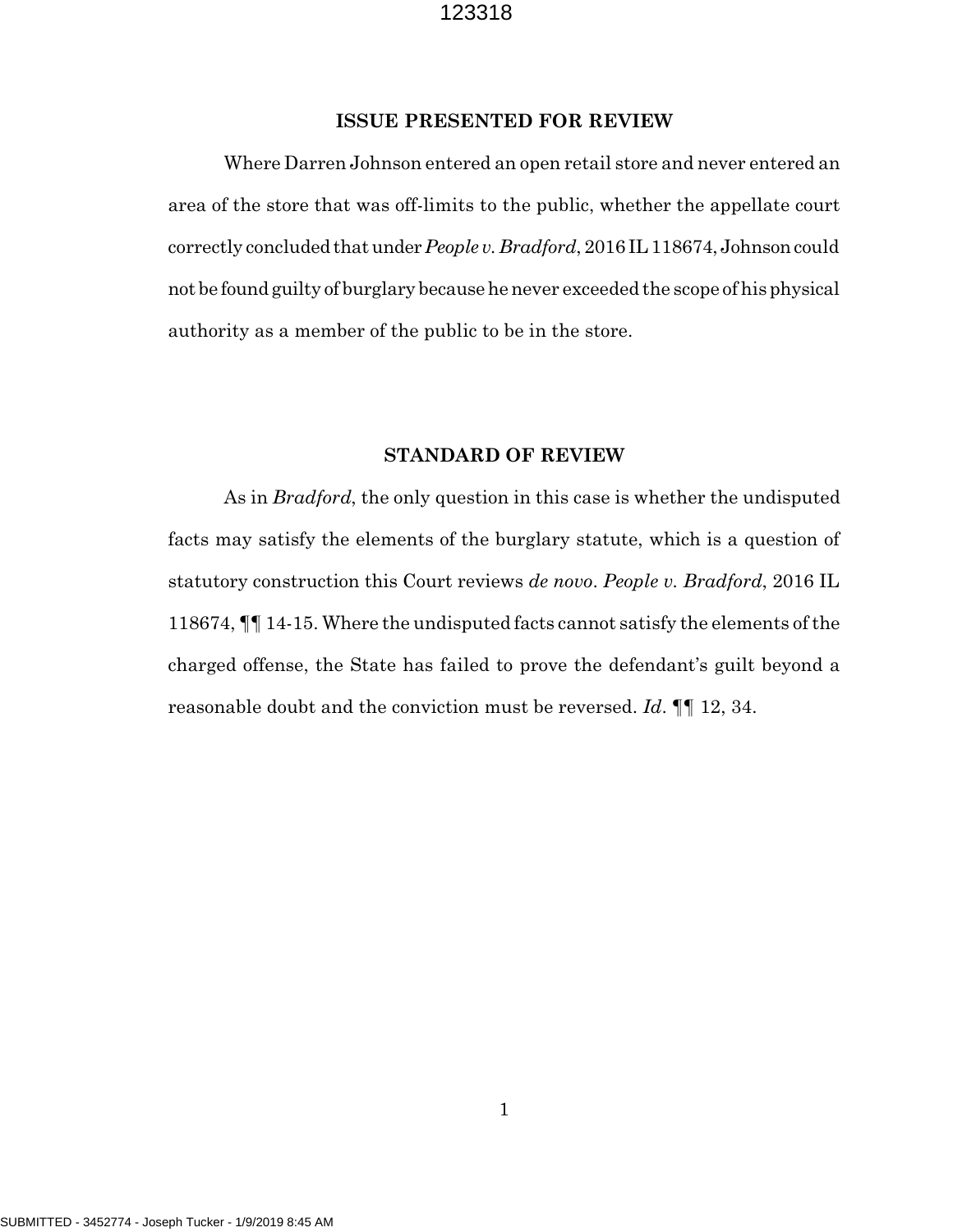#### **ARGUMENT**

**Darren Johnson entered a retail store that was open for business and never entered an area of the store that was off-limits to the public. The appellate court correctly concluded that under** *People v. Bradford***, 2016 IL 118674, such facts cannot support a conviction for burglary because Johnson, like the** *Bradford* **defendant, never exceeded the scope of his physical authority as a member of the public to be in the store.**

In order to obtain a conviction for burglary, the State must prove not only that the defendant either entered or remained in a building with an intent to steal, but that he did so "without authority." 720 ILCS 5/19-1(a) (West 2014).<sup>1</sup> In *Bradford*, this Court held that where the building at issue is a retail establishment, a defendant does not act without authority where he never exceeds his "physical authority as a member of the public to be in the store." *People v. Bradford*, 2016 IL 118674, ¶ 32. The *Bradford* defendant, who was charged with unlawful-remaining burglary, entered an open store, shoplifted several items, then left the store. Because he never entered an area that was "off-limits to the public," however, he did not act without authority and thus could not be found guilty of burglary. *Id*. Rather, such conduct is governed by the retail theft statute, as the legislature intended. *Id*. ¶¶ 27-28.

This case presents the opportunity to clarify that the logic of *Bradford* applies equally to unlawful-entry burglary. Here, Darren Johnson entered an open retail establishment, never entered an area of the store that was off-limits to the public, and left while the store was still open. That is, Johnson never exceeded the scope

<sup>&</sup>lt;sup>1</sup> These two forms of burglary will be referred to as "unlawful-entry burglary" and "unlawful-remaining burglary," respectively.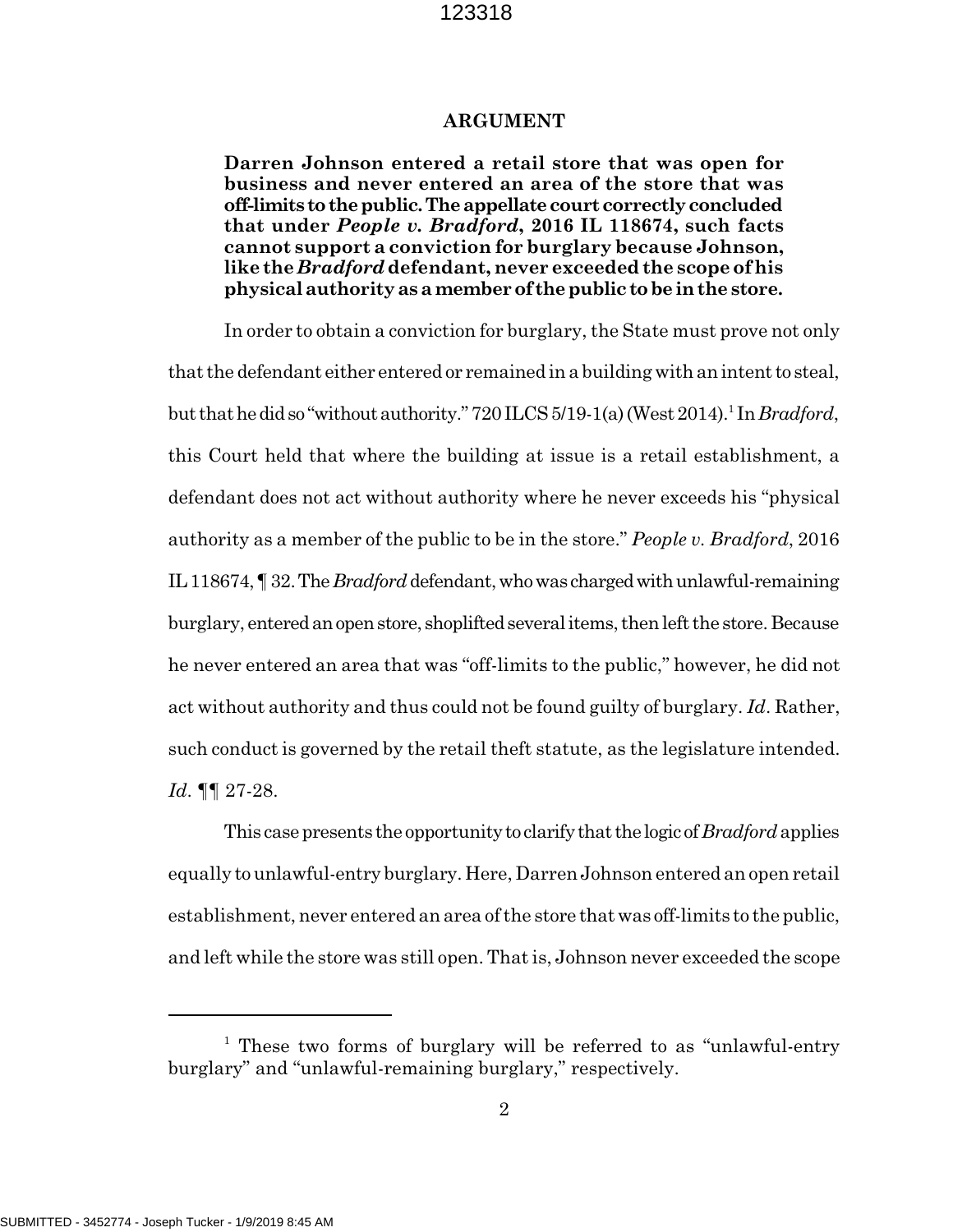of his physical authority as a member of the public to be in the store. While Johnson was charged with unlawful-entry burglary, the appellate court found that the question under *Bradford* is not when Johnson decided to shoplift, but whether he exceeded his physical authority to be in the store. *People v. Johnson*, 2018 IL App (3d) 150352, ¶¶ 33-35. Because he did not, the appellate court reversed his burglary conviction. *Id*. ¶ 36.

*Bradford*'s central holding regarding "physical authority" to be in a retail store applies with equal force here. Affirming the appellate court's judgment would merely clarify what was already strongly implied by *Bradford* – that regardless of when the intent to steal was formed, shoplifting is "retail theft," not "burglary." 2016 IL 118674, ¶ 28.

There is no legal or logical justification for allowing a defendant to be prosecuted for burglary, a Class 2 felony, based solely on the fact that he had crossed the threshold of the store when he decided to shoplift. Such a notion runs counter to the legislative intent behind the retail theft statute and this Court's reasoning in *Bradford*, which found that such a scheme would create the potential for absurd and unjust results. 2016 IL 118674, ¶ 25. This Court should affirm the appellate court's judgment.

# **A. The appellate court correctly found that** *Bradford* **applies with equal force to unlawful-entry burglary.**

Darren Johnson entered the Rock Falls Wal-Mart during regular business hours on the evening of July 22, 2014. While inside, he remained in areas open to the public, then left the store while it was still open. The State alleged that Johnson stole several items of girls' clothing offered for sale inside the store, valued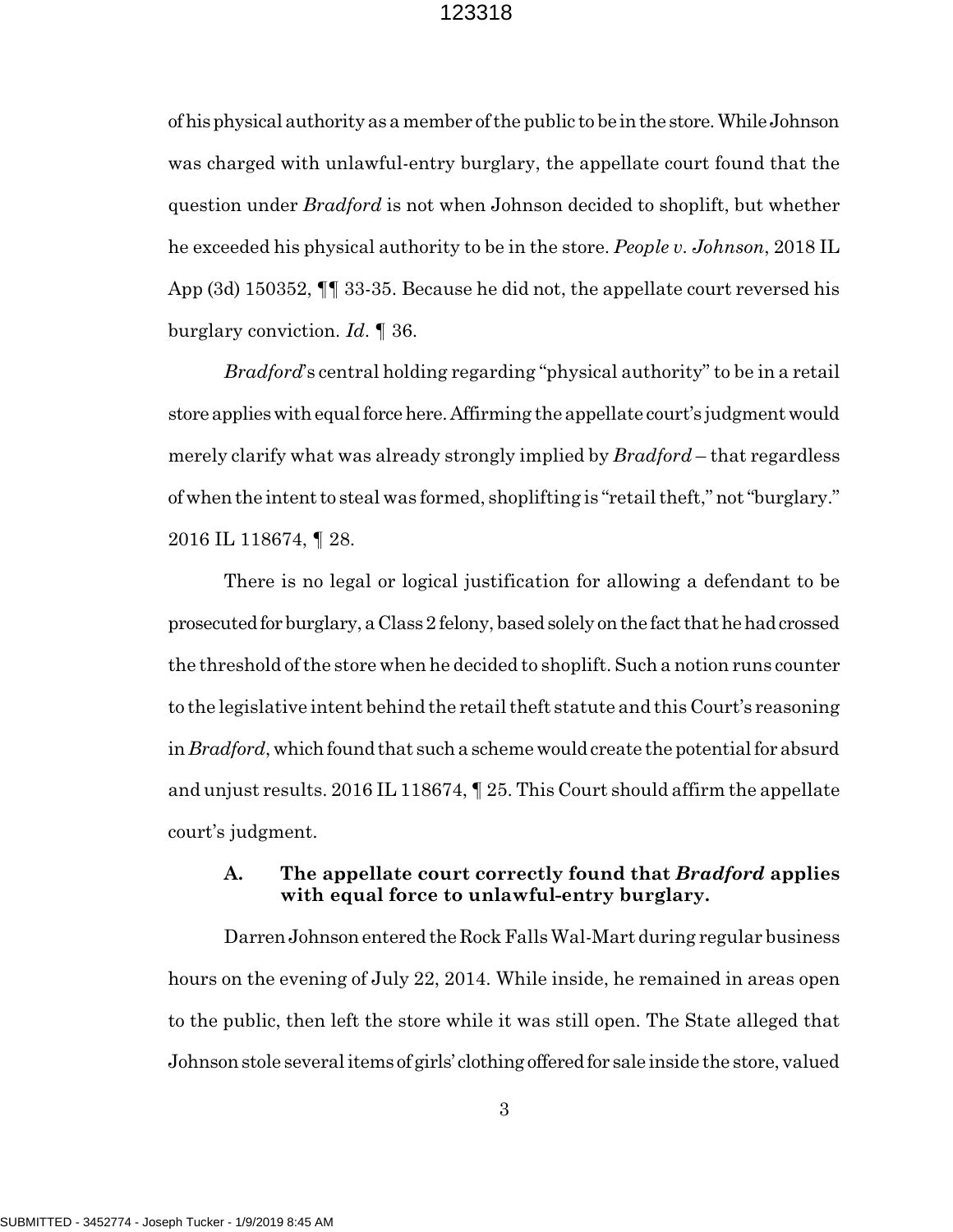at less than \$80. Based on this, the State charged Johnson with the Class 4 felony of retail theft of merchandise valued under \$300, though he was found not guilty of that offense. C9-10, 222-23. According to the State, the same factual allegations also supported a charge of unlawful-entry burglary, a Class 2 felony with a prison sentence of three to seven years, but which carried a prison term of six to thirty years here because the court was required to impose a Class X sentence. C9-10; R1279-80; *see* 730 ILCS 5/5-4.5-95(b) (West 2014) (Class X sentence mandatory for third Class 2, or greater, felony). Johnson was found guilty of burglary and the trial court sentenced him to eight years in prison. C252.

The State's decision to charge this \$76 shoplifting case as, essentially, Class X burglary stems from this Court's decision in *Weaver*, which affirmed a burglary conviction for a defendant who entered an open laundromat and stole coins by breaking into a locked change machine. *People v. Weaver*, 41 Ill. 2d 434, 435-36 (1968). *Weaver* held that the State met its burden to prove the defendant entered the laundromat "without authority" because "authority to enter a business building, or other building open to the public, extends only to those who enter with a purpose consistent with the reason the building is open," which does not include those who enter "with intent to commit a theft." *Id*. at 439.

While *Weaver* involved an open business, it did not involve a *retail* establishment. Several appellate court decisions, however, have applied *Weaver* to shoplifting cases where the defendant entered an open retail establishment and stole items for sale without entering, breaking into, or reaching into any space not open to the public, such as the locked change machine in *Weaver*. *See People*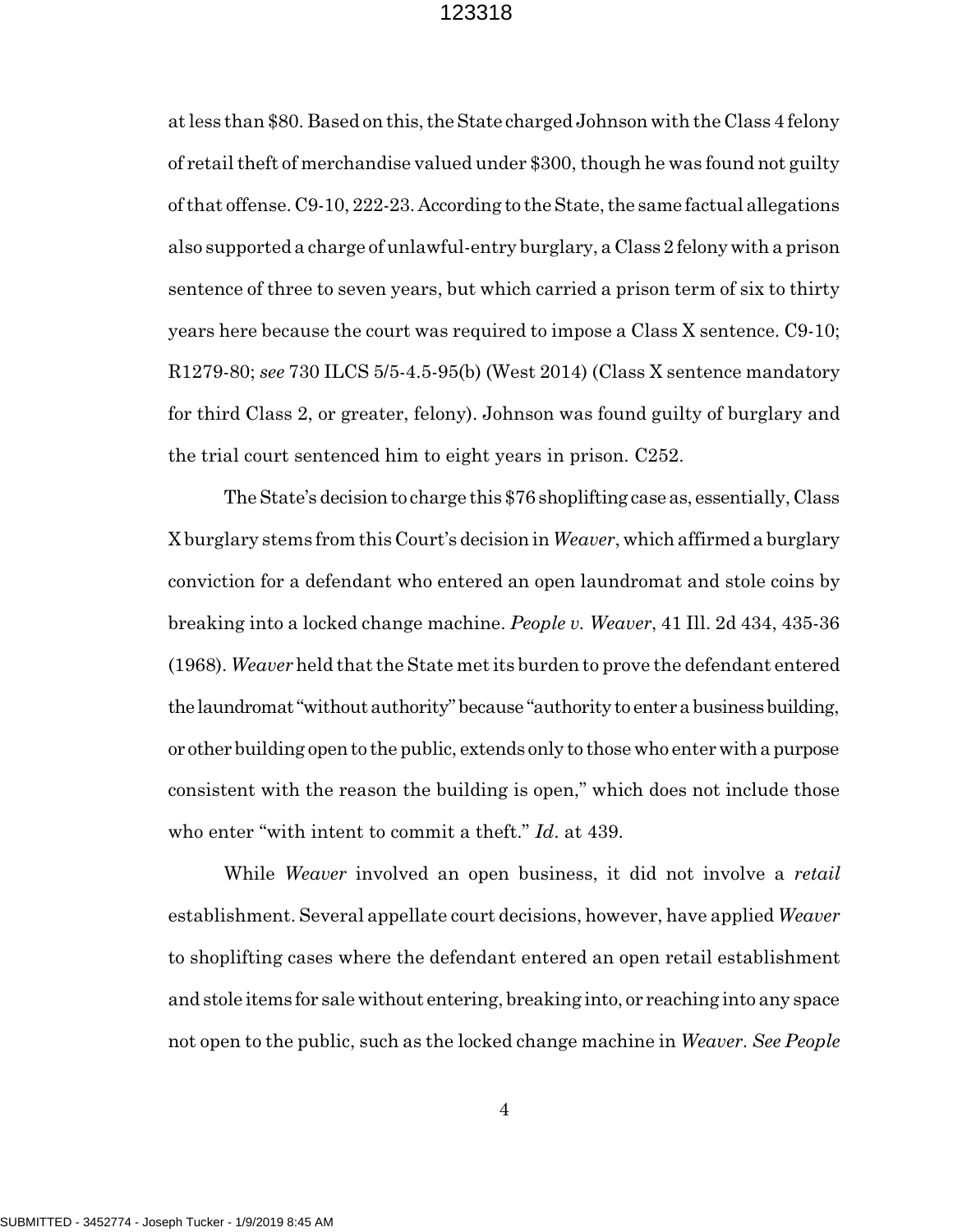*v. Johnson*, 2018 IL App (3d) 150352, ¶ 28 (collecting cases). Importantly, the burglary in such cases was complete upon *entry*, regardless of whether the intended theft was actually committed. *People v. Bridgewater*, 388 Ill. App. 3d 787, 801 (4th Dist. 2009). The trial court here, likewise, instructed the jury that Johnson entered Wal-Mart "'without authority' if, at the time of entry," he had an intent to commit theft inside, regardless of whether Wal-Mart consented to his entry. C194-95.

Applying *Weaver* to shoplifting cases allows a defendant who intends to steal a candy bar from an open convenience store to be convicted of a Class 2 felony the moment he enters the store, even if he never steals the candy bar. This reading of the burglary statute thus right away collides with the presumption that the legislature did not intend absurd or unjust results. *Bradford*, 2016 IL 118674, ¶ 25. But there are at least two other reasons why *Weaver* is not "controlling" in shoplifting cases, (St. Br. 10-12) – the legislature enacted the retail theft statute several years after *Weaver*, and *Bradford* rejected the application of *Weaver* to unlawful-remaining burglary.

First, seven years after *Weaver*, the legislature enacted an entirely separate statute defining the crime of "retail theft" – in essence, taking something offered for sale by a merchant open for business without paying full price. Ill. Rev. Stat.1975, ch. 38 ¶¶ 16A-3, 16A-4. That statute punishes retail theft according to the value of the stolen merchandise and the defendant's criminal history, among other factors. *See* 720 ILCS 5/16-25(f) (West 2014) (current retail theft statute, punishing offense as a Class A misdemeanor up to a Class 2 felony). The legislature plainly intended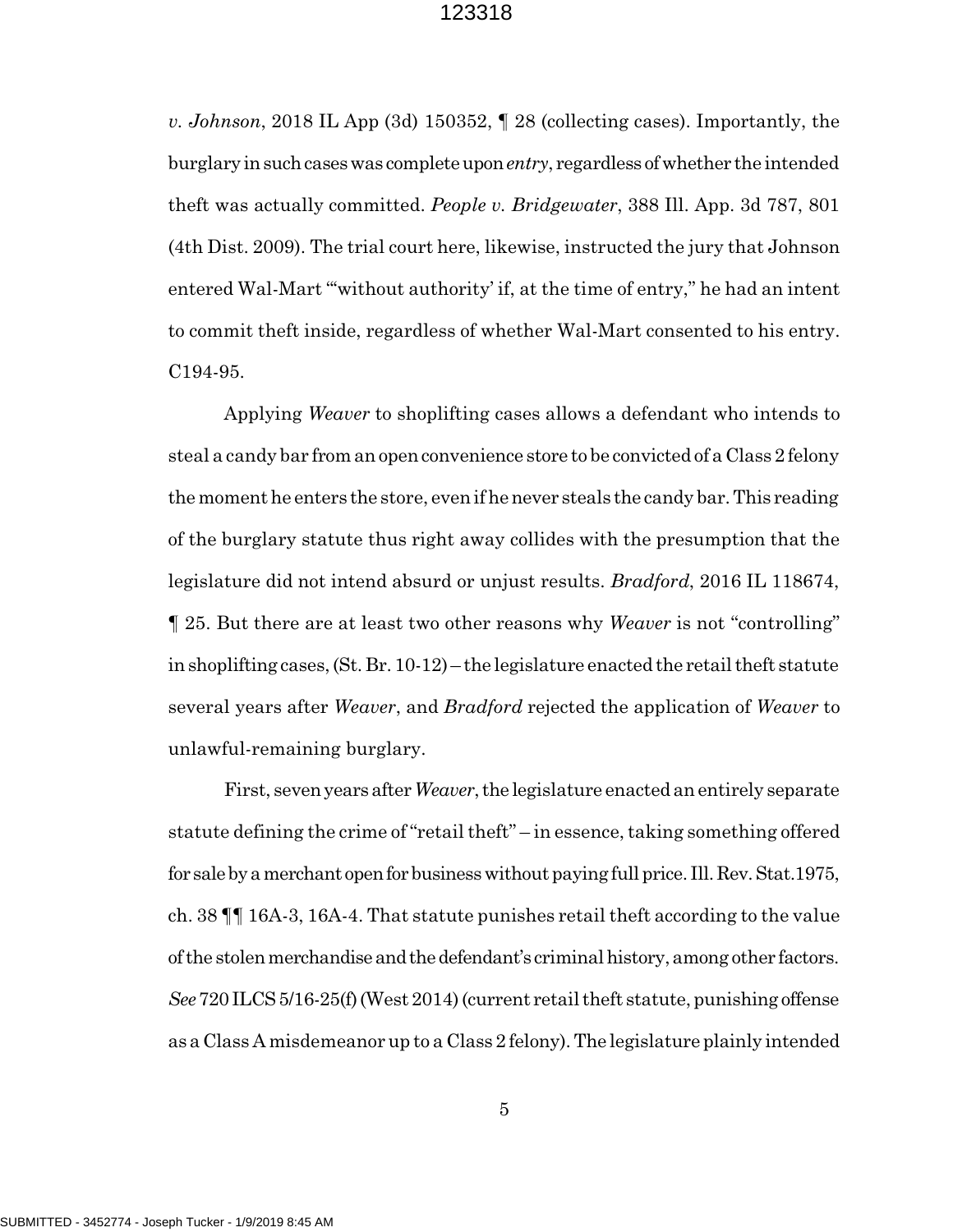that this specific, multi-layered statute govern cases of shoplifting, rather than the general burglary statute that – when applied to shoplifting – punishes an *intent* to steal merchandise in *any* amount as a Class 2 felony. *Cf. People v. Christy*, 139 Ill. 2d 172, 180 (1990) (allowing "prosecutorial discretion" to charge greater offense under general armed violence statute "will effectively nullify" statute defining specific lesser offense of aggravated kidnaping, and this Court will not presume the legislature intended the aggravated kidnaping statute to be a nullity). This Court should reject the State's endorsement of a criminal-justice system that allows a first-time shoplifter to be sentenced as a Class 2 felon merely for forming an intent to steal an item from an open store before he entered, where that same defendant could only be guilty of a misdemeanor if he decided to steal up to \$300 of merchandise after he entered, *then actually stole that merchandise*. 720 ILCS 5/16-25(f)(1) (West 2014).

In *Bradford*, this Court recognized that the creation of the retail theft statute is central to the question of whether shoplifting may be charged as burglary. 2016 IL 118674, ¶¶ 13-32. *Bradford* cited legislative debates demonstrating that the retail theft statute was drafted to address the specific offense of shoplifting and would punish that crime according to enumerated factors. *Id*. ¶ 27. By contrast, the burglary statute "does not consider any of these proportionality factors" and defines all burglaries as Class 2 felonies punishable by three to seven years in prison. *Id*. *Bradford* found that because the retail theft statute was enacted several years after the unlawful-remaining provision was added to the burglary statute, "it strains logic to presume that the legislature intended most incidents of retail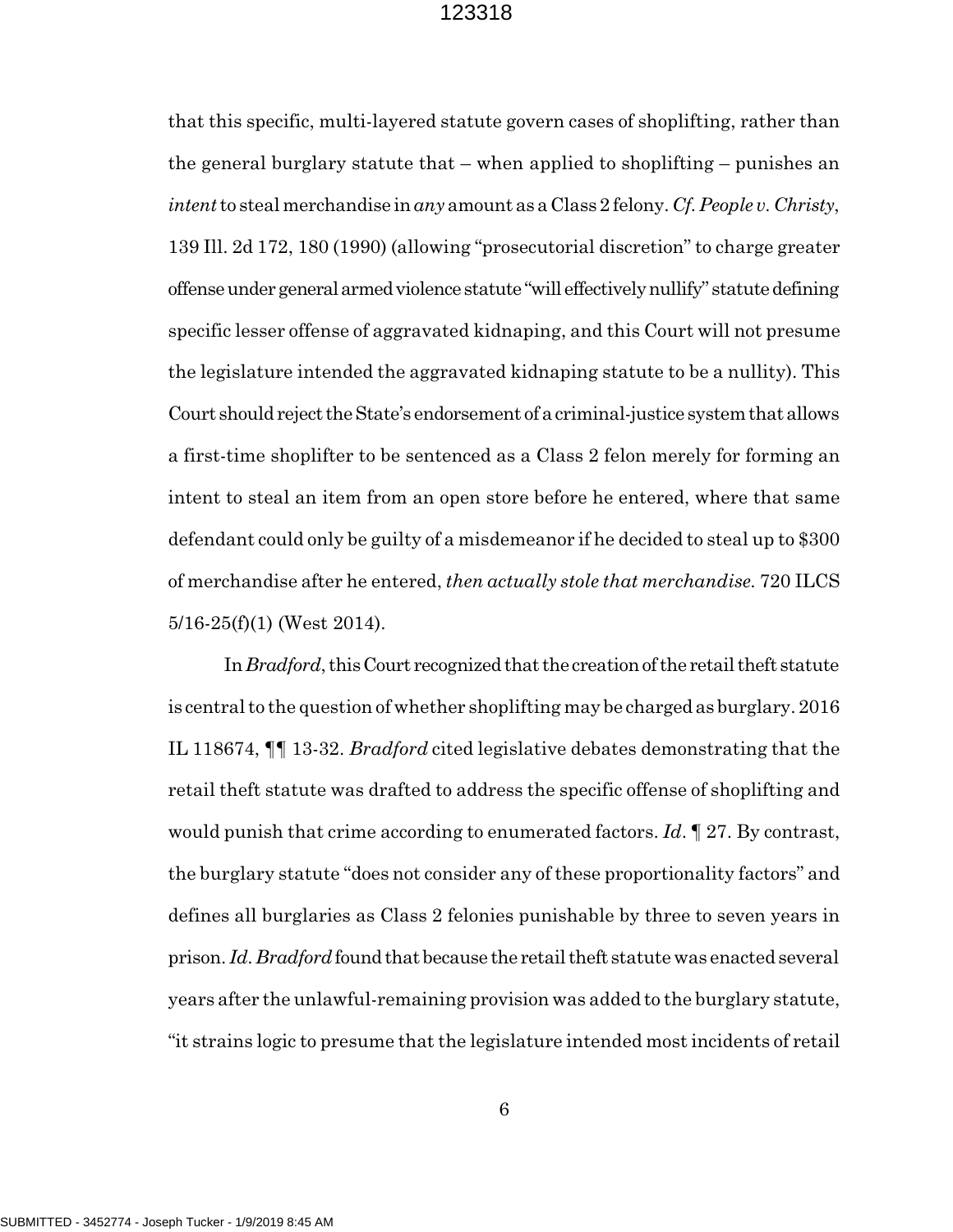theft to be prosecuted as burglaries." *Id*. ¶¶ 27-28.

Further, *Bradford*'s central holding did not hinge on a distinction between the two forms of burglary. The appellate court in *Bradford* held that *Weaver*'s definition of "without authority" should apply to both unlawful-entry burglary and unlawful-remaining burglary. *Bradford*, 2016 IL 118674, ¶ 24. That is, during the *Bradford* defendant's multiple criminal acts inside the store, his purpose for remaining in the store was inconsistent with its purpose for being open, as was the *Weaver* defendant's entry to an open laundromat with an intent to steal from the change machine. *Id*. The appellate court thus held that "just as a defendant's *entry* is 'without authority' if it is accompanied by a contemporaneous intent to steal, so too must a defendant's *remaining* be 'without authority' if it also is accompanied by an intent to steal." *Id*. (quoting *People v. Bradford*, 2014 IL App (4th) 130288, ¶ 28) (emphases in appellate court opinion). This holding was logical because being in a store with the intent to steal is always inconsistent with the store's purpose for being open to the public. So if *Weaver* applies to unlawful-entry burglary, it would seem to apply equally to unlawful-remaining burglary, and "[t]o determine otherwise would be legally inconsistent with *Weaver*." *Bradford*, 2014 IL App (4th) 130288, ¶ 28.

This Court, however, rejected that reasoning. And it did so, *not* because of some logical distinction between the two forms of burglary that justified the *Weaver* rule in one context and not the other, but because it is the *Weaver* rule *itself* that is legally inconsistent with the retail theft statute and should not apply to shoplifting cases at all. *Bradford* made this clear when it defined "authority"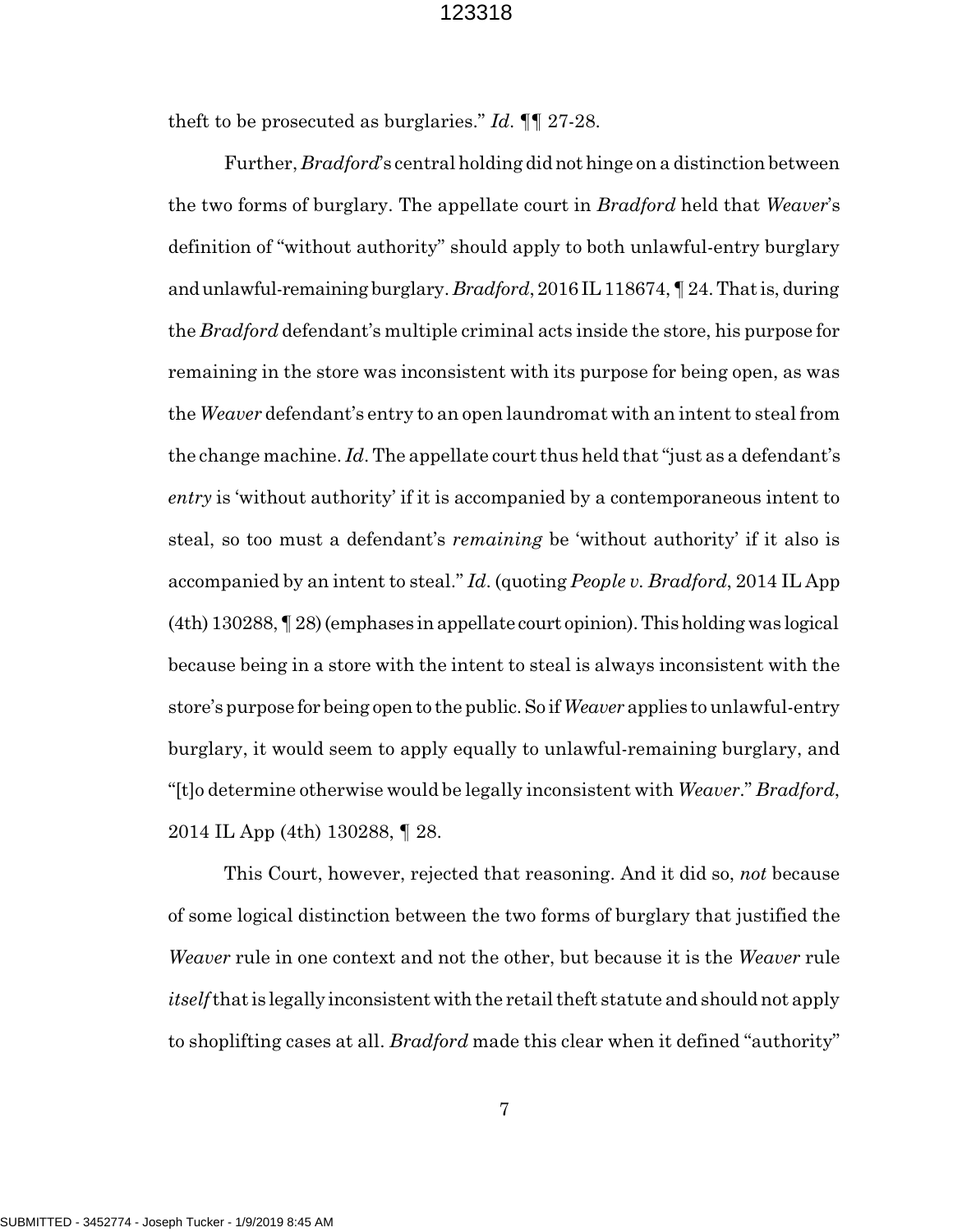in shoplifting cases in terms of "physical authority," rather than *Weaver*'s constructive withdrawal of authority:

Defendant entered the store during regular hours, never entered areas of the store which were off-limits to the public, shoplifted several items, then left while the store was open. *Defendant did not exceed the scope of his physical authority as a member of the public to be in the store.*

2016 IL 118674, ¶ 32 (emphasis added). *Bradford* thus limited unlawful-remaining burglary to cases where the defendant enters a space where he is not supposed to be, such as an employee-only area, or remains after the store explicitly revokes his authority to be present. *Id*. ¶ 31. By contrast, a defendant who never "exceeds his physical authority to be on the premises," but instead enters an open store, shoplifts merchandise for sale, then leaves during business hours, "is guilty of ordinary retail theft." *Id.*

*Bradford* favorably cited *McDaniel*, where the appellate court reversed an unlawful-remaining burglary conviction in a shoplifting case. *Bradford*, 2016 IL 118674, ¶¶ 18-19, 31 (citing *People v. McDaniel*, 2012 IL App (5th) 100575, ¶¶ 3-19). *McDaniel* found that a member of the public, including the defendant, has "authority" to enter an open retail establishment:

[T]he area entered by defendant is not a home or an employee-only area, but rather the general customer area of a retail store which permits and, in fact, encourages members of the public ... to enter .... The facts indicate ... that *defendant had authority to be within the building.*

2012 IL App (5th) 100575, ¶ 11 (emphasis added). And because the defendant had authority to be in the store, *McDaniel* concluded that the retail theft statute controlled and the defendant could not be found guilty of burglary. *Id*. ¶ 19.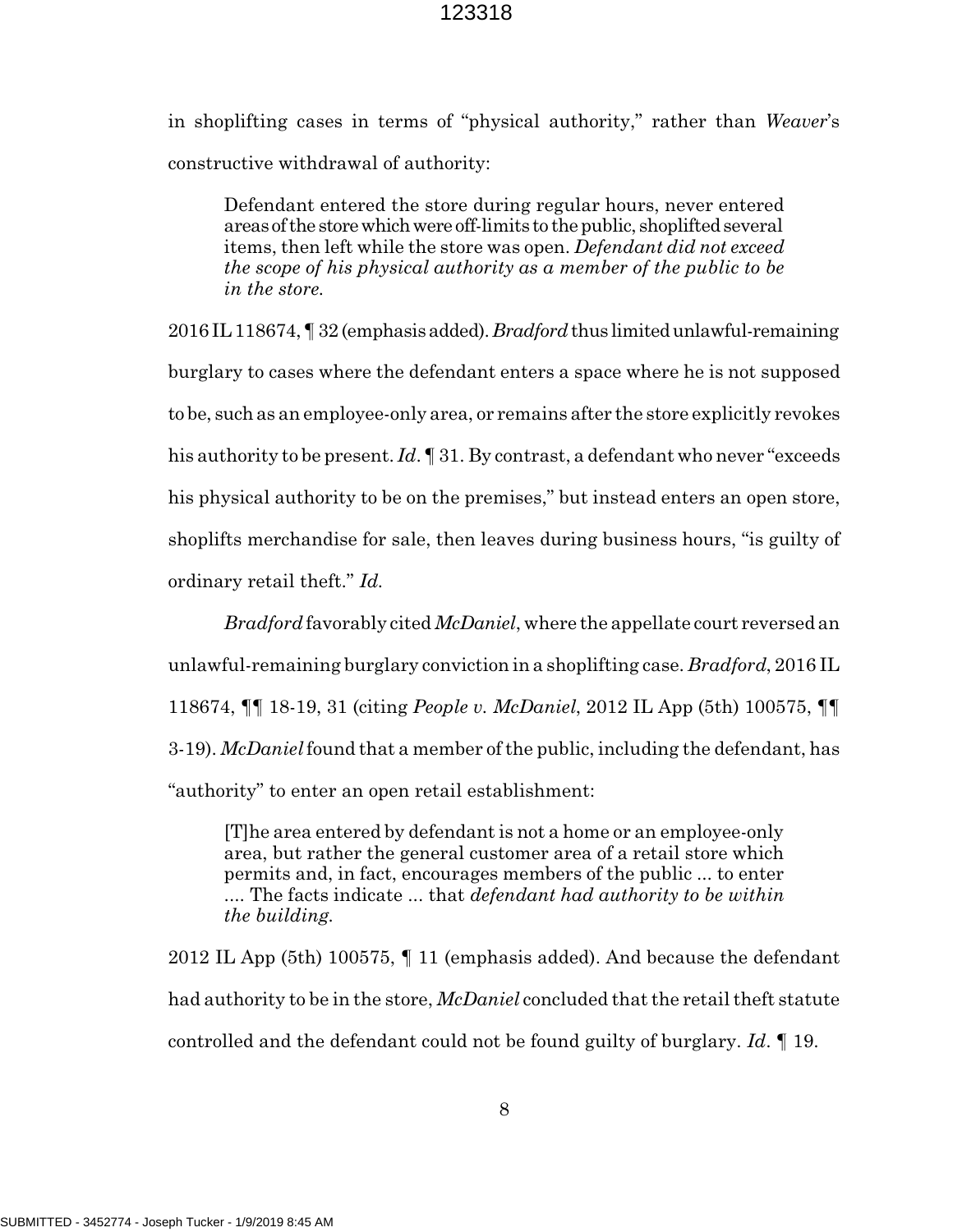The *Bradford* appellate court questioned the "soundness" of *McDaniel* in light of *Weaver*. 2014 IL App (4th) 130288, ¶ 24. But after this Court rejected the appellate court's reasoning in *Bradford* and fully endorsed *McDaniel*, it is the soundness of *Weaver*'s applicability to shoplifting cases that must now be questioned.

*Bradford*'s reasoning as to unlawful-remaining burglary applies seamlessly to unlawful-entry burglary. After *Bradford*, facts constituting ordinary shoplifting may not support an unlawful-remaining burglary conviction. In every such case, the defendant was in the store at some point with an intent to steal, which of course is contrary to the purpose of the store being open. But what *Bradford* stands for is that being in an open store, even with an intent to steal, does not remove one's *authority* to be in the store. The defendant only loses authority to be in the store when he goes somewhere off-limits to the public or remains after being told to leave. If he does none of those things and merely steals from the public area of the store, he "is guilty of ordinary retail theft." *Bradford*, 2016 IL 118674, ¶ 31. As the appellate court found in this case, under *Bradford* it cannot possibly matter *when* the defendant developed the intent to steal:

Under either manifestation of burglary, the offender must lack "authority." If forming the intent to shoplift does not revoke one's authority to remain in a store, then it cannot logically revoke one's authority to enter either.

*Johnson*, 2018 IL App (3d) 150352, ¶ 33.

Any theory that the burglary statute applies when the defendant has an intent to steal before entering the store is undermined by the retail theft statute itself, which expressly contemplates defendants who intend to steal before entering the store. For example, the retail theft statute makes it a Class A misdemeanor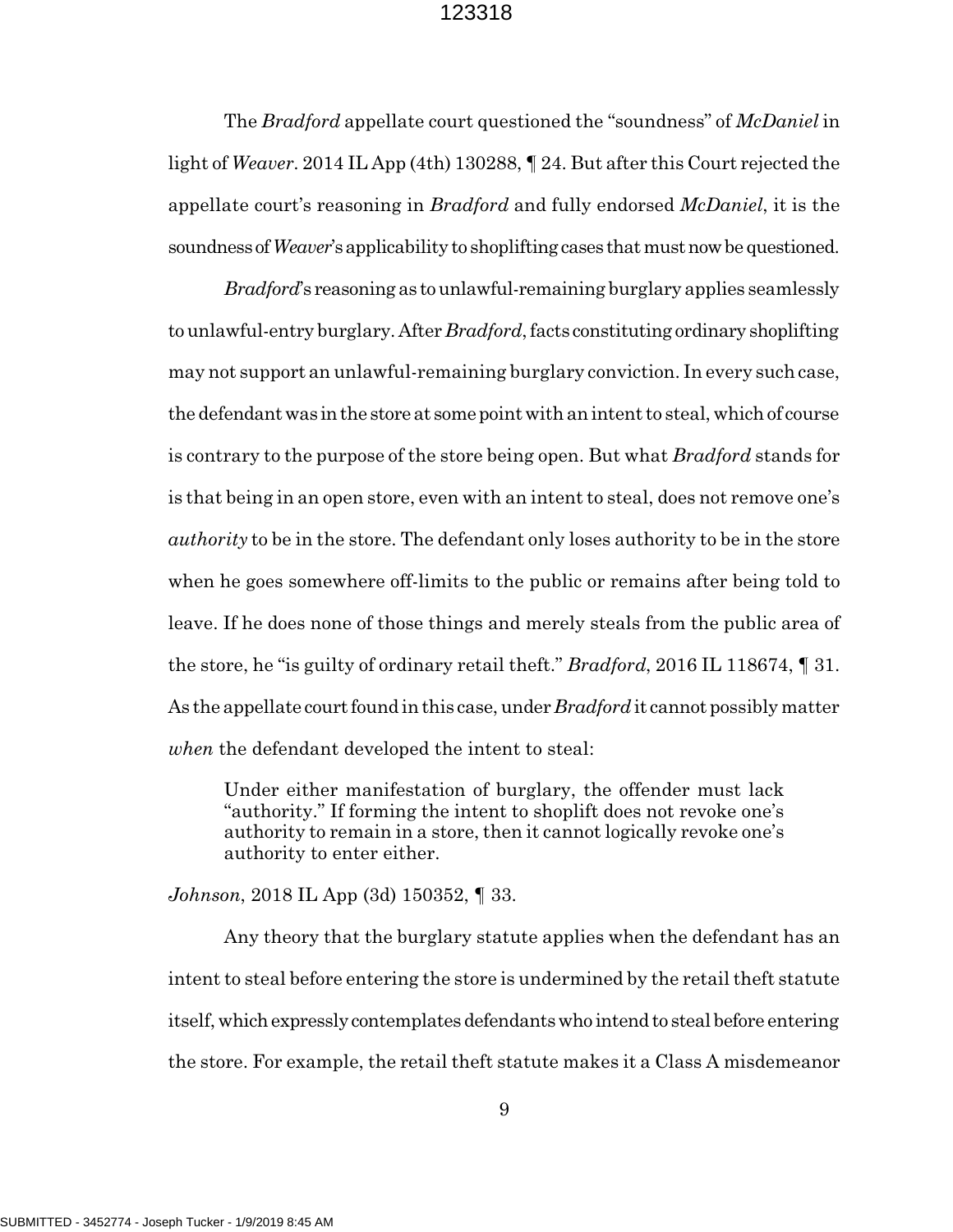to possess "any theft detection shielding device," such as a "laminated or coated bag," with the intent to steal merchandise.  $720$  ILCS  $5/16-25(a)(7)$ , (e), (f)(1) (West 2014). Because this provision will usually apply to cases where the defendant brought such a device with him into the store, it plainly demonstrates the legislature's intent to prosecute shoplifting offenses under the retail theft statute, even where the intent to steal existed before the entry to the store. *See Johnson*, 2018 IL App (3d) 150352, ¶ 31 (these provisions show that the "statute contemplates all manifestations of retail theft, regardless of whether shoplifters form the requisite intent before or after entering the store").

Finding that *Weaver* applies to shoplifting would also lead to precisely the kind of "absurdity" *Bradford* warned against. 2016 IL 118674, ¶ 25. In *Bradford*, this Court rejected the notion – a hypothetical, but logical, result of the State's theory – that the legislature intended stealing a single item to be misdemeanor retail theft, while stealing multiple items with the same total value could be unlawful-remaining burglary, a Class 2 felony. *Id*. ¶ 26. Here, it would be equally absurd to find, for example, that the legislature intended the theft of a \$299 jacket to be misdemeanor retail theft if the defendant decided to steal it *after* he entered the store, but intended the theft of a candy bar to be a *Class 2 felony* if the defendant decided to steal it when he was standing outside a convenience store, looking at it through the window. The potential results only grow more absurd in light of the fact that the burglary statute criminalizes mere intent, such that a Class 2 burglary is complete even if the theft never occurs. Thus, that defendant standing outside a convenience store would be guilty of burglary if he told an undercover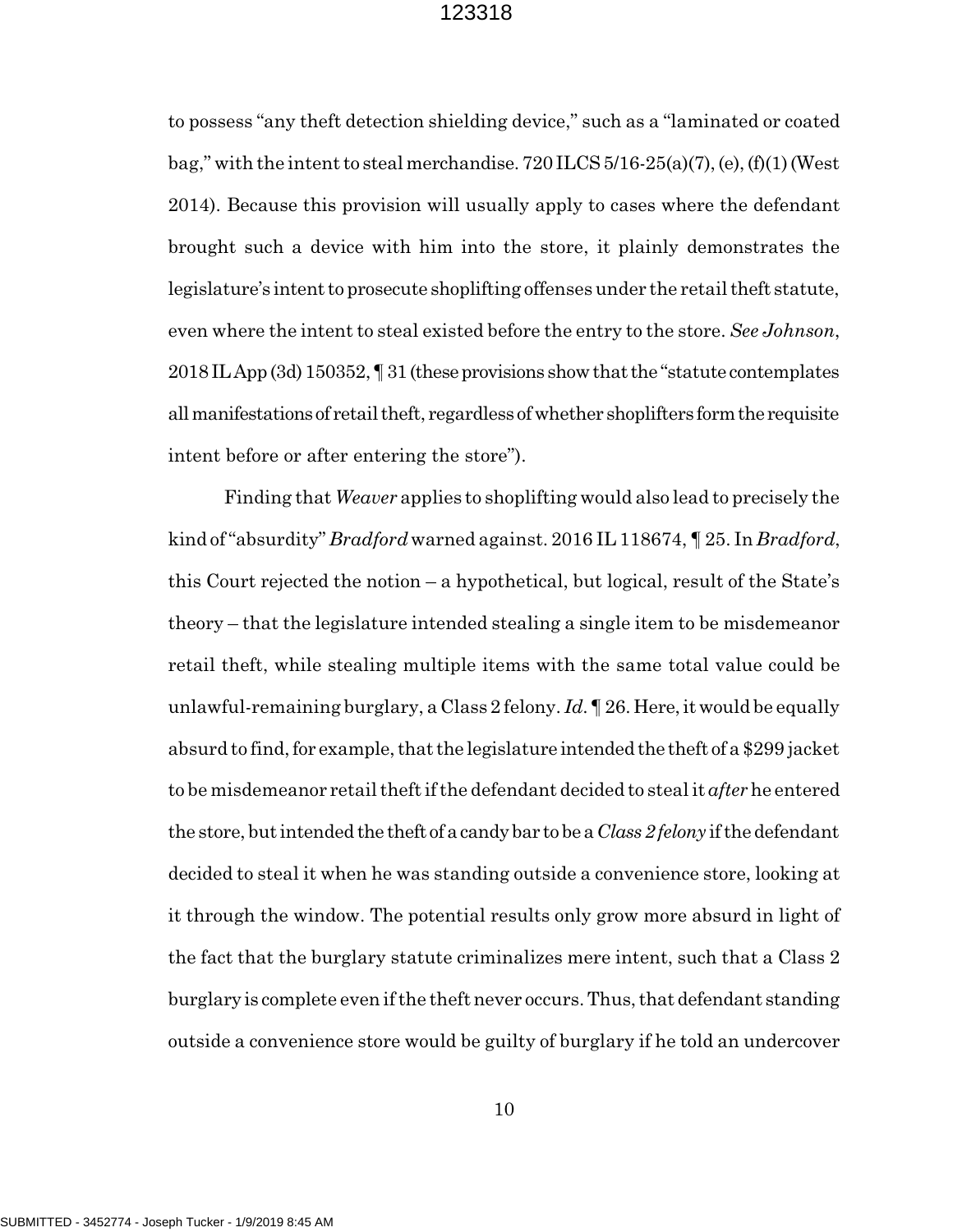police officer on the sidewalk that he intended to steal a candy bar, then entered the store. That would be a Class 2 felony the moment he walked inside, even if the defendant never stole the candy bar, or *even if he paid for it*. And if the defendant had done that exact same thing three times, he would have to be sentenced to a Class X prison term of six to thirty years.

While certainly absurd, each of these results logically follows from applying *Weaver* to shoplifting cases. *See People v. Hanna*, 207 Ill. 2d 486, 498 (2003) (even where a given construction is "within the letter of the statute," if that construction produces an absurd result, the statute "must be so construed as to avoid the absurdity" and align the statute with the legislature's intent). This Court need not rely upon prosecutorial discretion to avoid such absurdities. Instead, it need only recognize that the legislature intended that shoplifting be governed by the retail theft statute, which, presumably, is not a nullity. *Christy*, 139 Ill. 2d at 180; *see Johnson*, 2018 IL App (3d) 150352, ¶ 30 (declining to read burglary and retail theft statutes so as to allow State the discretion to charge one first-time shoplifter with a misdemeanor while charging another first-time shoplifter with a Class 2 felony). This Court should find that *Weaver* has no application to shoplifting and hold that all such cases are controlled by the retail theft statute. In short, this Court should apply *Bradford* to the other form of burglary.

Finally, just as unlawful-remaining burglary may still occur in a retail establishment where, for example, the defendant enters an unauthorized area of the store, *Bradford*, 2016 IL 118674, ¶ 31, so too may unlawful-entry burglary occur where the State can prove the defendant had the intent to steal from an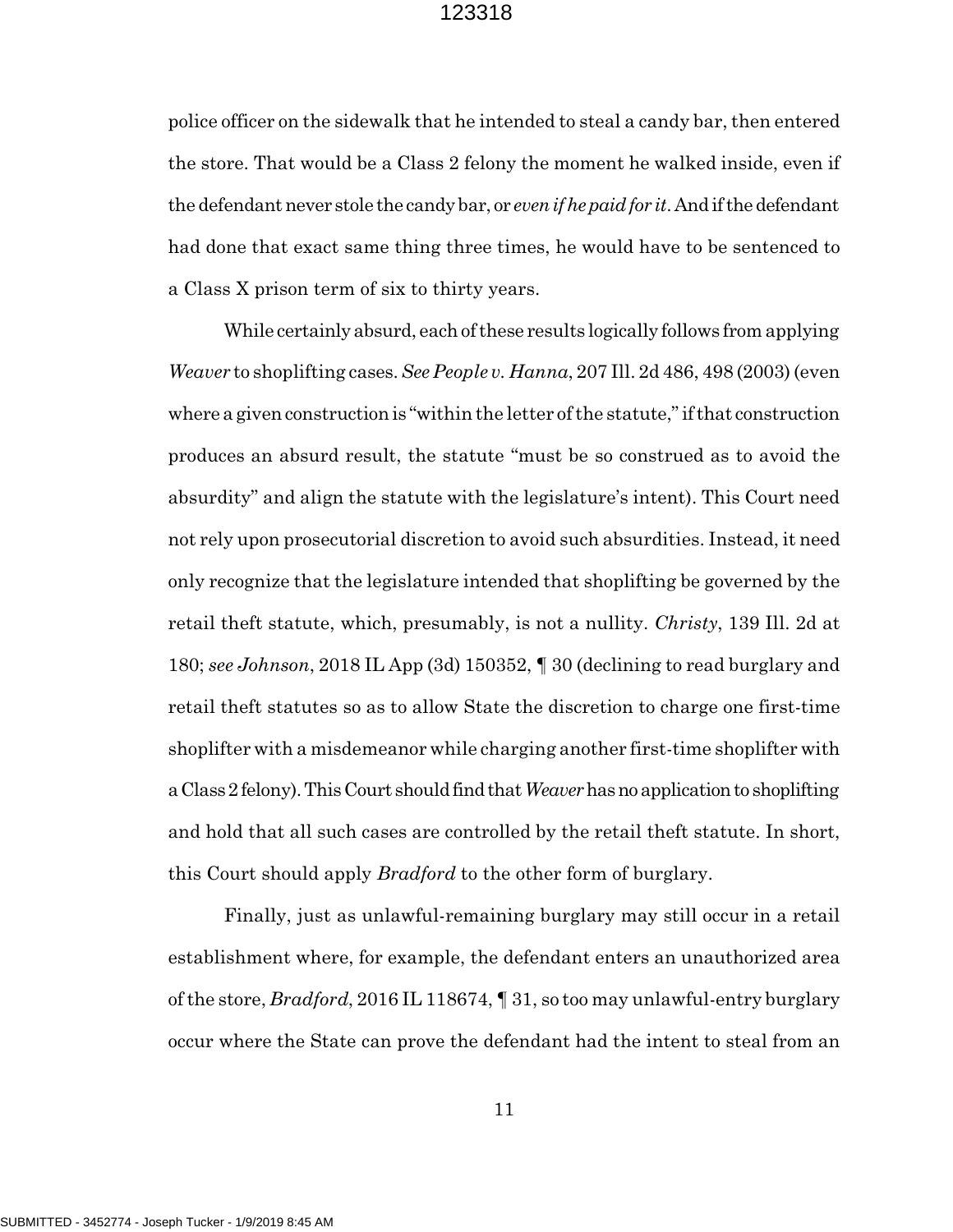unauthorized area before he entered the store, such as an employees' lounge or a cash register. *See, e.g., People v. Hopkins*, 229 Ill. App. 3d 665, 671-72 (4th Dist. 1992) (affirming burglary conviction where evidence showed defendant planned to steal money from cash register before he entered store). This, in fact, is *Weaver*. In that case, the defendant not only entered the laundromat with an intent to steal, but what he intended to steal from was a *locked change machine*, which the public had no authority to enter. 41 Ill. 2d at 435-36. That was burglary. Insofar as *Weaver* went beyond that to find that a defendant who enters any open business with an intent to steal any item is guilty of burglary, that rule simply does not apply to open retail stores after the enactment of the retail theft statute and after this Court's decision in *Bradford*.

In this case, the State had evidence that Darren Johnson entered an open store with a plan to steal some girls' clothing because his girlfriend would not allow him to see their daughter unless he brought her some new clothes. R1142. Johnson never entered an unauthorized area and there was no evidence that he ever intended to do so. Rather, Johnson entered the store during regular hours, never entered an area that was off-limits to the public, then left while the store was open. Regardless of whether Johnson took merchandise without paying for it – an alleged theft for which the jury acquitted him – he never exceeded "the scope of his physical authority as a member of the public to be in the store." *Bradford*, 2016 IL 118674, ¶ 32. Instead, this was a run-of-the-mill shoplifting case that the legislature intended to be controlled by the retail theft statute. Because the State failed to prove beyond a reasonable doubt that Johnson entered the open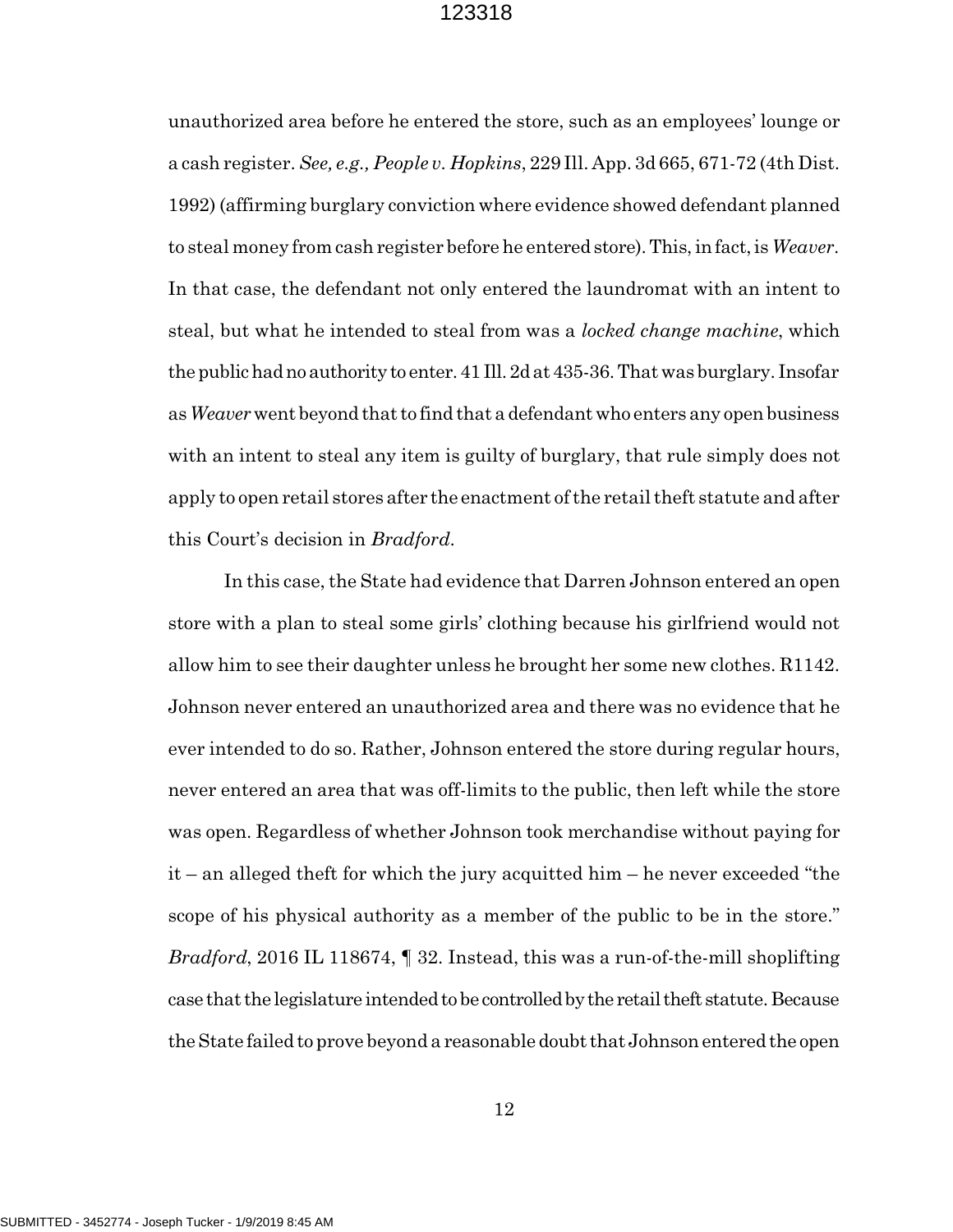store "without authority," this Court should affirm the appellate court's judgment reversing Johnson's burglary conviction.

# **B. The State offers no reasonable basis for allowing shoplifting to be prosecuted as unlawful-entry burglary after the legislature created the offense of retail theft.**

Applying *Bradford* to unlawful-entry burglary would establish a simple rule: where the "building" at issue is an open "retail mercantile establishment," and where the defendant never enters an area off-limits to the public, any theft of merchandise is governed by the retail theft statute and may not be prosecuted as burglary. 720 ILCS 5/19-1(a) (West 2014); 720 ILCS 5/16-25(a) (West 2014).

The State, by contrast, asks this Court to endorse a bifurcated scheme for punishing shoplifters, where an enormous difference between the two sentencing ranges – Class A misdemeanor versus Class 2 felony – would be based *solely* on whether the defendant formed his intent to steal before he crossed the threshold of the store. (St. Br. 12). The State argues that this unworkable scheme, with its unacceptable risk for absurd and unjust results, is dictated by *Weaver*, and that this Court must overrule *Weaver* in order to affirm the appellate court's judgment in this case. (St. Br. 10-12, 20).

The State is incorrect on both points. Applying *Bradford*'s reasoning to unlawful-entry burglary would merely recognize that when the legislature created the retail theft statute seven years after *Weaver*, it intended that shoplifting be punished according to that nuanced, specific statute rather than the general burglary statute. *See, e.g., People v. Christy*, 139 Ill. 2d 172, 180 (1990) (where legislature created statute defining and punishing specific offense of aggravated kidnaping,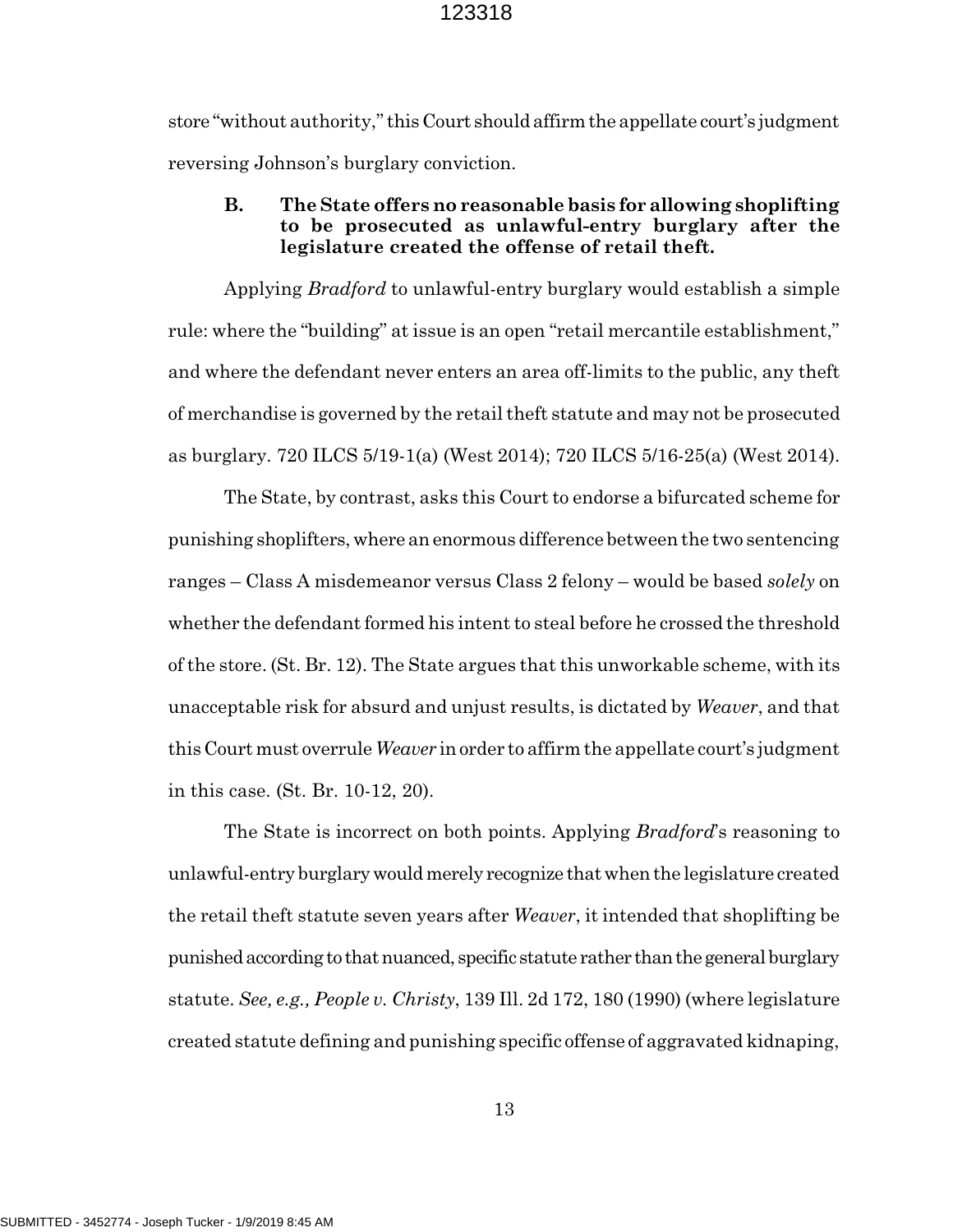State may not prosecute such conduct under the general armed violence statute). In other words, as *Bradford* indicated, *Weaver* is not controlling because the legislature removed open retail establishments from the burglary statute's purview. 2016 IL 118674, ¶ 28. Following *Bradford* in this way would not require this Court to overrule *Weaver*, but instead merely find that *Weaver* and the burglary statute do not apply to the specific conduct defined by the legislature as "retail theft."

And because affirming the appellate court does not require this Court to overrule *Weaver*, the State's invocation of *stare decisis* is a red herring. Nothing in the State's brief, or in the appellate court precedent upon which it relies, shows why the simple application of *Bradford* to unlawful-entry burglary is less true to the legislature's intent than the State's complicated proposed rule that will almost certainly produce unjust results.

### **1. The legislature removed shoplifting from** *Weaver***'s purview when it enacted the retail theft statute.**

According to the State, *Bradford* "rested on the unique history of the burglary statute's 'remains within' language," and thus raises no concerns about applying *Weaver* in a case where the defendant entered an open retail store with an intent to steal, as opposed to a case where the defendant decided to steal only after he entered the store. (St. Br. 12); *see also People v. Burlington*, 2018 IL App (4th) 150642, ¶ 27 ("*Bradford* does not affect the holding of *Weaver* and its progeny" because *Bradford* "specifically only addressed" unlawful-remaining burglary), *petition for leave to appeal pending* No. 123405. The State asserts that "[n]othing" in *Bradford* is pertinent to the question of whether shoplifting may be prosecuted as unlawful-entry burglary. (St. Br. 13).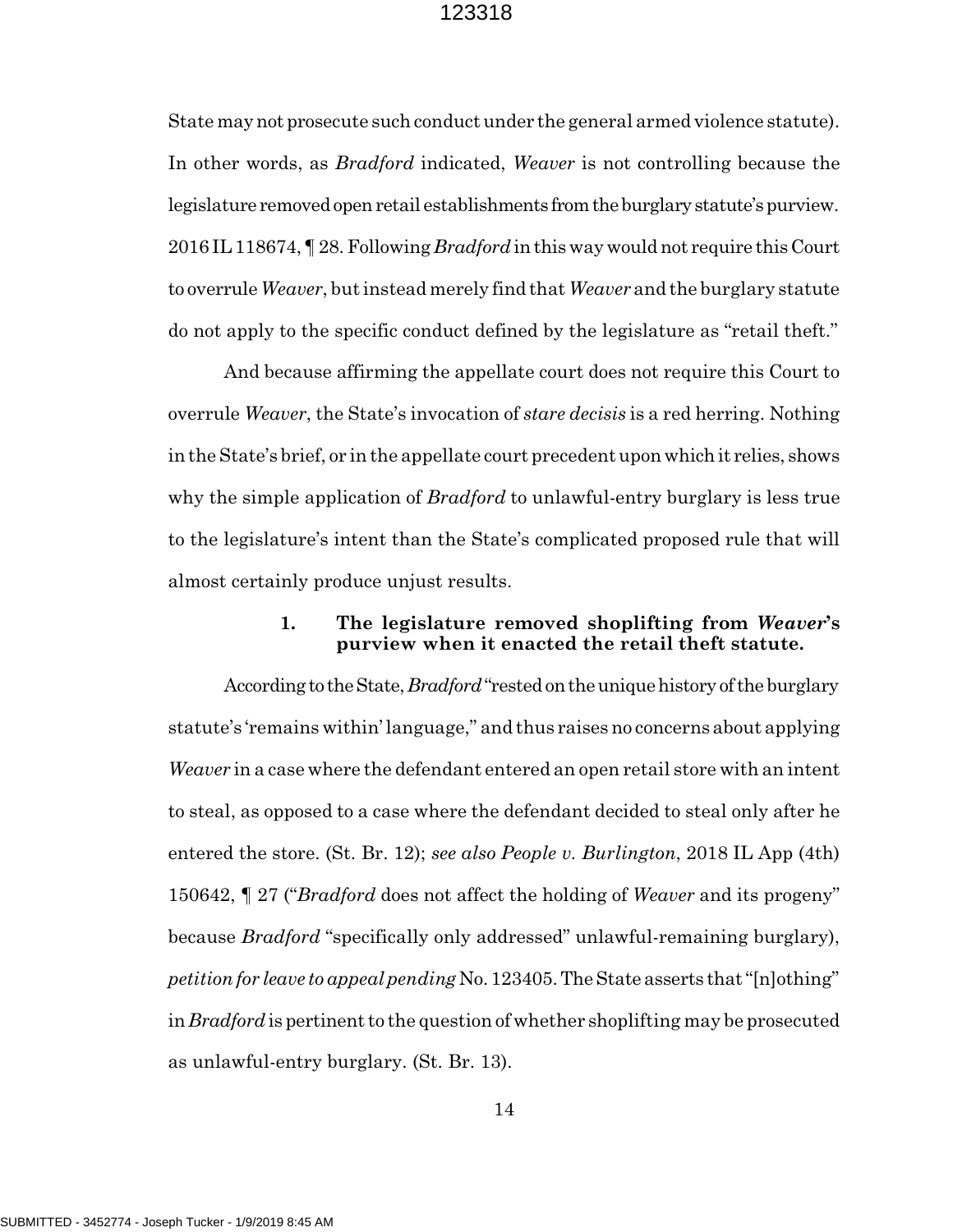Insofar as the State claims *Bradford* was entirely, or even primarily, concerned with factors unique to unlawful-remaining burglary, the State is wrong. This Court discussed three reasons for rejecting the State's proposed rule in *Bradford*: 1) it was unworkable and would lead to absurdly disproportionate sentences for similar conduct; 2) it would essentially nullify the retail theft statute; and, 3) "it is at odds with the historical development of the burglary statute." 2016 IL 118674, ¶¶ 26-30. This analysis applies equally to unlawful-entry burglary.

While *Bradford* did analyze the history of unlawful-remaining burglary, that was merely an "additional reason" to reject the State's argument in that case, not the only reason, or even the primary reason. 2016 IL 118674,  $\P\P$  29-30. And, as the State itself notes, *Bradford* found that the history of unlawful-remaining burglary "necessarily implie[d]" that a defendant must be in a "building or area" that was "closed to him or the public" to be prosecuted for that offense. (St. Br. 17) (quoting *Bradford*, 2016 IL 118674, ¶ 30). If a defendant must be found in a building or area that is off-limits to the public to be prosecuted for unlawful*remaining* burglary, it would be incongruous, to say the least, to find that a defendant may be prosecuted for unlawful-*entry* burglary if he never entered a building or area that is similarly off-limits.

The State acknowledges the wide disparities in sentencing for similar conduct under its proposed rule, but argues that such disparities – based solely on *when* each defendant decided to steal – are "justified by the fact that one who enters a store with a preconceived plan to steal merchandise is at least arguably more culpable than one who, once inside a store, impulsively takes merchandise." (St.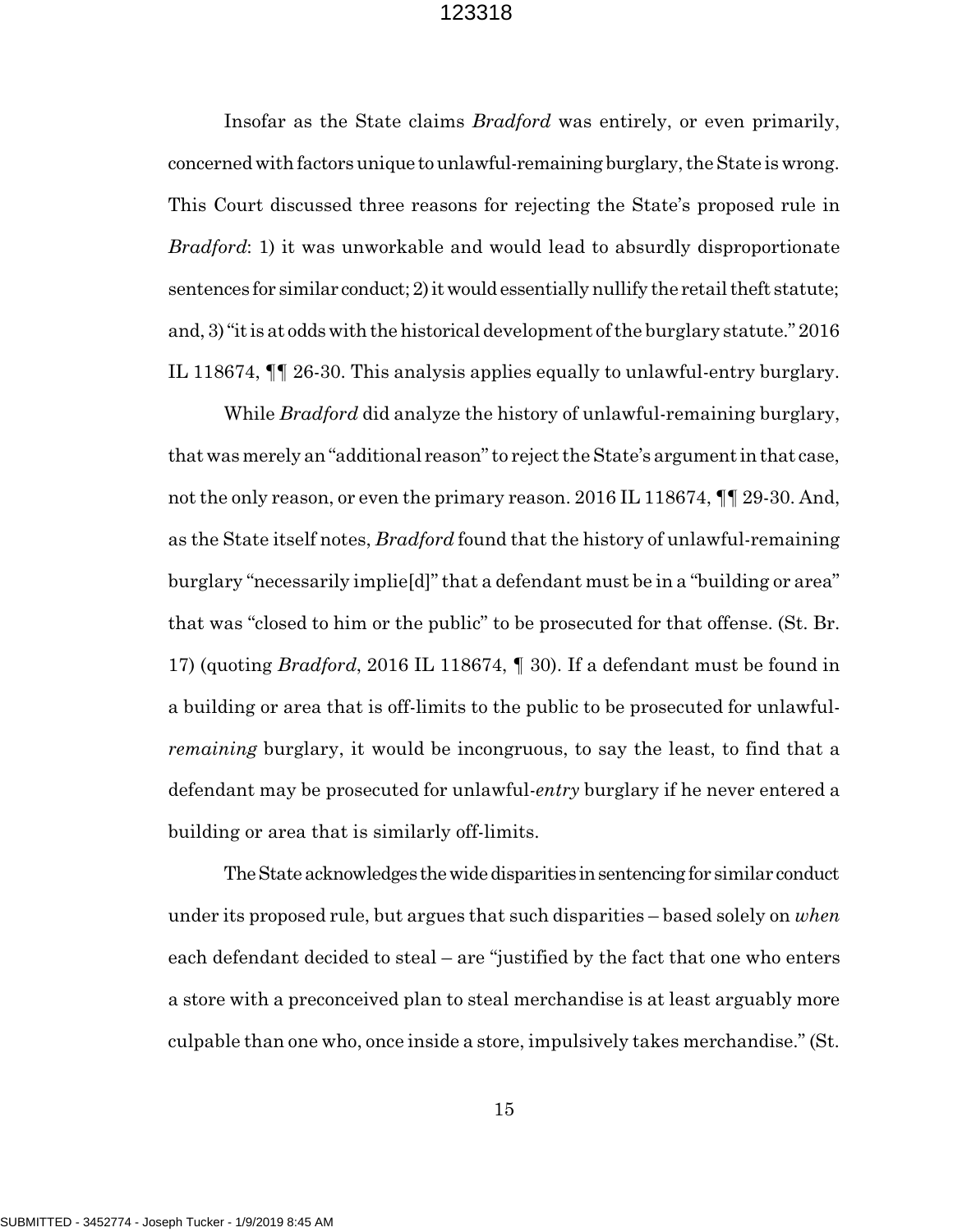Br. 15) (quoting *People v. Moore*, 2018 IL App (2d) 160277, ¶ 24, *petition for leave to appeal pending* No. 123736). But this assumes as fact that the legislature intended such a distinction at all, which is the precise question at issue. It also indicates that the State is essentially asking this Court to apply rational-basis review, as if this were a constitutional challenge instead of a question of statutory construction.

Most importantly, *Bradford* rejected the notion that the legislature intended the kind of sentencing disparities that would occur under the State's reasoning. As an example, *Bradford* found the legislature did not intend that shoplifting one item would be a misdemeanor while shoplifting two items totaling the same value would be a Class 2 felony. 2016 IL 118674, ¶ 26. This Court should likewise reject the notion that the legislature intended that an impulsive shoplifter who actually steals items valuing \$299 only be charged with a misdemeanor, but that someone who merely intends to steal a candy bar commits a Class 2 felony the moment he walks into the store. The State is wrong when it claims that allowing shoplifters to be charged with unlawful-entry burglary "creates no ... arbitrary distinctions" like those described in *Bradford*. (St. Br. 15).

Likewise, *Bradford* found that allowing shoplifting to be charged as unlawfulremaining burglary also "conflicts with the legislative intent in enacting the retail theft statute." 2016 IL 118674, ¶ 27. *Bradford* emphasized that the legislature crafted the retail theft statute to combat the specific problem of shoplifting, defining the offense as anything from a Class A misdemeanor to a Class 2 felony according to the value of the stolen merchandise and the defendant's criminal history. *Id*. The burglary statute, on the other hand, "does not consider any of these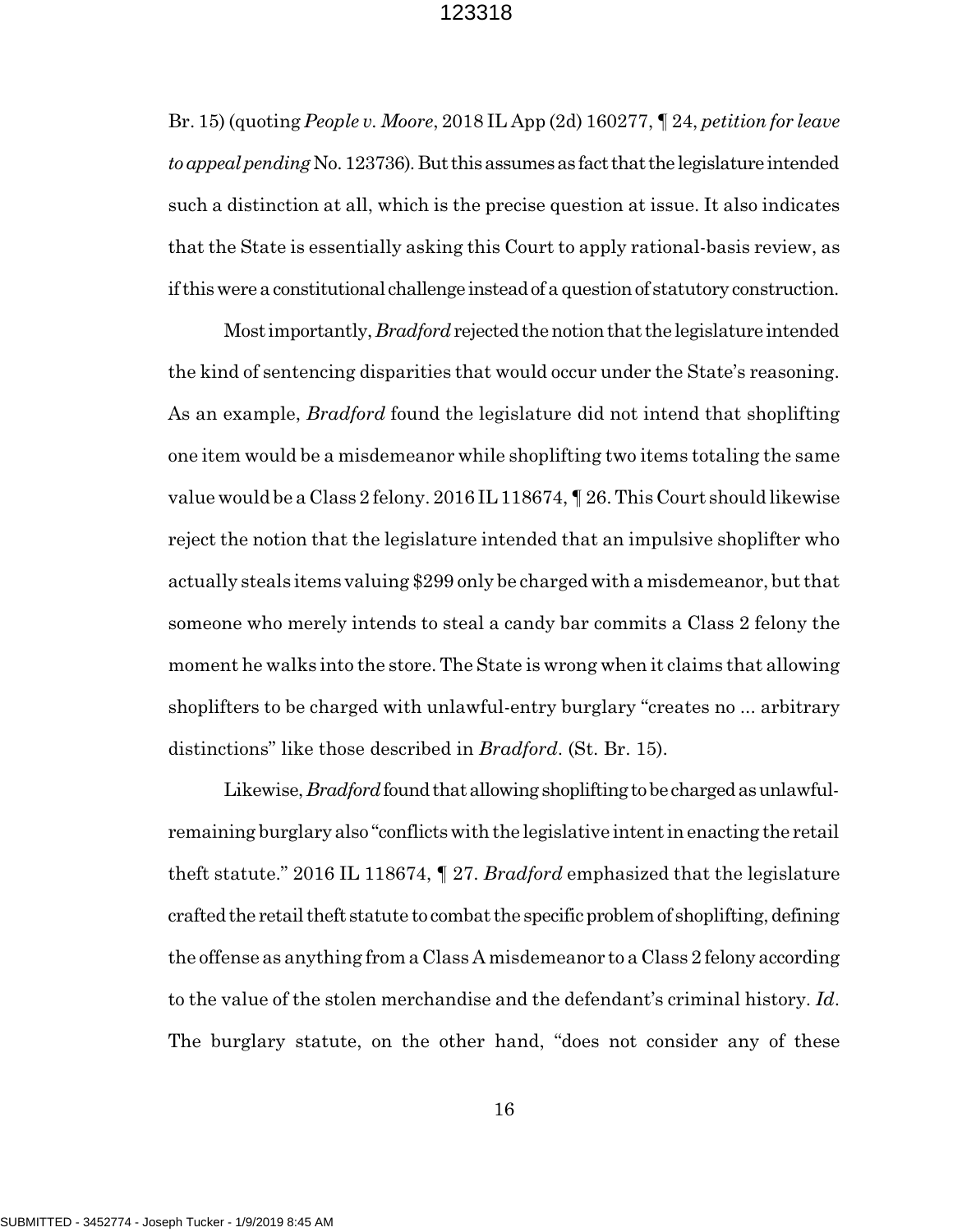proportionality factors" and defines every person who violates the statute as a Class 2 felon. *Id*. All of this remains true, regardless of which form of burglary is at issue.

As *Bradford* noted, the legislature created the offense of retail theft after it created the offense of unlawful-remaining burglary. 2016 IL 118674, ¶ 28. The retail theft statute was also enacted after the legislature created unlawful-entry burglary and after this Court's decision in *Weaver*. If it strained logic to find the legislature intended shoplifting to be prosecuted as unlawful-remaining burglary after it enacted the retail theft statute, logic is equally strained by the notion that the legislature intended shoplifting to be prosecuted as unlawful-entry burglary. *Id*. And again, this is especially true given that the retail theft statute itself contemplates prosecuting shoplifters who formed an intent to steal before entering the store. 720 ILCS  $5/16-25(a)(7)$ , (e), (f)(1) (West 2014).

The State tries to defend its proposed rule in this case by comparing it favorably with its own "amorphous" theory in *Bradford*. Using its own prior argument as a foil, the State assures this Court that lower courts are more familiar with determining "intent at the time of ... entry" than what constitutes an "act of remaining." (St. Br. 14). The State also assures this Court that "there is no cause for concern" in adopting its construction because not *all* retail thefts could be prosecuted as burglaries, only those where the State can show the defendant had an intent to steal before entry. (St. Br. 16-17). According to the State, this means that the *Johnson* court's concerns over allowing prosecutors to continue to charge shoplifters with burglary are "unfounded." (St. Br. 23-24) (citing *Moore*, 2018 IL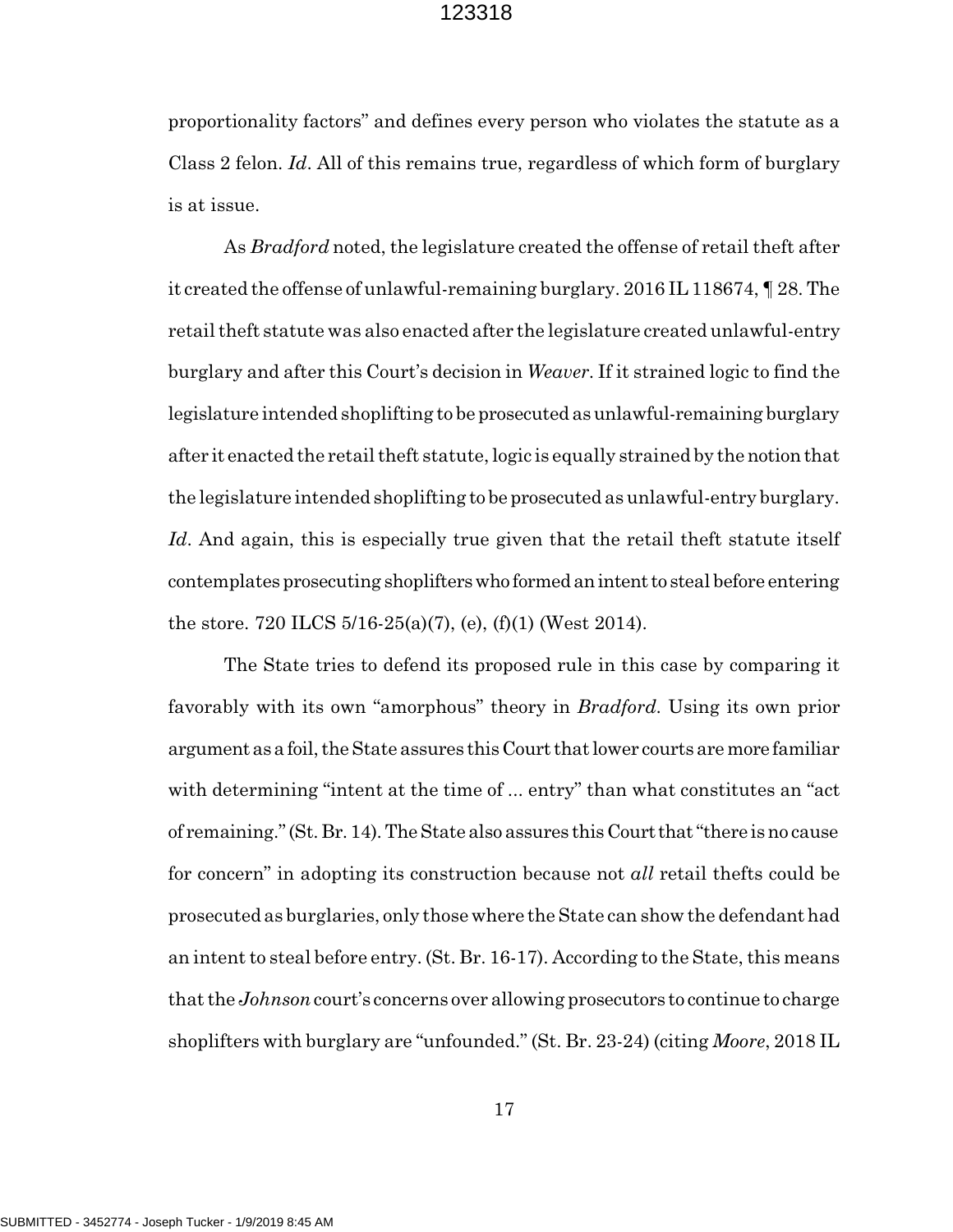App (2d) 160277, ¶ 27 (*Johnson*'s concerns over prosecutorial discretion "are policy arguments best directed to the legislature")).

All of these arguments are straw men because they say nothing about the question before this Court – whether the legislature actually *intended* that shoplifting be prosecuted as unlawful-entry burglary. Contrary to *Moore*, the legislature did, in fact, address these policy considerations after this Court's decision in *Weaver* when it created the offense of retail theft. As *Bradford* plainly implied, the very existence of that statute demonstrates the legislature's intent that shoplifting no longer be charged as burglary. 2016 IL 118674, ¶¶ 27-28.

The State's reliance upon the pre-1961 version of unlawful-entry burglary is similarly misplaced. The State notes that the unlawful-entry burglary statute prior to 1961 did not require that the defendant enter "without authority." The State claims this shows unlawful-entry burglary is not incompatible with the limited authority doctrine. (St. Br. 18). This again begs the question. If *Weaver*'s limited authority doctrine applies to open retail stores, then of course charging shoplifting as unlawful-entry burglary is compatible with the limited authority doctrine. But the question here is whether that doctrine even *applies* to shoplifting. The fact that the legislature created the separate offense of retail theft after adding the "without authority" element to unlawful-entry burglary, and after this Court's decision in *Weaver*, shows it did not intend that *Weaver*'s limited authority doctrine apply to shoplifting.

Any doubt that *Bradford*'s reasoning applies equally to unlawful-entry burglary is dispelled by its central holding – language the State entirely omits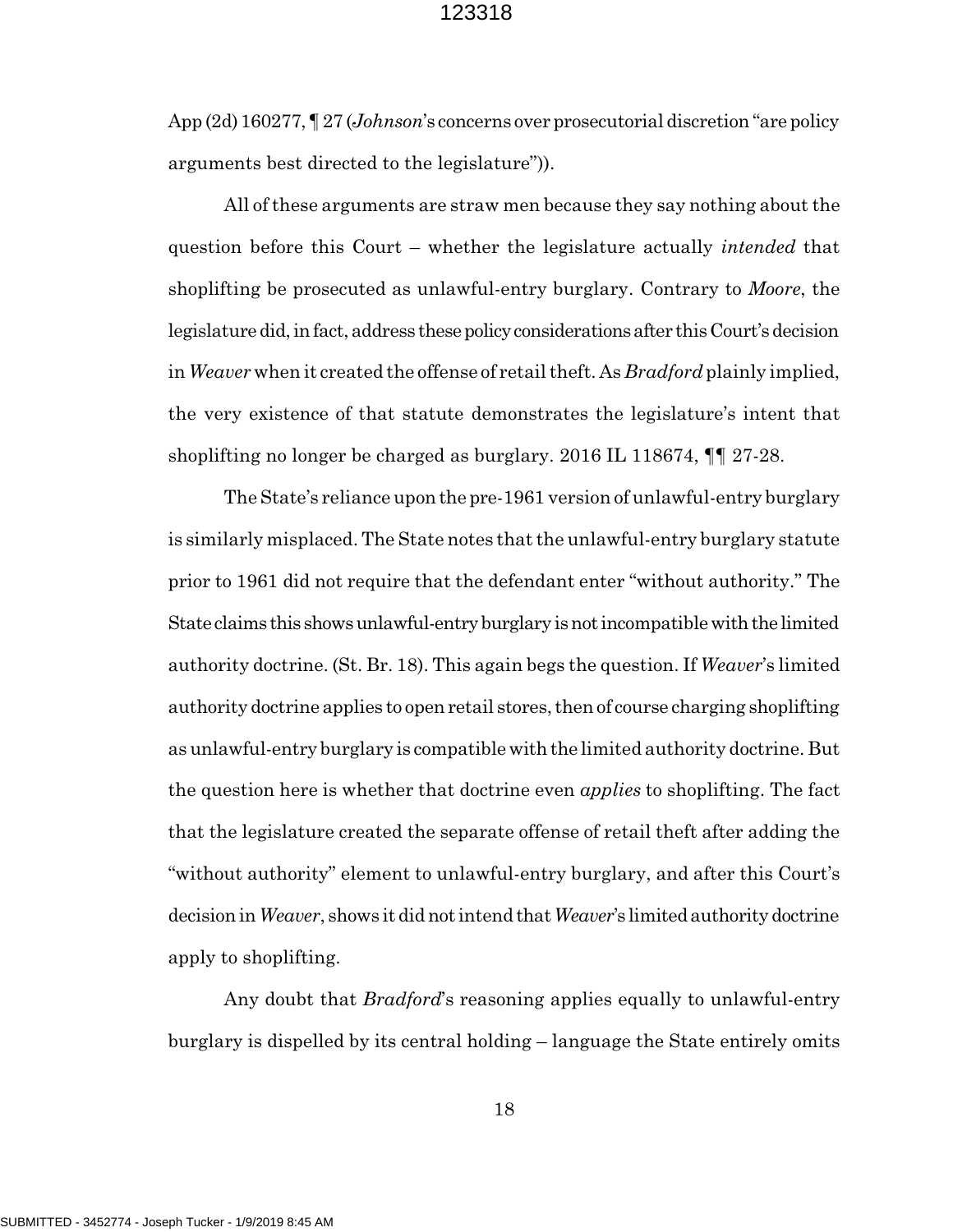from its brief. After discussing the reasons why it rejected the State's arguments, *Bradford* made the following holding:

[A]n individual who enters a building lawfully, shoplifts merchandise within areas which are open to the public, then leaves during business hours, is guilty of ordinary retail theft.

2016 IL 118674, ¶ 31. By its plain terms, this holding is not limited to unlawfulremaining burglary. Applying this rule to the *Bradford* defendant, who entered an open store and never entered an area that was off-limits, this Court reversed his burglary conviction because he "did not exceed the scope of his physical authority as a member of the public to be in the store." *Id*. ¶ 32. Because Johnson likewise never exceeded the scope of his physical authority to be in the store, the appellate court was correct to follow *Bradford* and reverse his burglary conviction.

# **2. This case raises no** *stare decisis* **concerns.**

The State traces the history of the burglary statute and court cases since *Weaver* that have applied the limited authority doctrine to shoplifting, and argues that *Weaver* and its progeny implicate *stare decisis* because the legislature "has made no effort to undo *Weaver*" through an amendment to the burglary statute. (St. Br. 9, 18-19). The State's appeal to *stare decisis* ignores one crucial fact: the legislature created the offense of retail theft *afterWeaver*. The legislature did not have to amend the burglary statute or "undo *Weaver*," (St. Br. 19), to enact a statute that, by its plain language, governs the specific act of shoplifting and thus removes that conduct from the scope of the burglary statute. *C.f. People v. Blair*, 2013 IL 114122, ¶ 21 (legislature's amendment to one statute cured constitutional defect in a *different* statute). The very existence of the retail theft statute belies the State's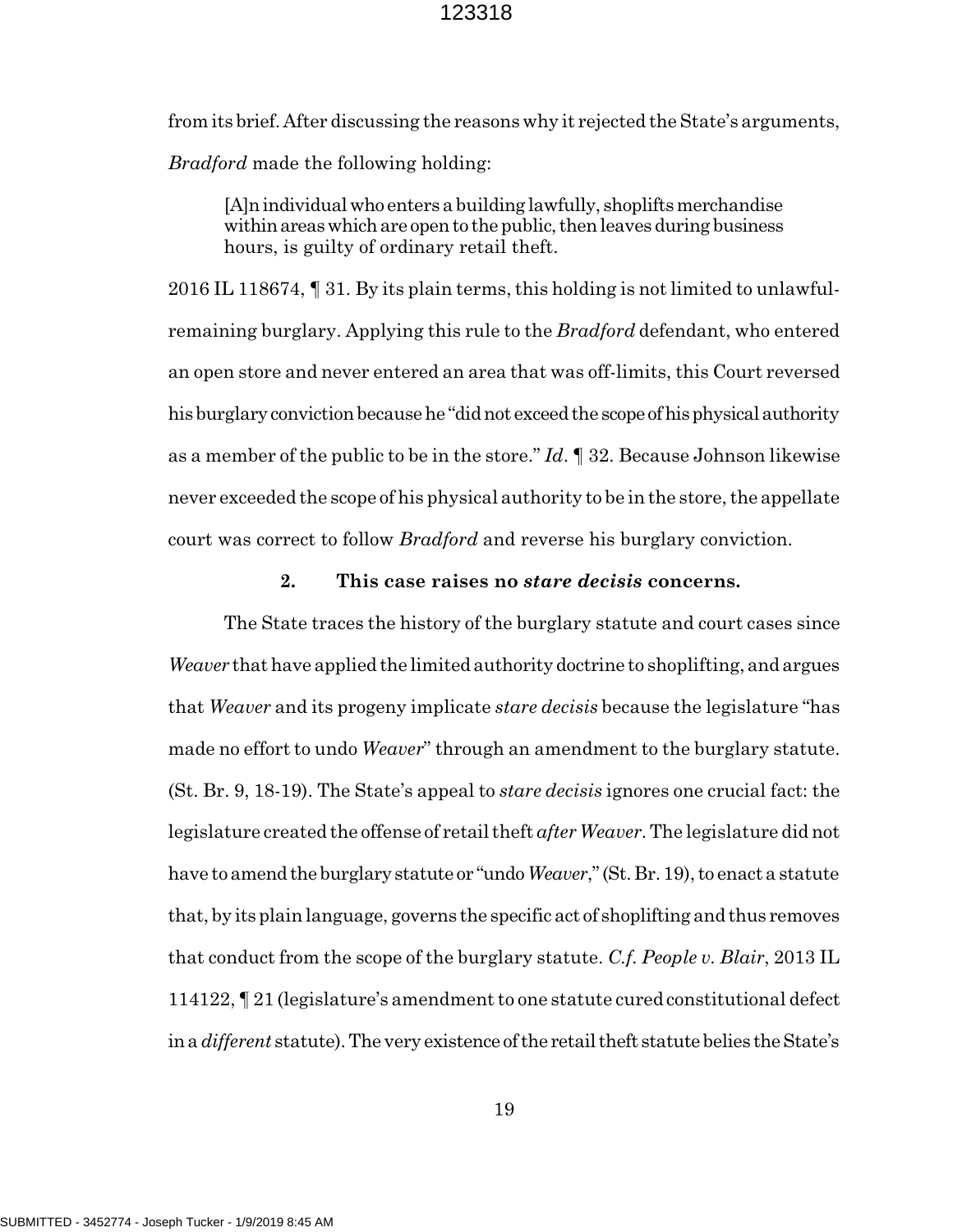assertion that the legislature "has never acted" in this domain since *Weaver*. (St. Br. 19). The State urges this Court to defer to *Weaver* and to the appellate court decisions that have applied *Weaver* to shoplifting even after the retail theft statute went into effect. But if anything deserves deference here, it is the legislature's plain intent that shoplifting be prosecuted under the retail theft statute, which this Court recognized in *Bradford* – a decision that, significantly, has also drawn no legislative response. 2016 IL 118674, ¶¶ 27-28.

The State first notes that this Court and the appellate court have applied *Weaver* in various other contexts. (St. Br. 18-19). But this Court's 1972 *Blair* decision, like *Weaver*, pre-dated the retail theft statute and involved a defendant who entered an unauthorized area of an open business with an intent to steal – again, a locked change machine. (St. Br. 18) (citing *People v. Blair*, 52 Ill. 2d 371, 374 (1972)). Likewise, the fact that Illinois courts have applied the limited authority doctrine to home invasion and residential burglary says nothing about whether that doctrine applies to open retail establishments. (St. Br. 18) (citing *People v. Bush*, 157 Ill. 2d 248, 253-54 (1993); IPI Criminal Nos. 11.53A, 14.13). The general vitality of the limited authority doctrine is not at issue here, only its applicability to shoplifting in light of the retail theft statute. That is, this Court need not "overrule" *Weaver* at all to affirm the judgment of the appellate court. (St. Br. 20). The State's assertion that applying *Bradford* to unlawful-entry burglary will unsettle the law with respect to home invasion and residential burglary is a red herring.  $(St. Br. 20-21).$ <sup>2</sup>

<sup>2</sup> As is the *Burlington* court's fear that applying *Bradford* to unlawfulentry burglary would "eliminate[] many types of burglary that do not involve retail theft." 2018 IL App (4th) 150642, ¶ 29 (citing *People v. Drake*, 172 Ill. App.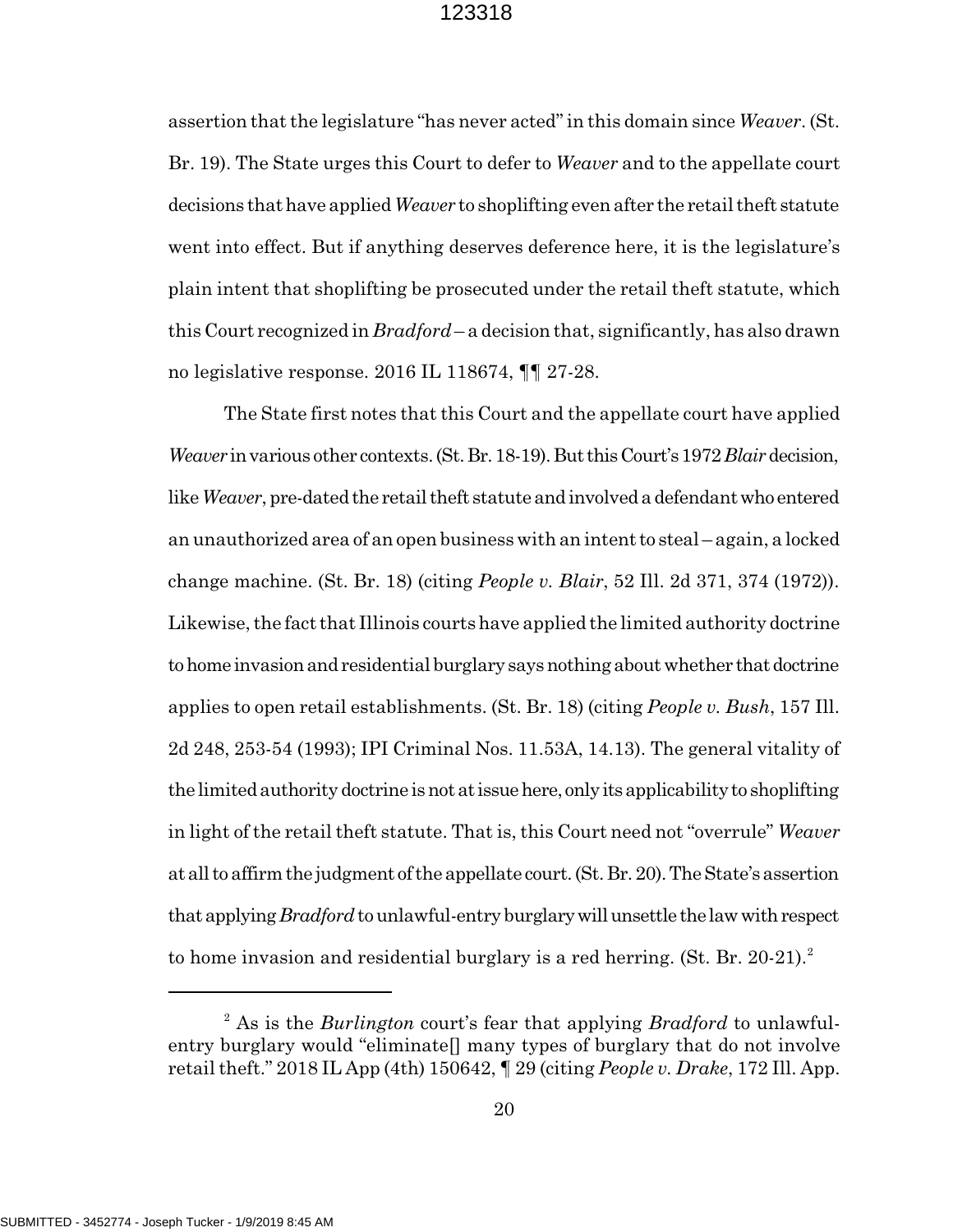There is no question that even after the enactment of the retail theft statute, several appellate court decisions have affirmed convictions for unlawful-entry burglary where the defendant's conduct consisted only of shoplifting. *See People v. Johnson*, 2018 IL App (3d) 150352, ¶ 28 (collecting cases). But those opinions have no *stare decisis* effect in this Court. *Gillen v. State Farm Mutual Automobile Insurance Co.*, 215 Ill. 2d 381, 393 n.2 (2005).

And perhaps more importantly, those opinions should carry little weight – either because the defendant did not raise the issue presented here, or because the appellate court did not address it. *See, e.g., People v. Rudd*, 2012 IL App (5th) 100528, ¶ 16 (shoplifting defendant conceded he could be convicted of burglary); *People v. Bridgewater*, 388 Ill. App. 3d 787, 795 (4th Dist. 2009) (citing *People v. Hopkins*, 229 Ill. App. 3d 665, 671 (4th Dist. 1992)) (both affirming burglary convictions where defendants did not challenge "without authority" element, but noting that charging a shoplifter with burglary raises "serious questions" about "his lack of authority to enter"); *People v. Szydloski*, 283 Ill. App. 3d 274, 278-79 (3d Dist. 1996) (defendant apparently challenged "without authority" element, but court only addressed intent to steal); *People v. Smith*, 264 Ill. App. 3d 82, 86-88 (3d Dist. 1994) (affirming burglary conviction for shoplifter despite the "analytical and conceptional difficulties" underlying the limited authority doctrine, but with

<sup>3</sup>d 1026, 1028 (4th Dist. 1988)). *Drake* is irrelevant here because the conduct at issue in that case was not shoplifting, but rather defendant's attempt to cash a stolen check – that is, to steal money from a cash register that was off-limits to the public. 172 Ill. App. 3d at 1027-28. Applying *Bradford* to this case would only ratify the legislature's intent that *shoplifting* be governed by the retail theft statute. It would not "eliminate" any other form of burglary.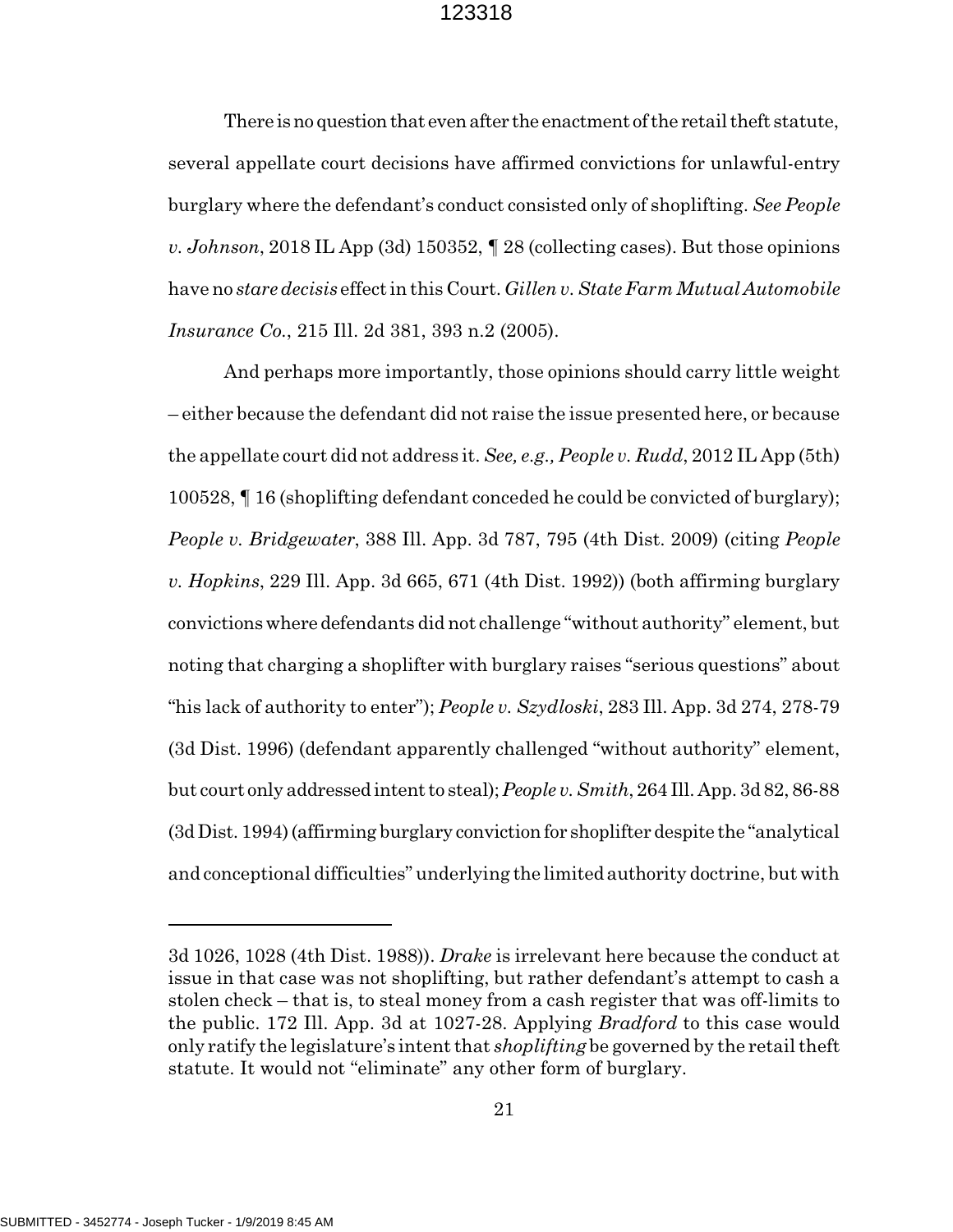no discussion of how retail theft statute affects applicability of that doctrine); *People v. O'Banion*, 253 Ill. App. 3d 427, 429 (3d Dist. 1993); *People v. Durham*, 252 Ill. App. 3d 88, 93 (3d Dist. 1993) (in both cases, defendants argued shoplifting could not be prosecuted as burglary, but courts never reached issue because convictions reversed on other grounds); *People v. Stager*, 168 Ill. App. 3d 457, 459 (2d Dist. 1988) (defendant conceded *Weaver* applied to shoplifting).

The State is equally incorrect in implying that this Court's decision in *Miller* resolved the question here. (St. Br. 21-23) (citing *People v. Miller*, 238 Ill. 2d 161, 163, 173 (2010)); *see also Burlington*, 2018 IL App (4th) 150642, ¶ 28 (citing *Miller*). In *Miller*, this Court determined whether retail theft is a lesser-included offense of burglary under the "abstract elements" test, and found that it was not. 238 Ill. 2d at 175-76. Because each statute contains elements the other does not, *Miller* held that the State may obtain a conviction for both burglary and retail theft in the same case. *Id*. at 176. *Miller* was not presented with the question this Court faced in *Bradford*: whether, in light of the legislative intent behind the retail theft statute, a defendant who never entered an area off-limits to the public, and whose only criminal conduct was shoplifting, may be prosecuted for burglary. *Bradford* answered that question in the negative as to unlawful-remaining burglary, and strongly implied the same would be true for unlawful-entry burglary. Insofar as *Miller* conflicts with *Bradford*, *Bradford* should control because *Miller* did not address this specific question. And in any event, applying *Bradford* to this case would not call *Miller* into question because it would still be true that a defendant could be found guilty of both burglary and retail theft in a given case. Only now,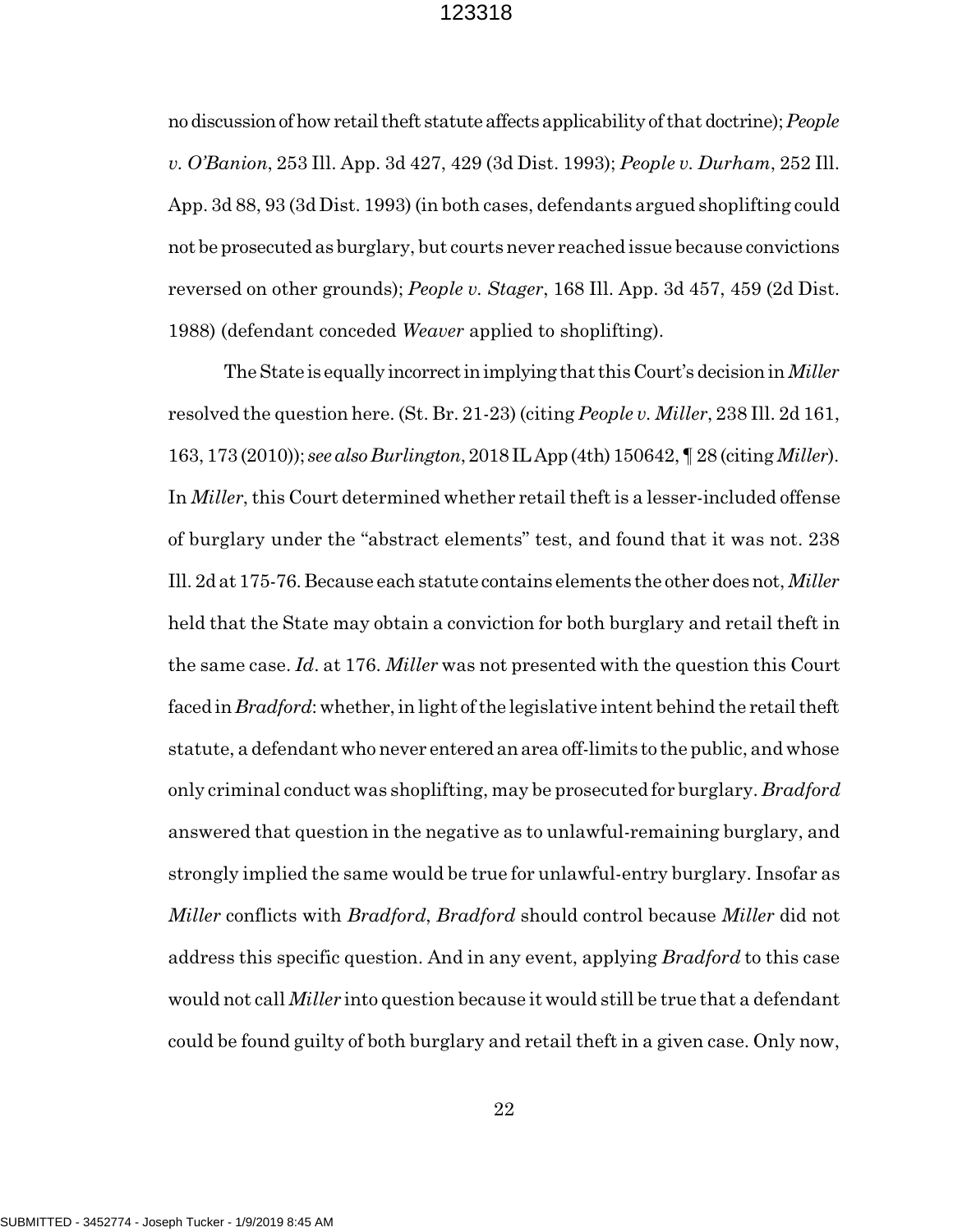under *Bradford*, there would have to be some additional conduct beyond shoplifting in an open store to support the burglary conviction, such as entering an off-limits area in order to steal or commit a felony. *Bradford*, 2016 IL 118674, ¶ 31.

It appears that no Illinois court before *McDaniel* and *Bradford* addressed the specific question of whether *Weaver* applies to shoplifting after the enactment of the retail theft statute. Because this is not "a question [that] has been deliberately examined and decided," the pre-*Bradford* case law should have no *stare decisis* effect. *People v. Espinoza*, 2015 IL 118218, ¶ 26.

# **C. Conclusion**

The central holding of *Bradford* is that forming an intent to steal does not constructively remove one's authority to be inside an open retail establishment, and that "an individual who enters a building lawfully, shoplifts merchandise within areas which are open to the public, then leaves during business hours, is guilty of ordinary retail theft," not burglary. *People v. Bradford*, 2016 IL 118674, ¶ 31. Nothing about this holding is logically limited to unlawful-remaining burglary. Rather, this reasoning applies seamlessly to unlawful-entry burglary. Indeed, applying *Bradford* to the other form of burglary is necessary to avoid the absurd and unjust outcomes that will inevitably result from the State's proposed rule, which would establish a bifurcated scheme governing shoplifting where an enormous disparity in punishment would be based solely on when the intent to steal was formed.

Instead, this Court should hold that regardless of when the defendant formed an intent to shoplift, he may only be prosecuted for retail theft, and not burglary,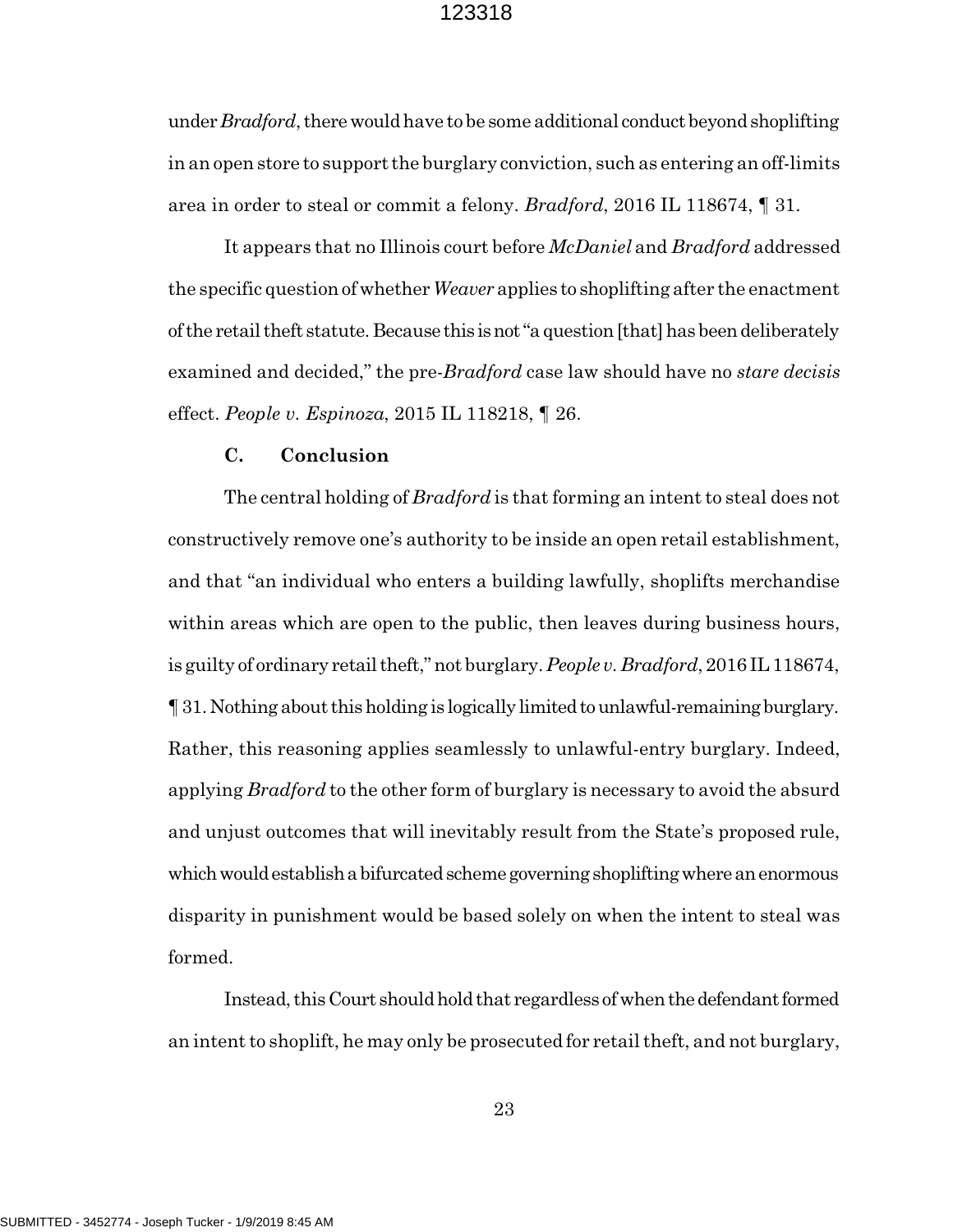if he never "exceed[ed] the scope of his physical authority as a member of the public to be in the store." *Bradford*, 2016 IL 118674, ¶ 32. Because Johnson, like the *Bradford* defendant, never exceeded the scope of his physical authority to be inside the open retail establishment at issue, this Court should affirm the appellate court's judgment reversing his burglary conviction.

In the alternative, as the State notes, if this Court reverses the appellate court's judgment, it should remand to the appellate court with instructions to consider the other issues Johnson raised below. (St. Br. 11 n.6).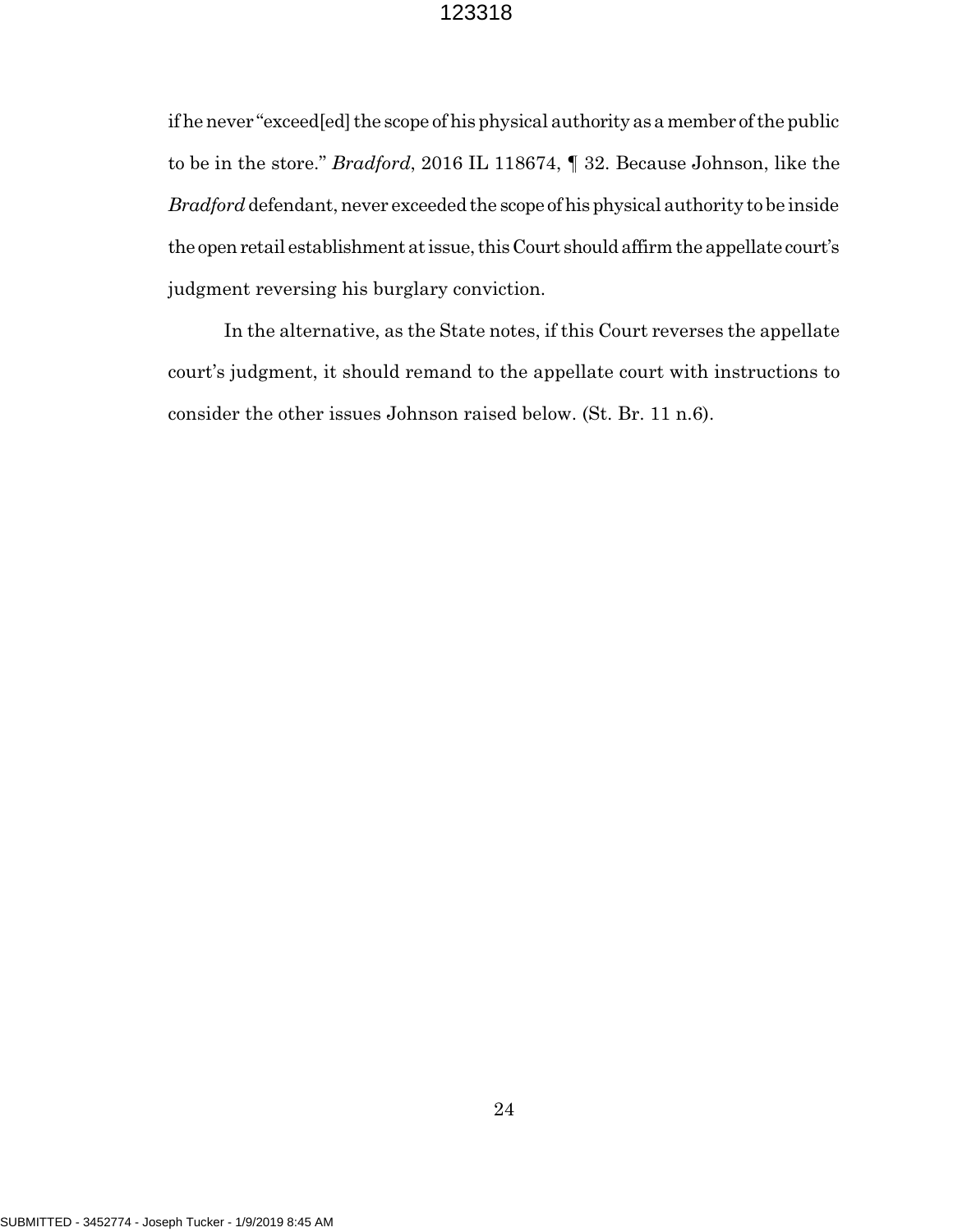### **CONCLUSION**

For the foregoing reasons, Darren Johnson, Defendant-Appellee, respectfully requests that this Court affirm the judgment of the appellate court. In the alternative, if this Court reverses the judgment of the appellate court, Johnson respectfully requests that this Court remand this cause to the appellate court with instructions to consider the merits of his remaining claims.

Respectfully submitted,

PATRICIA MYSZA Deputy Defender

GILBERT C. LENZ Assistant Appellate Defender Office of the State Appellate Defender First Judicial District 203 N. La Salle St., 24th Floor Chicago, IL 60601 (312) 814-5472 1stdistrict.eserve@osad.state.il.us

COUNSEL FOR DEFENDANT-APPELLEE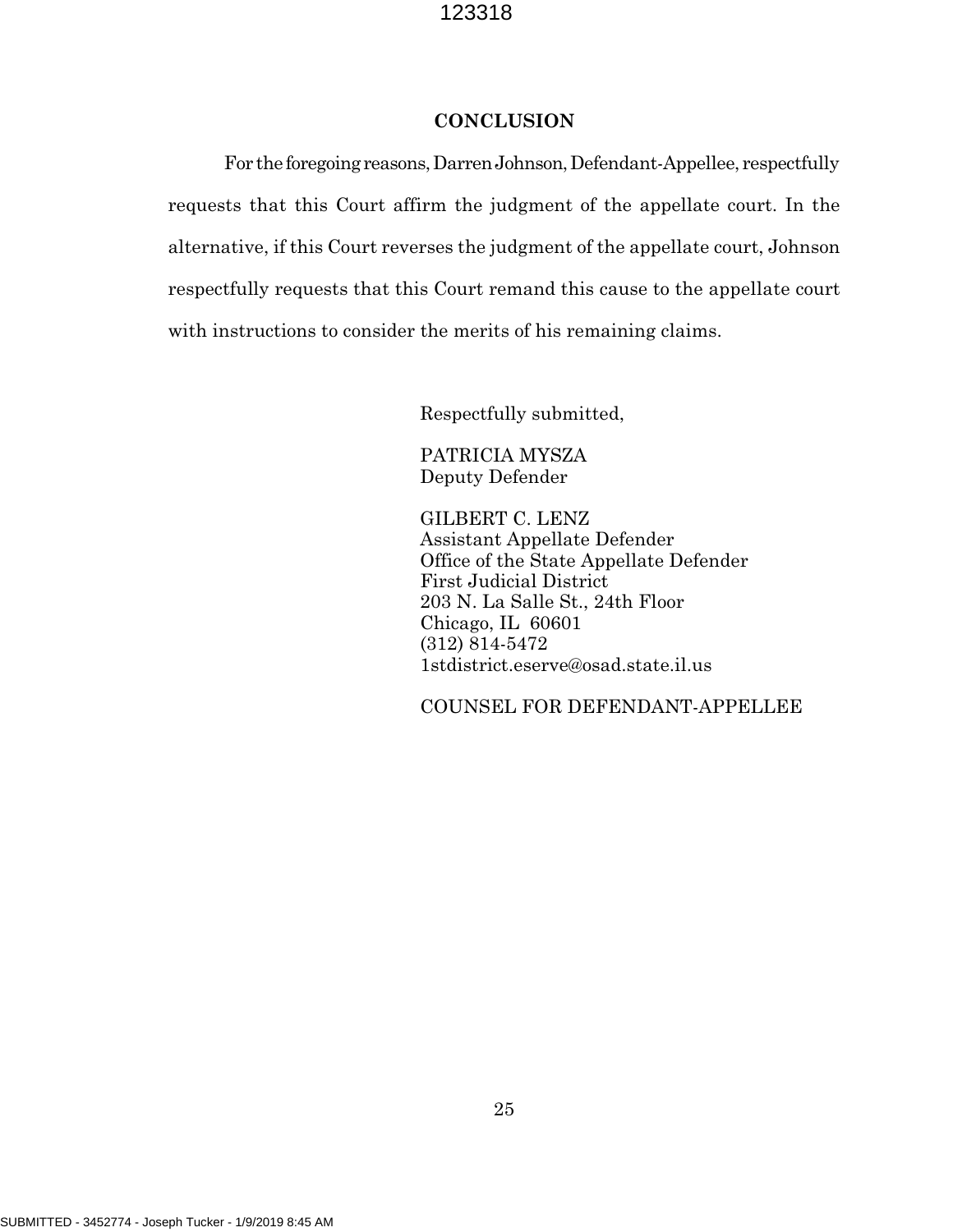# **CERTIFICATE OF COMPLIANCE**

I, Gilbert C. Lenz, certify that this brief conforms to the requirements of Supreme Court Rule 341(a) and (b). The length of this brief, excluding pages containing the Rule 341(d) cover, the Rule 341(h)(1) statement of points and authorities, the Rule 341(c) certificate of compliance, the certificate of service, and those matters to be appended to the brief under Rule 342(a) is 25 pages.

> /s/Gilbert C. Lenz GILBERT C. LENZ Assistant Appellate Defender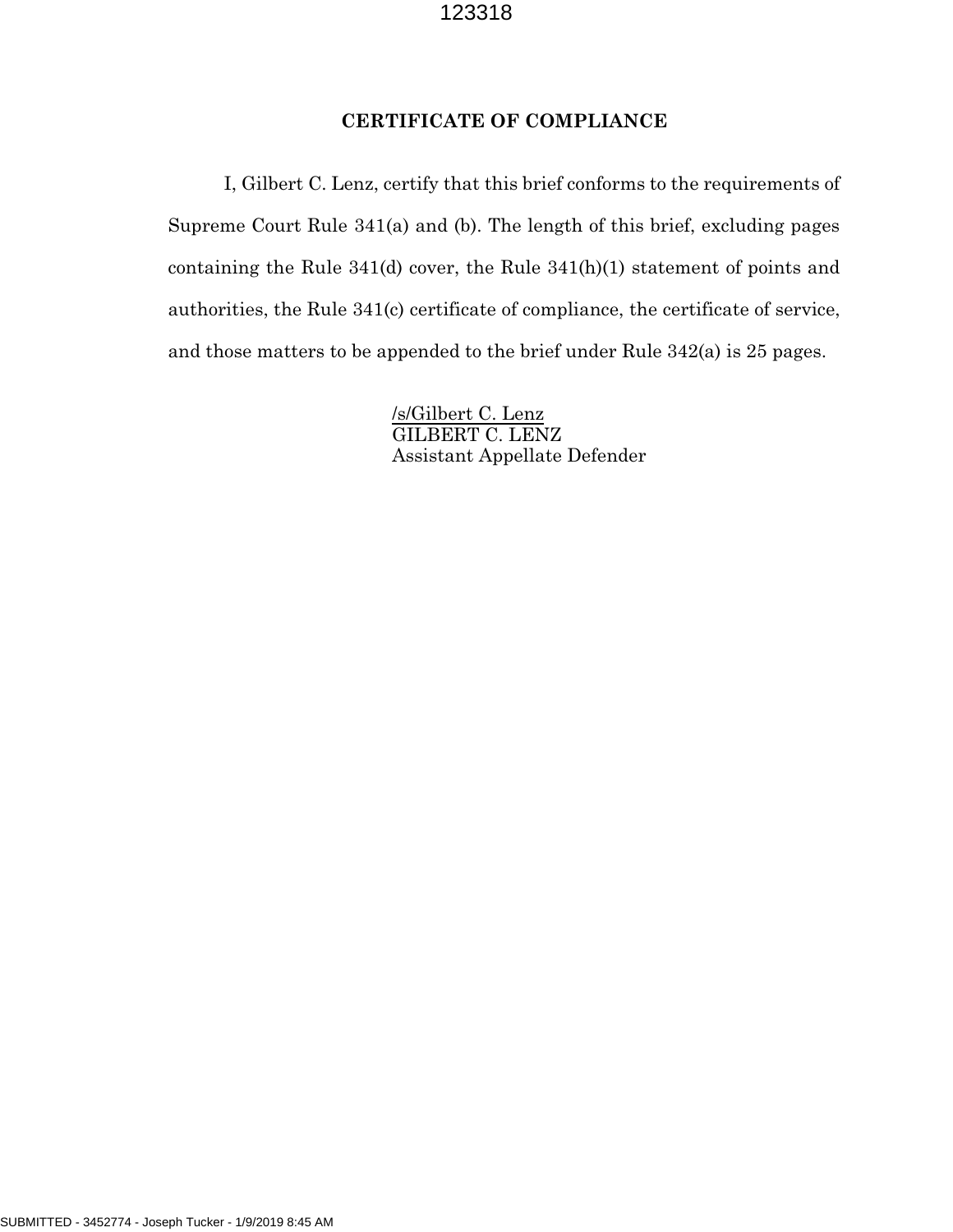# **APPENDIX TO THE BRIEF**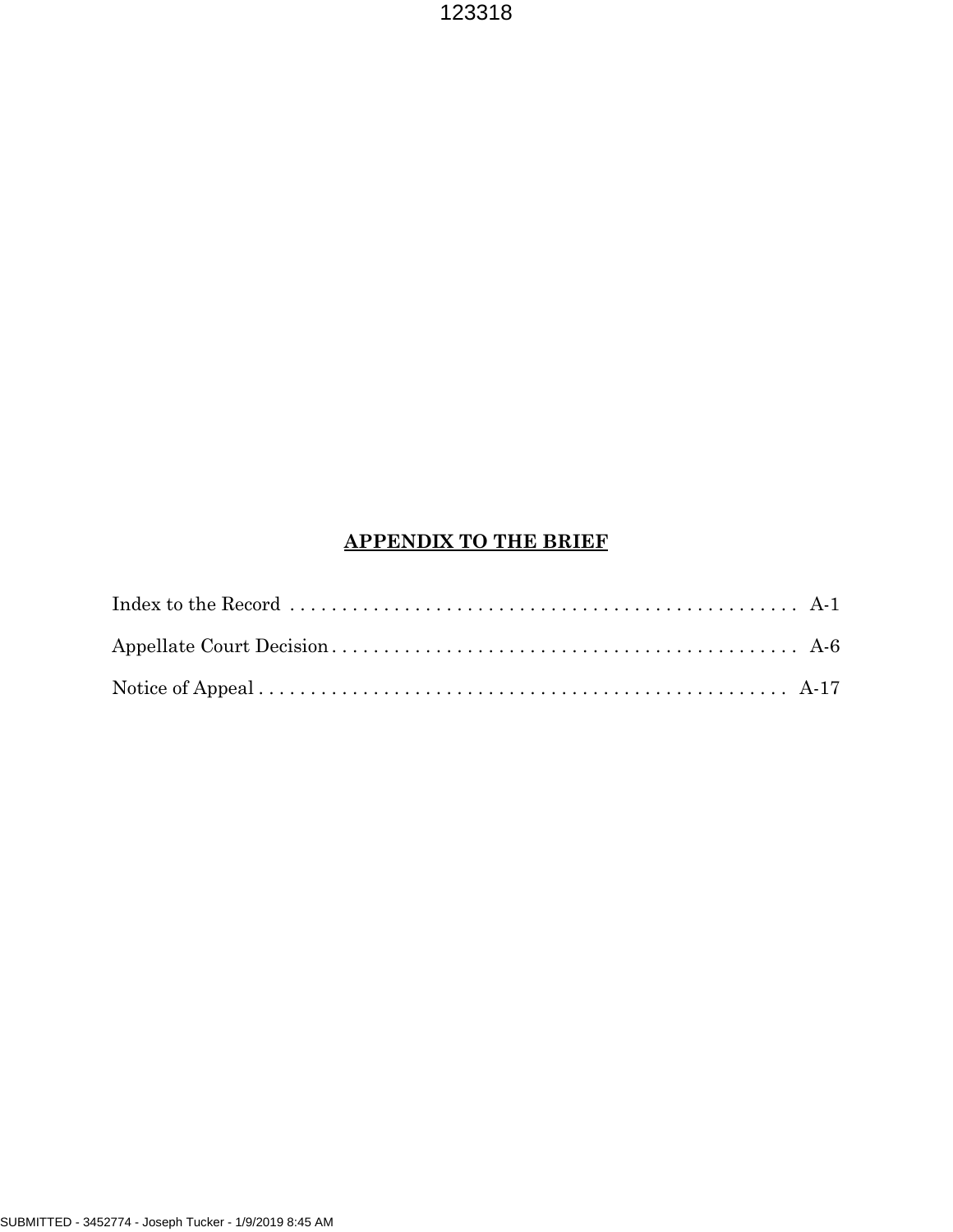| 123318 |  |  |  |
|--------|--|--|--|
|        |  |  |  |
|        |  |  |  |

# INDEX

| PEOPLE OF THE STATE OF ILLINOIS vs DARREN JOHNSON | 14 CF 254 |
|---------------------------------------------------|-----------|
| <b>Common Law Record</b>                          |           |
| Placita                                           | $C-1$     |
| <b>Minute Entries</b>                             | $C-2$     |
| Information                                       | $C-9$     |
| Notice of Arrest Without Warrant                  | $C-11$    |
| Public Defender Affidavit                         | $C-12$    |
| <b>Public Defender Notice</b>                     | $C-14$    |
| <b>Bond Conditions Order</b>                      | $C-15$    |
| <b>Bond Conditions Order</b>                      | $C-16$    |
| Appearance                                        | $C-17$    |
| Speedy Trial Demand                               | $C-18$    |
| Mittimus For Failure to Give Bail                 | $C-19$    |
| Waiver of Preliminary Hearing                     | $C-20$    |
| Order                                             | $C-21$    |
| Warning to Defendant and Order                    | $C-22$    |
| Disclosure to the Prosecution                     | $C-23$    |
| Disclosure to Accused                             | $C-25$    |
| Waiver of Attorney                                | $C-29$    |
| Letter from Def                                   | $C-30$    |
| Letter from Def                                   | $C-31$    |
| Letter from Def                                   | $C-48$    |
| Letter from Def                                   | $C-53$    |
| Supplemental Disclosure To The State              | $C-54$    |
| Supplemental Disclosure To Accused                | $C-58$    |
| Letter from Def                                   | $C-59$    |
| Notice of Hearing                                 | $C-60$    |
| Motion to Continue                                | $C-61$    |

, for  $\frac{1}{2} \sum_{i=1}^N \frac{1}{2} \sum_{j=1}^N \frac{1}{j} \sum_{j=1}^N \frac{1}{j} \sum_{j=1}^N \frac{1}{j} \sum_{j=1}^N \frac{1}{j} \sum_{j=1}^N \frac{1}{j} \sum_{j=1}^N \frac{1}{j} \sum_{j=1}^N \frac{1}{j} \sum_{j=1}^N \frac{1}{j} \sum_{j=1}^N \frac{1}{j} \sum_{j=1}^N \frac{1}{j} \sum_{j=1}^N \frac{1}{j} \sum_{j=1}^N \frac{1}{j$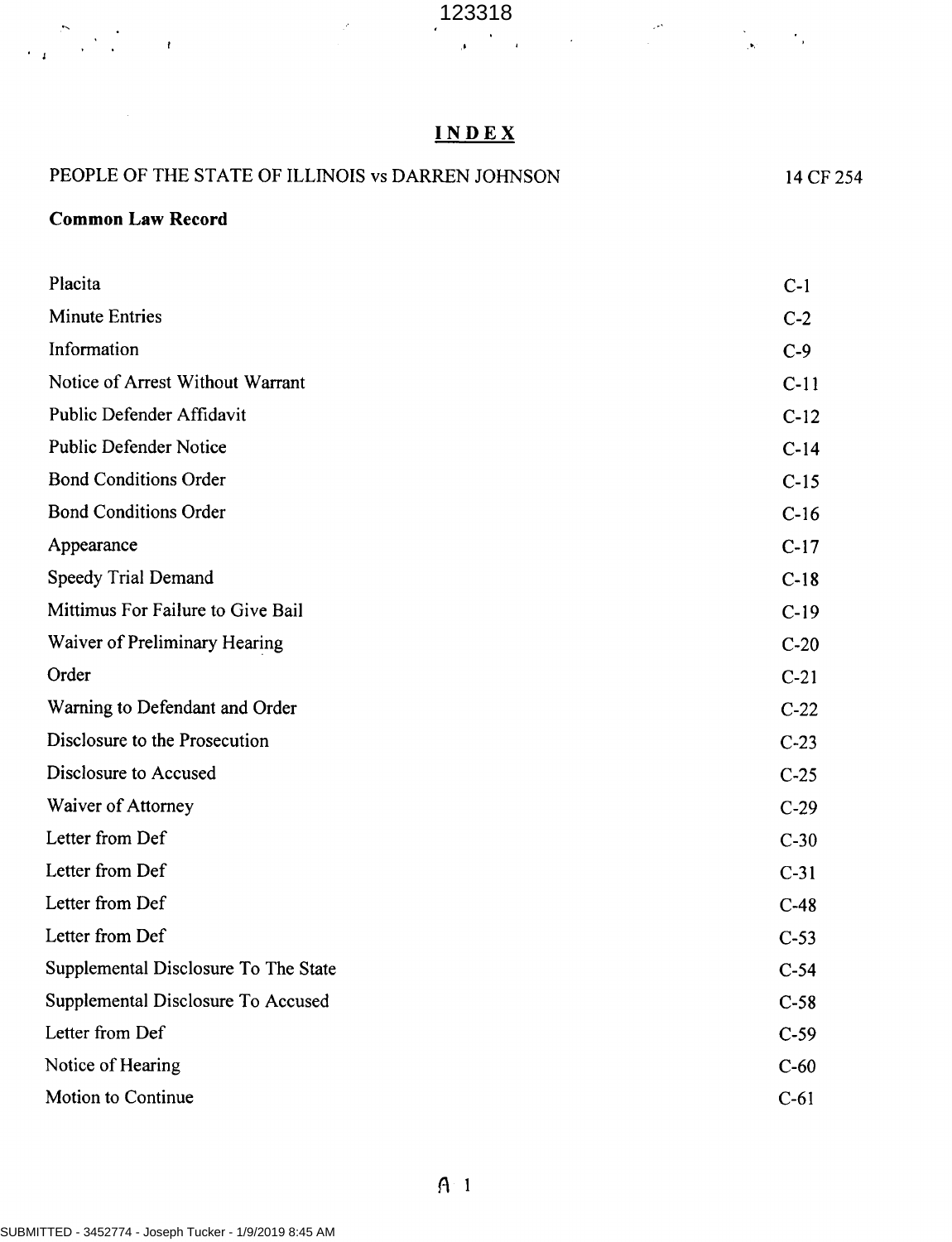# INDEX

| PEOPLE OF THE STATE OF ILLINOIS vs DARREN JOHNSON                | 14 CF 254 |
|------------------------------------------------------------------|-----------|
| <b>Common Law Record</b>                                         |           |
| Defendant's Answer to the: States Motion to Continue             | $C-62$    |
| Notice of Hearing                                                | $C-64$    |
| Motions in Limine w/Order                                        | $C-65$    |
| Supplemental Disclosure to Accused                               | $C-67$    |
| Supplemental Disclosure to Accused                               | $C-68$    |
| Supplemental Disclosure to Accused                               | $C-69$    |
| Defendant's Answer to the States: Motion in Limine               | $C-70$    |
| Supplemental Disclosure to the State                             | $C-79$    |
| People's Instructions                                            | $C-82$    |
| Questions and Answer                                             | $C-128$   |
| <b>Verdict Forms</b>                                             | $C-129$   |
| List of Jurors                                                   | $C-133$   |
| Letter from Def                                                  | $C-134$   |
| Letter from Def                                                  | $C-135$   |
| Letter from Def                                                  | $C-136$   |
| Motion to Dismiss Complaint & Quash Arrest                       | $C-137$   |
| Letter from Def                                                  | $C-141$   |
| Motion for Independent Investigation Into Allegations of Perjury | $C-142$   |
| Letter from Def                                                  | $C-147$   |
| Motion for Reconsideration of: Motion to Dismiss Complaint       | $C-149$   |
| Motion for Directed Verdict                                      | $C-151$   |
| Letter from Def                                                  | $C-154$   |
| Letter from Def                                                  | $C-155$   |
| Motions in Limine                                                | $C-156$   |
| Supplemental Disclosure to the State                             | $C-158$   |
| Motions in Limine                                                | $C-160$   |

 $\epsilon$  and  $\epsilon$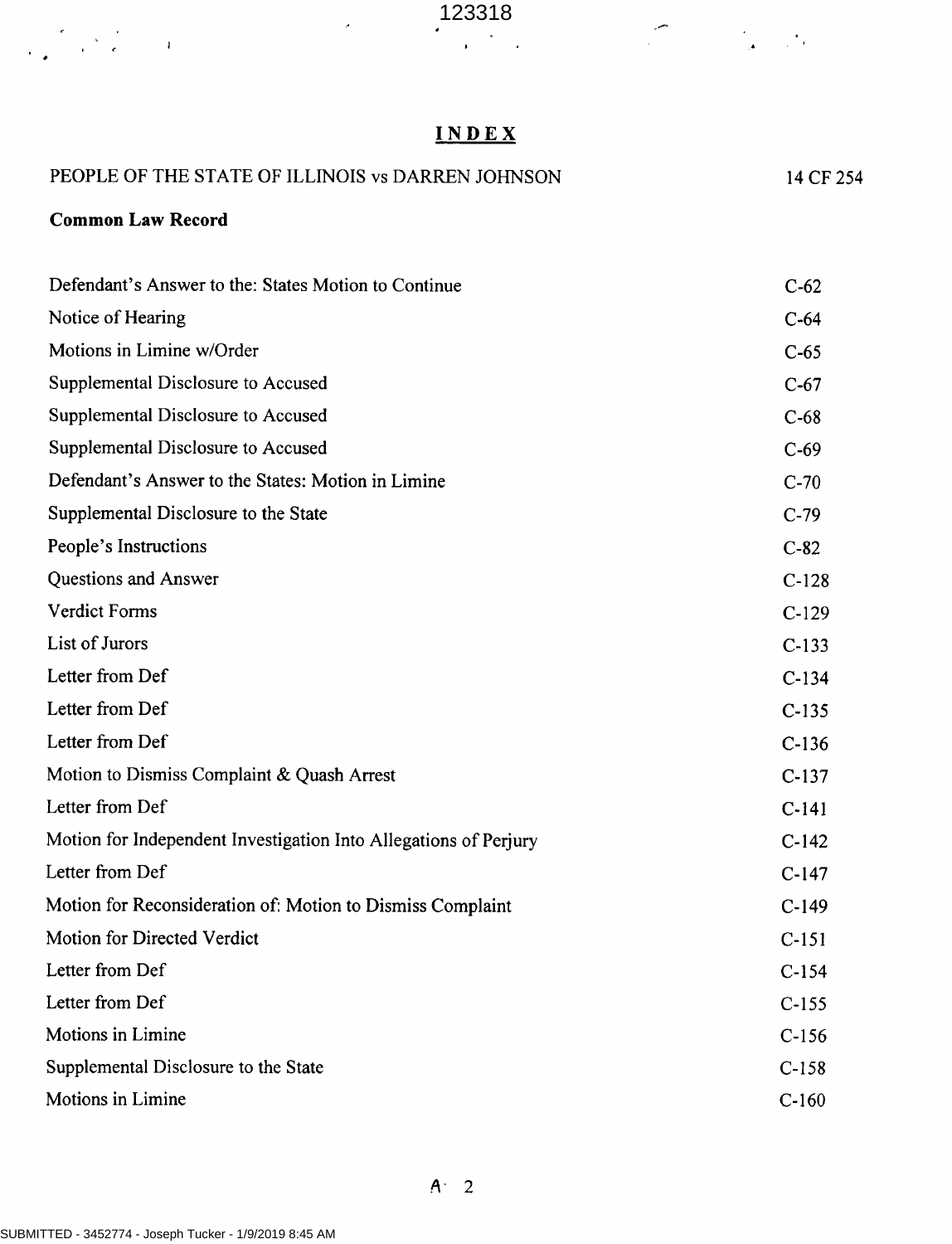$\mathcal{L}$ 

 $\label{eq:2} \frac{1}{\sqrt{2\pi}}\int_{0}^{\infty}\frac{d\omega}{\omega}\left(\frac{d\omega}{2\pi}\right)^2\frac{d\omega}{\omega}\left(\frac{d\omega}{2\pi}\right)^2.$ 

 $\mathcal{P}^{\mathcal{P}}_{\mathcal{P}}=\mathcal{P}^{\mathcal{P}}_{\mathcal{P}}$ 

# <sup>I</sup> NDEX

| PEOPLE OF THE STATE OF ILLINOIS vs DARREN JOHNSON                              | 14 CF 254 |  |
|--------------------------------------------------------------------------------|-----------|--|
| <b>Common Law Record</b>                                                       |           |  |
| Motion for Change of Venue                                                     | $C-162$   |  |
| Order                                                                          | $C-165$   |  |
| Notice of Hearing                                                              | $C-167$   |  |
| <b>Motion to Continue</b>                                                      | $C-168$   |  |
| Supplemental Disclosure to the State                                           | $C-169$   |  |
| Order                                                                          | $C-172$   |  |
| Motion for Pretrial Ruling on Admissibility of Evidence                        | $C-173$   |  |
| Questions                                                                      | $C-175$   |  |
| Jury Instructions                                                              | $C-180$   |  |
| List of Jurors                                                                 | $C-221$   |  |
| <b>Verdict Forms</b>                                                           | $C-222$   |  |
| <b>Public Defender Notice</b>                                                  | $C-226$   |  |
| Order for PSI Report                                                           | $C-227$   |  |
| Letter from Def                                                                | $C-228$   |  |
| Motion for Free Report of Proceedings                                          | $C-231$   |  |
| Notice of Hearing                                                              | $C-233$   |  |
| Order to Prepare Report of Proceedings                                         | $C-234$   |  |
| <b>Motion for New Trial</b>                                                    | $C-235$   |  |
| Motion for Leave to File Modified Motion for New Trial                         | $C-236$   |  |
| Pre-Sentence Report                                                            | $C-237$   |  |
| First Amended Motion for New Trial or for Judgment Notwithstanding the Verdict | $C-244$   |  |
| Motion for State's Attorney's Fees                                             | $C-246$   |  |
| Motion for Reimbursement of Public Defender Fees w/Order for Reimbursement     | $C-247$   |  |
| Order Allowing \$5 per Day Credit Toward Assess Fines 725 ILCS 5/110-14        | $C-248$   |  |
| Judgment-Sentence to Illinois Department of Corrections                        | $C-249$   |  |
| Pay Order                                                                      | $C-253$   |  |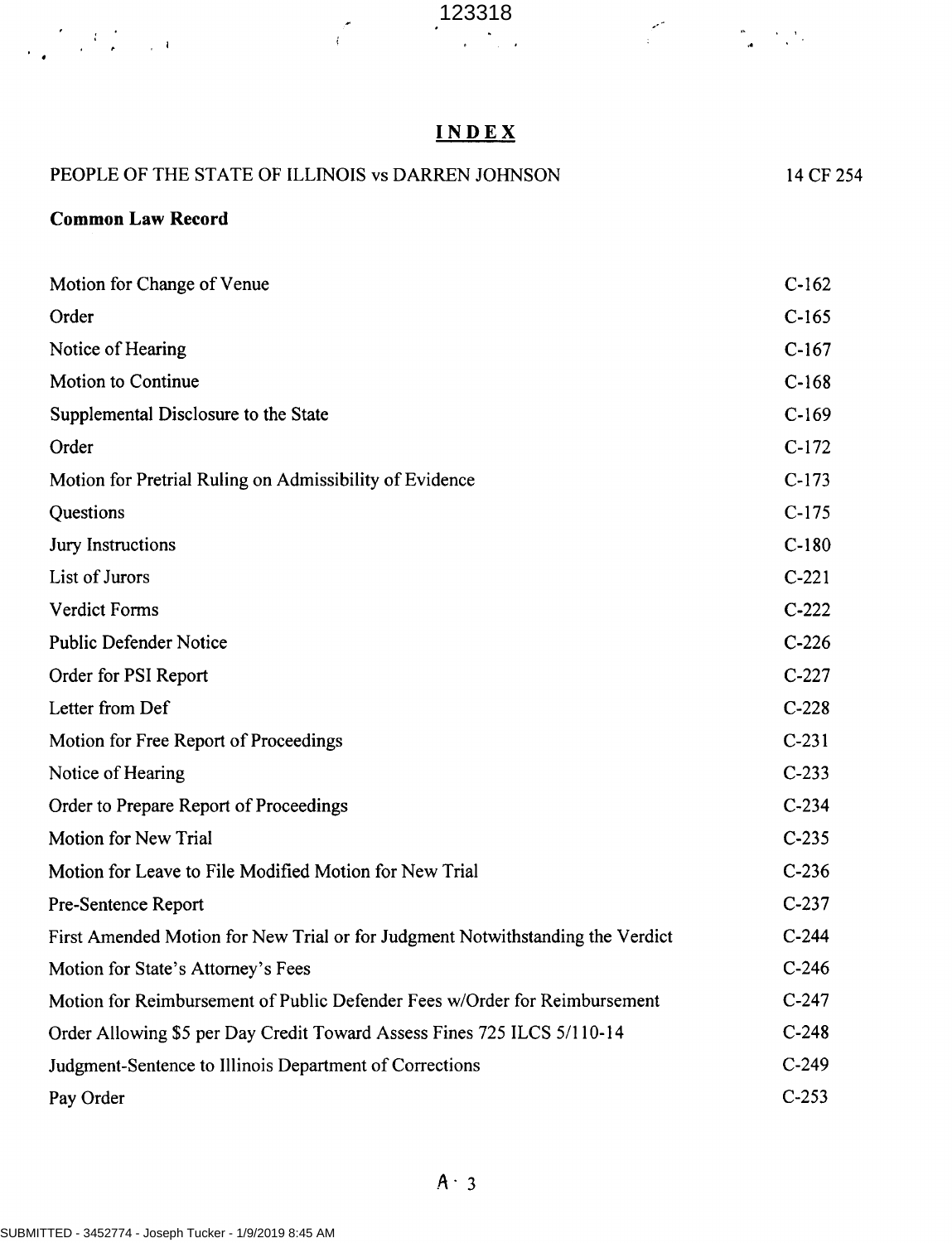

# <sup>I</sup> NDEX

 $\mathcal{L}(\mathcal{L})$  .

 $\frac{1}{\sqrt{2}}\sum_{i=1}^n\frac{1}{\sqrt{2}}\sum_{i=1}^n\frac{1}{\sqrt{2}}\sum_{i=1}^n\frac{1}{\sqrt{2}}\sum_{i=1}^n\frac{1}{\sqrt{2}}\sum_{i=1}^n\frac{1}{\sqrt{2}}\sum_{i=1}^n\frac{1}{\sqrt{2}}\sum_{i=1}^n\frac{1}{\sqrt{2}}\sum_{i=1}^n\frac{1}{\sqrt{2}}\sum_{i=1}^n\frac{1}{\sqrt{2}}\sum_{i=1}^n\frac{1}{\sqrt{2}}\sum_{i=1}^n\frac{1}{\sqrt{2}}\$ 

| PEOPLE OF THE STATE OF ILLINOIS vs DARREN JOHNSON                                                               | 14 CF 254 |  |
|-----------------------------------------------------------------------------------------------------------------|-----------|--|
| <b>Common Law Record</b>                                                                                        |           |  |
|                                                                                                                 |           |  |
| State's Attorney's Official Statement of Facts                                                                  | $C-254$   |  |
| <b>Motion to Reconsider Sentence</b>                                                                            | $C-258$   |  |
| Petition for Order of Habeas Corpus                                                                             | $C-259$   |  |
| Order of Habeas Corpus                                                                                          | $C-260$   |  |
| Notice of Appeal                                                                                                | $C-261$   |  |
| Letter from Def                                                                                                 | $C-262$   |  |
| Notice of Appeal w/POS                                                                                          | $C-263$   |  |
| Motion to File a Late Appeal                                                                                    | $C-265$   |  |
| Notice of Appeal                                                                                                | $C-267$   |  |
| Order for Free Transcript and Appointment of the Office of the State Appellate<br>Defender as Counsel on Appeal | $C-269$   |  |
| Nunc Pro Tunc Judgment – Sentence to Illinois Department of Corrections                                         | $C-270$   |  |
| <b>Current Docketing Order Due Dates</b>                                                                        | $C-271$   |  |
| Fees & Fines                                                                                                    | $C-273$   |  |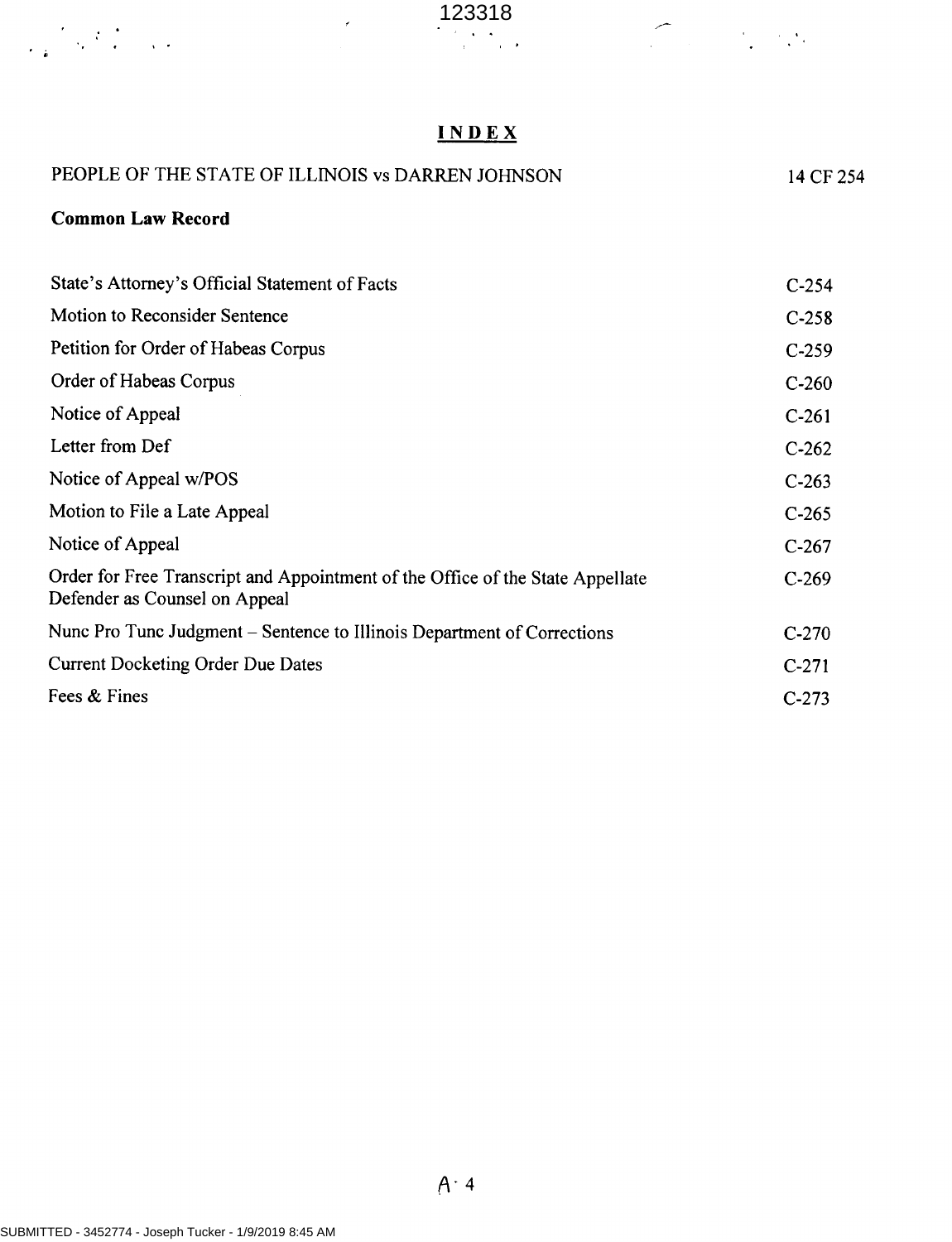### INDEX

# PEOPLE OF THE STATE OF ILLINOIS vs DARREN JOHNSON 14 CF 254 Report of Proceedings Waiver of Counsel R-1 Pretrial R-15 Pretrial Conference R-25 Motion Hearing (10/14/14) R-42 Motion Hearing  $(10/17/14)$  R-63 Pretrial Motion Hearing R-100 Voir Dire R-130 Opening Statements R-371 Jury Trial (10/21/14) R-385 Jury Trial  $(10/22/14)$  R-443 Conference on Jury Instructions, Closing Arguments and Verdict R-589 Motion Hearing (10/29/14) R-647 Hearing (10/30/14) R-653 Motion Hearing  $(11/5/14)$  R-676 Motion Hearing  $(11/6/14)$  R-685 Pretrial Hearing (11/14/14) R-720 Motion to Continue R-726 Motion Hearing (11/17/14) R-732 Voir Dire R-756 Motions R-1,010 Jury Trial (11/18/14) R-1,024 Jury Trial (11/19/14) R-1,058 Jury Trial (11/20/14) R-1,244 Motion to Continue R-1,255 Motion for New Trial and Sentencing Hearing Research Assembly R-1,260 Motion to Reconsider Sentence R-1,296

 $\sim$   $\sim$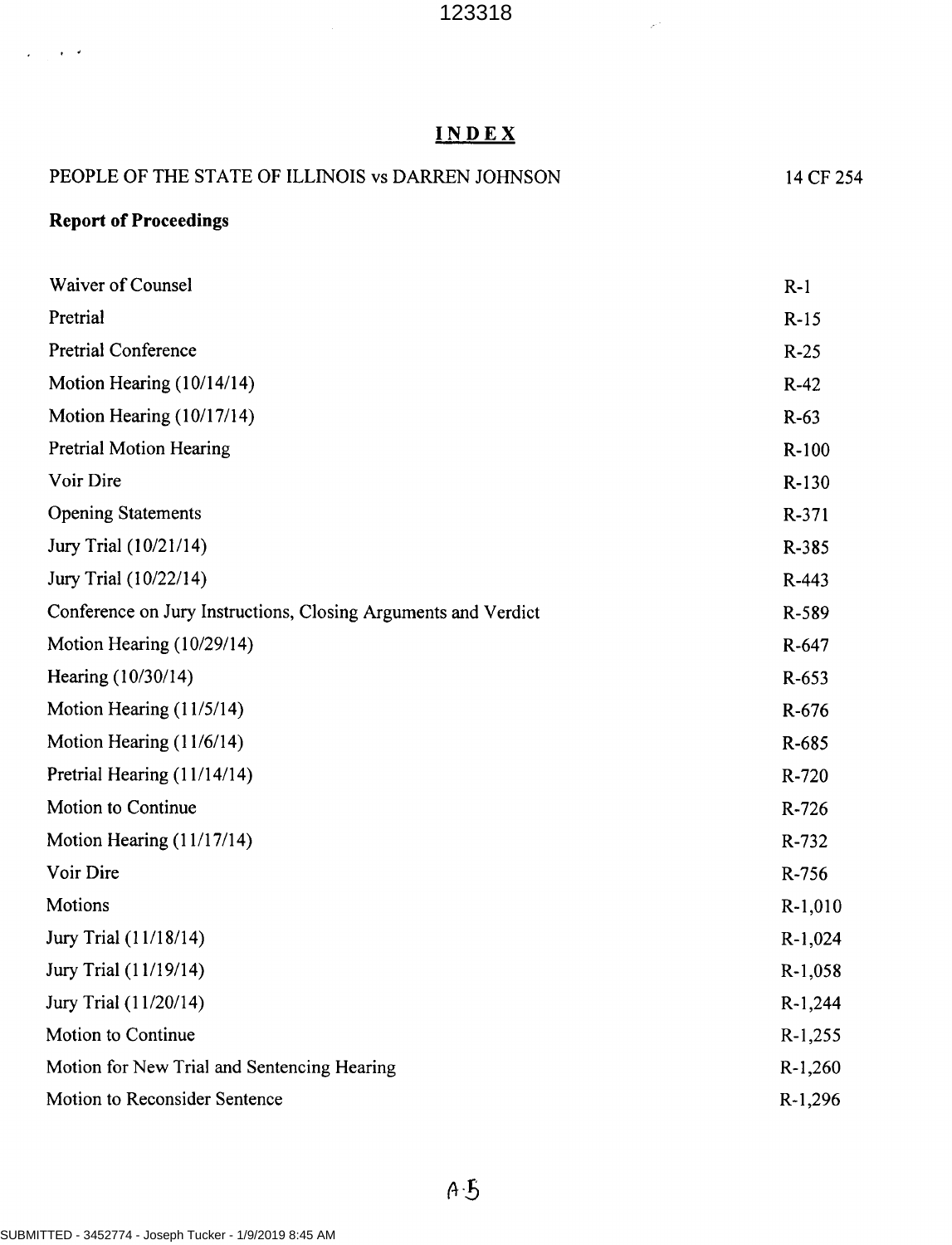### 2018 IL App (3d) 150352

### \_\_\_\_\_\_\_\_\_\_\_\_\_\_\_\_\_\_\_\_\_\_\_\_\_\_\_\_\_\_\_\_\_\_\_\_\_\_\_\_\_\_\_\_\_\_\_\_\_\_\_\_\_\_\_\_\_\_\_\_\_\_\_\_\_\_\_\_\_\_\_\_\_\_\_\_\_ Opinion filed January 29, 2018

### IN THE

# APPELLATE COURT OF ILLINOIS

### THIRD DISTRICT

#### 2018

| THE PEOPLE OF THE STATE OF | Appeal from the Circuit Court |
|----------------------------|-------------------------------|
| ILLINOIS,                  | of the 14th Judicial Circuit, |
|                            | Whiteside County, Illinois.   |
| Plaintiff-Appellee,        |                               |
|                            |                               |
| V.                         | Appeal No. 3-15-0352          |
|                            | Circuit No. 14-CF-254         |
| DARREN JOHNSON,            |                               |
|                            | Honorable John L. Hauptman,   |
| Defendant-Appellant.       | Judge, Presiding.             |
|                            |                               |

JUSTICE SCHMIDT delivered the judgment of the court, with opinion. Presiding Justice Carter and Justice Holdridge concurred in the judgment and opinion.

### **OPINION**

 \$76.91 worth of clothing from a local Wal-Mart. The State charged defendant with retail theft ¶ 1 On July 22, 2014, Rock Falls police arrested defendant, Darren Johnson, for shoplifting and burglary. After his first trial resulted in a hung jury, a second jury acquitted defendant of retail theft but convicted him of burglary. The Whiteside County circuit court sentenced defendant to eight years in prison. We reverse.

#### ¶ 2 BACKGROUND

¶ 3 The State charged defendant by information with burglary and retail theft on July 23, 2014. Defendant waived his right to counsel on August 26. His first trial resulted in a hung jury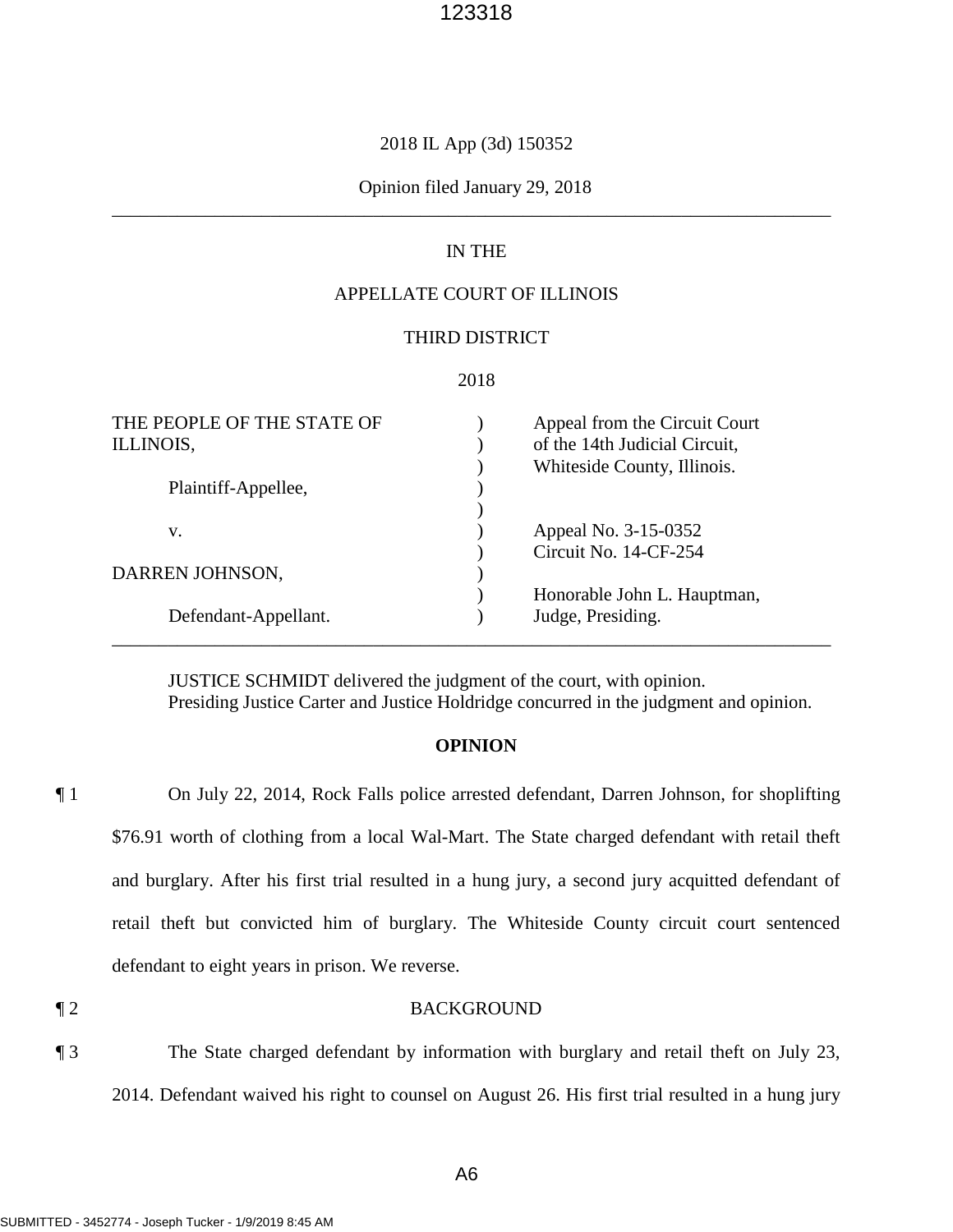\*\*\*. I am a firm believer \*\*\* in the collective memory of the jury. \*\*\* [A]nd I do not want you to be distracted by note taking." on October 22. His second trial began on November 18. Before opening statements, the trial court prohibited the jury from taking notes. The judge told the jury: "I do not allow note taking

- The two men "were kind of walking around with a bunch of stuff in their hands," and "they ¶ 4 During the State's case, Amanda Peppers testified that she saw defendant and another man inside the Rock Falls Wal-Mart on July 22, 2014, while she was shopping with her nephew. would kind of veer off in other directions" when Peppers approached them. As she left the store and walked to her car, Peppers saw the two men retrieve backpacks from behind vending machines outside the store's entrance. The men removed stolen items that they concealed in their clothes and placed them in the backpacks. Peppers called the police.
- 

¶ 5 Before police arrived, Peppers saw the men walk toward a Coinstar machine in the store's vestibule. After the men briefly reentered the store without their backpacks, Peppers saw defendant exit the store, retrieve his backpack, and walk toward the parking lot.

- to Peppers's call with Sergeant John Worcester and Officer Jarrett Ludwig at 7:16 p.m. While Worcester and Ludwig walked toward the store's entrance, Hollaway sat in the parking lot and without paying for them; defendant lowered his head and answered "yes." ¶ 6 Officer James Hollaway of the Rock Falls Police Department testified that he responded observed defendant retrieve his backpack from atop the Coinstar machine before he walked toward the parking lot. Hollaway stopped defendant to ask him if he took items from the store
- read defendant his *Miranda* rights with Worcester and Donna Courtney, the Wal-Mart manager, ¶ 7 Ludwig testified that he escorted defendant to the manager's office inside the store. He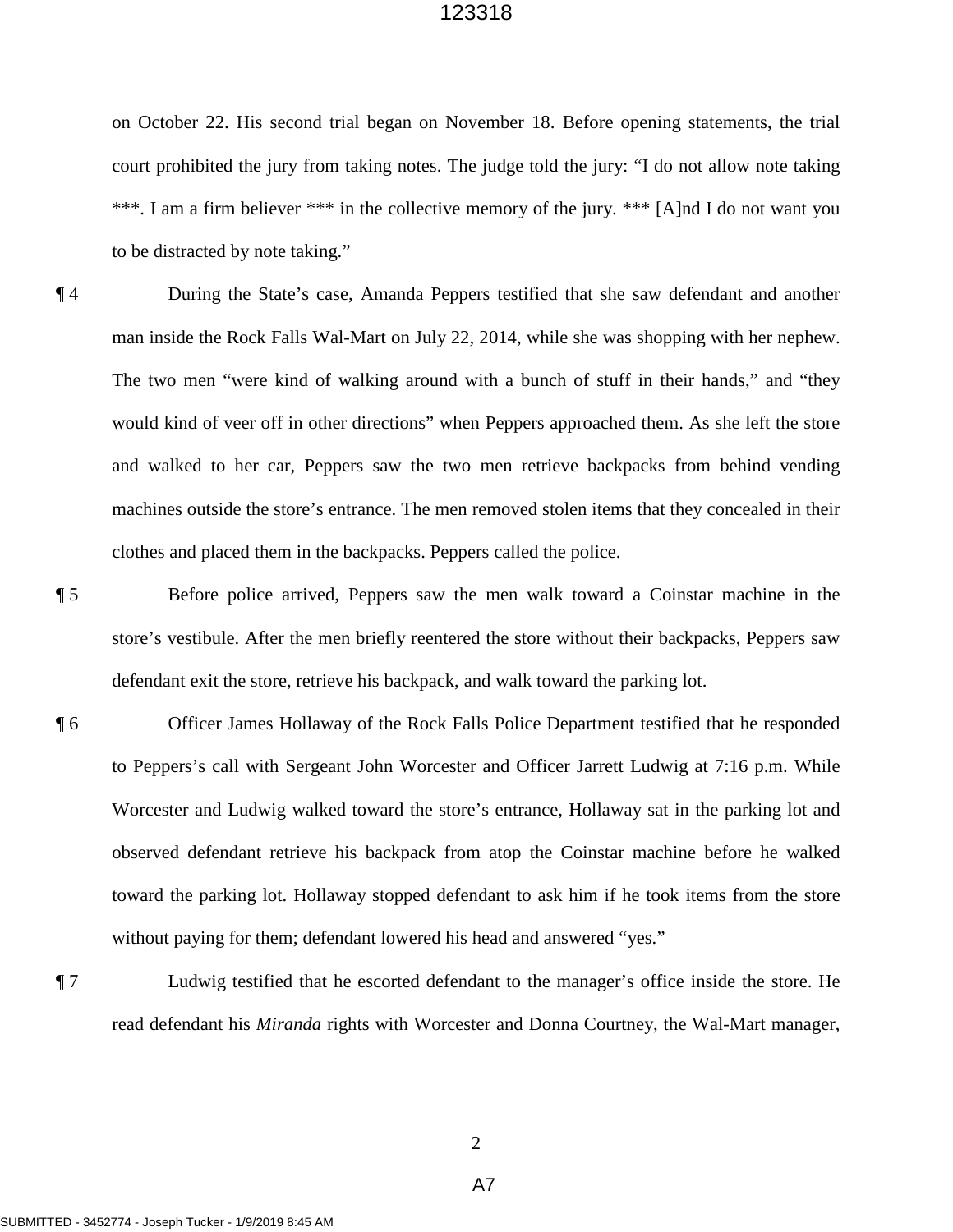present. Ludwig searched defendant and found 14 items of girls' clothing in his backpack and on his person.

 prohibited him from seeing their daughter unless he bought her school clothes. Courtney described defendant as "very distraught." He offered to clean the windows, clean the floor, or ¶ 8 Courtney testified that defendant told her he took the clothes because his ex-girlfriend provide whatever labor necessary to repay the store for the stolen clothes. Courtney processed a receipt showing the stolen items' retail value totaled \$76.91.

 his backpack when he left the store. Defendant elected not to testify on his own behalf. ¶ 9 She also copied footage from six surveillance cameras onto a digital versatile disc (DVD). None of the cameras covered the girls' clothing section. The State played portions of the DVD that contained footage from four of the six cameras. In relevant part, the video showed defendant entering the vestibule area, placing a backpack on the Coinstar machine, and retrieving

- ¶ 10 During the first day of deliberations, the jury sent the court four notes. The first note requested to see Peppers's written police statement (which the State did not admit into evidence) and to review Courtney's DVD. With the parties' consent, the court declined the jury's requests. The second note requested Ludwig's police report. The court declined the jury's request without objection. The third note reported that the jury reached a verdict on one charge but remained split on the other.
- ¶ 11 The jury's final note reported that the jury reached an impasse; the jury again requested to review Courtney's DVD to help resolve the deadlock. Without objection, the court again declined the jury's request to review the DVD. The court also issued a *Prim* instruction (see *People v. Prim*, 53 Ill. 2d 62, 71-76 (1972)). At 10:20 p.m. on November 19, the court sent the jury home.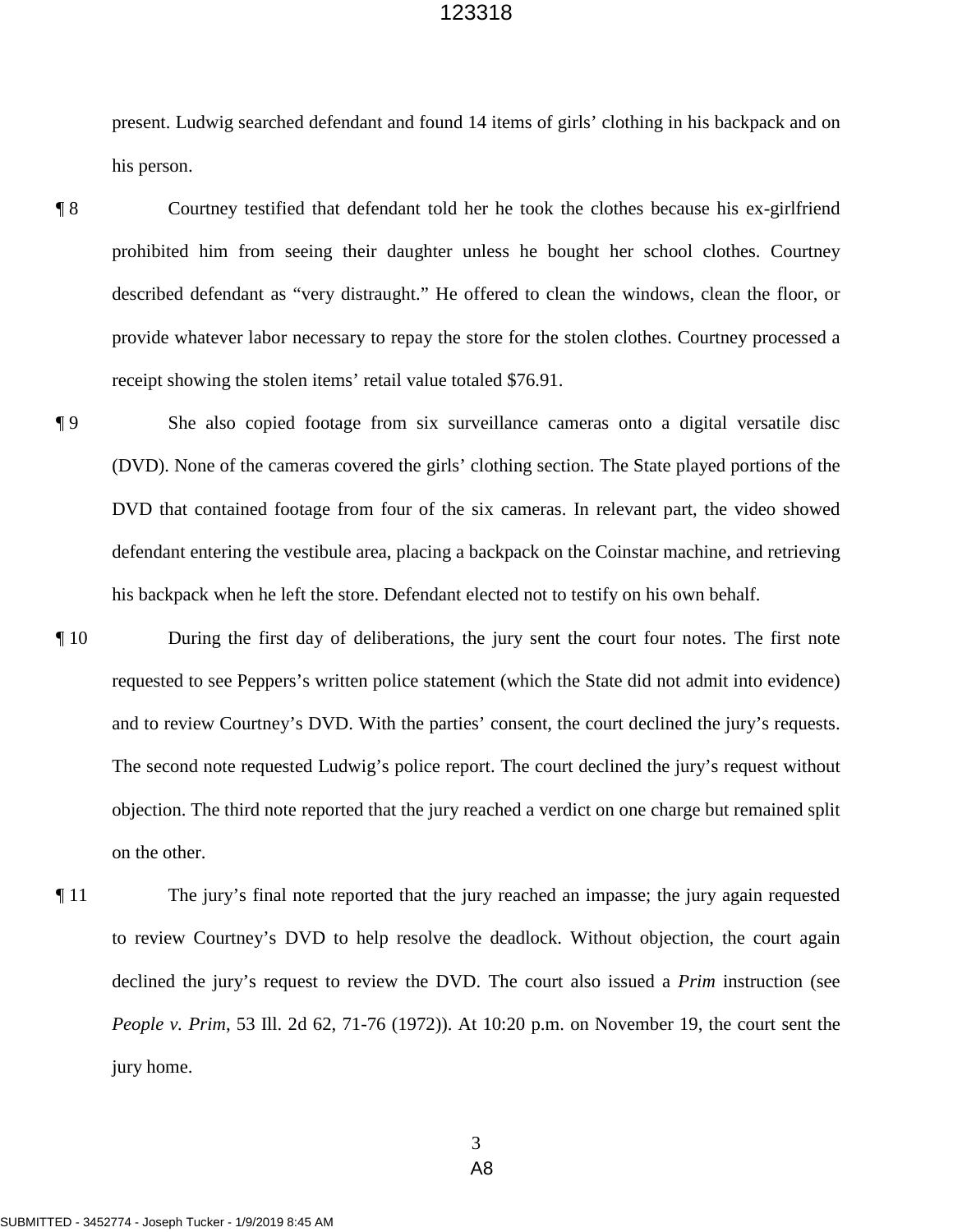- ¶ 12 Proceedings resumed at 9 a.m. the following morning. At 10:30 a.m., the jury returned its posttrial counsel pursuant to defendant's request. verdict. It found defendant not guilty of retail theft but guilty of burglary. The court appointed
- ¶ 13 The court denied defendant's posttrial motion before his sentencing hearing on March 27, 2015. Although burglary is a Class 2 felony with a three-to-seven-year sentencing range (720 defendant as a Class X offender because his criminal record contained prior theft and burglary ILCS 5/19-1(b) (West 2014); 730 ILCS 5/5-4.5-35(a) (West 2014)), the court sentenced felony convictions within 20 years. 730 ILCS 5/5-4.5-95(b) (West 2014). The court sentenced defendant to eight years in prison. It denied defendant's motion to reconsider his sentence on May 13, 2015.
- ¶ 14 On appeal, defendant raises four challenges. The first two challenges attack the sufficiency of the State's evidence on both burglary elements—entering the store without authority and intending to commit theft therein (720 ILCS 5/19-1 (West 2014)). Defendant also seeks a new trial because the court violated section 115-4(n) of the Code of Criminal Procedure of 1963 (Code) (725 ILCS 5/115-4(n) (West 2014)) when it prohibited jurors from taking notes during trial. Finally, he seeks to reduce his monetary assessments from \$557 to \$490 because the trial court "failed to grant the mandatory \$5-per-day credit against three [assessments]." We address the relevant issues below.
- 

### ¶ 15 ANALYSIS

### ¶ 16 I. Sufficiency of the Evidence

¶ 17 Defendant does not dispute the facts underlying his conviction. Instead, he claims that they cannot support a burglary conviction as a matter of law. The crux of his argument is that he *could not* enter Wal-Mart "without authority" because he entered and exited the store during

4

A9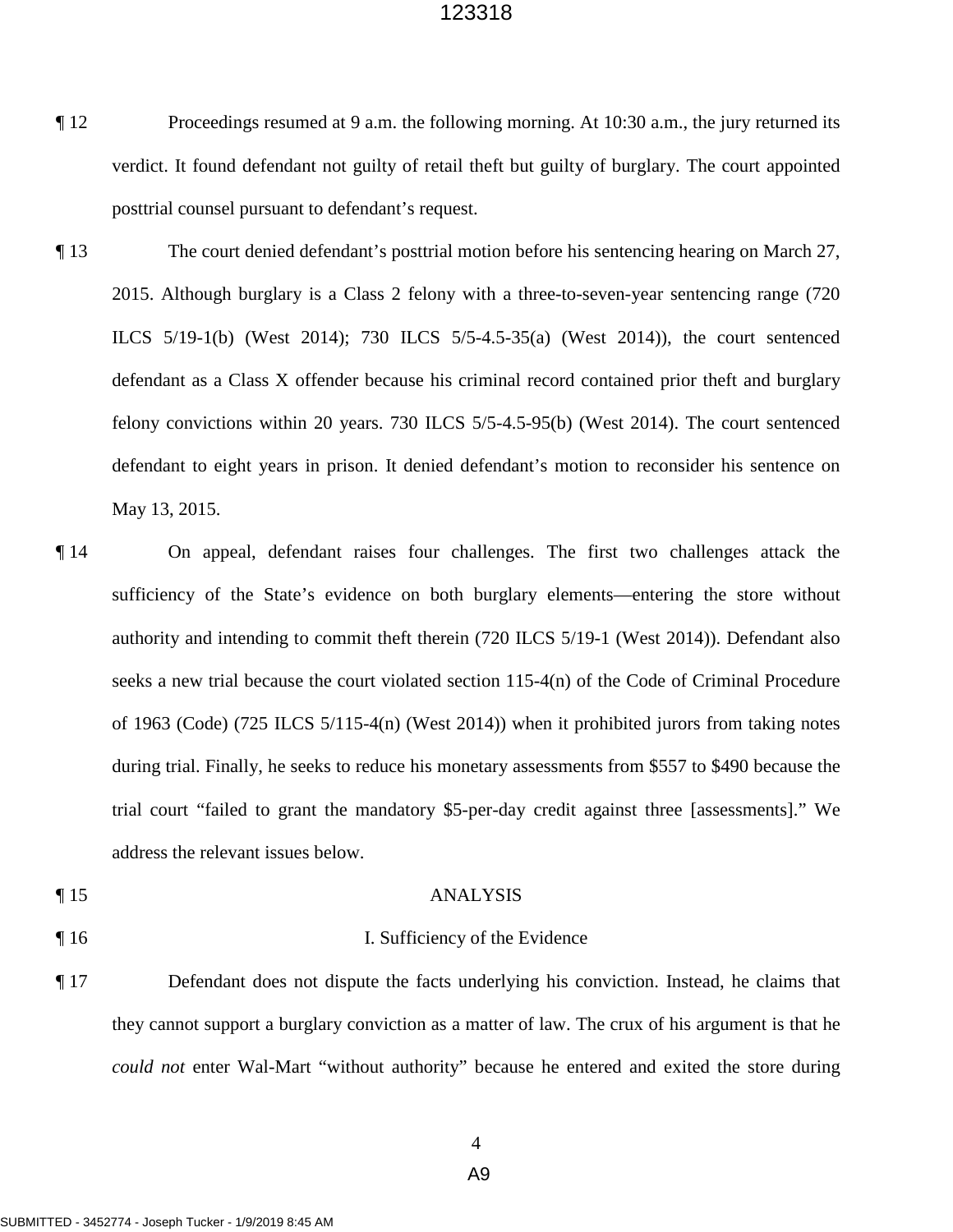business hours and remained in designated public areas. This argument presents a question of statutory construction that we review *de novo*. *People v. Bradford*, 2016 IL 118674, ¶¶ 14-15.

- ¶ 18 The burglary statute identifies two ways in which a person commits the offense: "A person commits burglary when without authority he or she knowingly enters or without authority remains within a building, \*\*\* or any part thereof, with intent to commit therein a felony or theft." 720 ILCS 5/19-1(a) (West 2014). To commit either manifestation of burglary, the offender must lack authority to be present within the building.
- the public, then leaves during business hours, is guilty of ordinary retail theft." *Id.*  ¶ 19 Defendant relies on *Bradford*, 2016 IL 118674, where our supreme court held that an offender commits "burglary by remaining" only if "he exceeds his physical authority to be on the premises." *Id.* ¶ 31. Defendant claims *Bradford* applies to either manifestation of burglary: "[A]n individual who enters a building lawfully, shoplifts merchandise within areas which are open to
- a manner inconsistent with the authority originally granted." *People v. Wilson*, 155 Ill. 2d 374, 378 (1993). According to the State, shoplifters who form the intent to steal before entering a ¶ 20 The State argues that defendant never entered the building lawfully; therefore, *Bradford*  does not require reversal. The State relies on the "limited-authority doctrine," which states that "one's otherwise valid authority to be in certain premises is vitiated when that individual acts in store lack authority to enter. They commit burglary the instant they cross the building's threshold.
- 

#### ¶ 21 A. The Limited Authority Doctrine

¶ 22 The limited authority doctrine, relied upon by the State, took shape before Illinois passed its retail theft statute in 1975 (720 ILCS 5/16-25 (West 2014)). In *People v. Schneller*, 69 Ill. App. 2d 50 (1966), the State charged defendant with burglary after he stole antique guns from a

# A10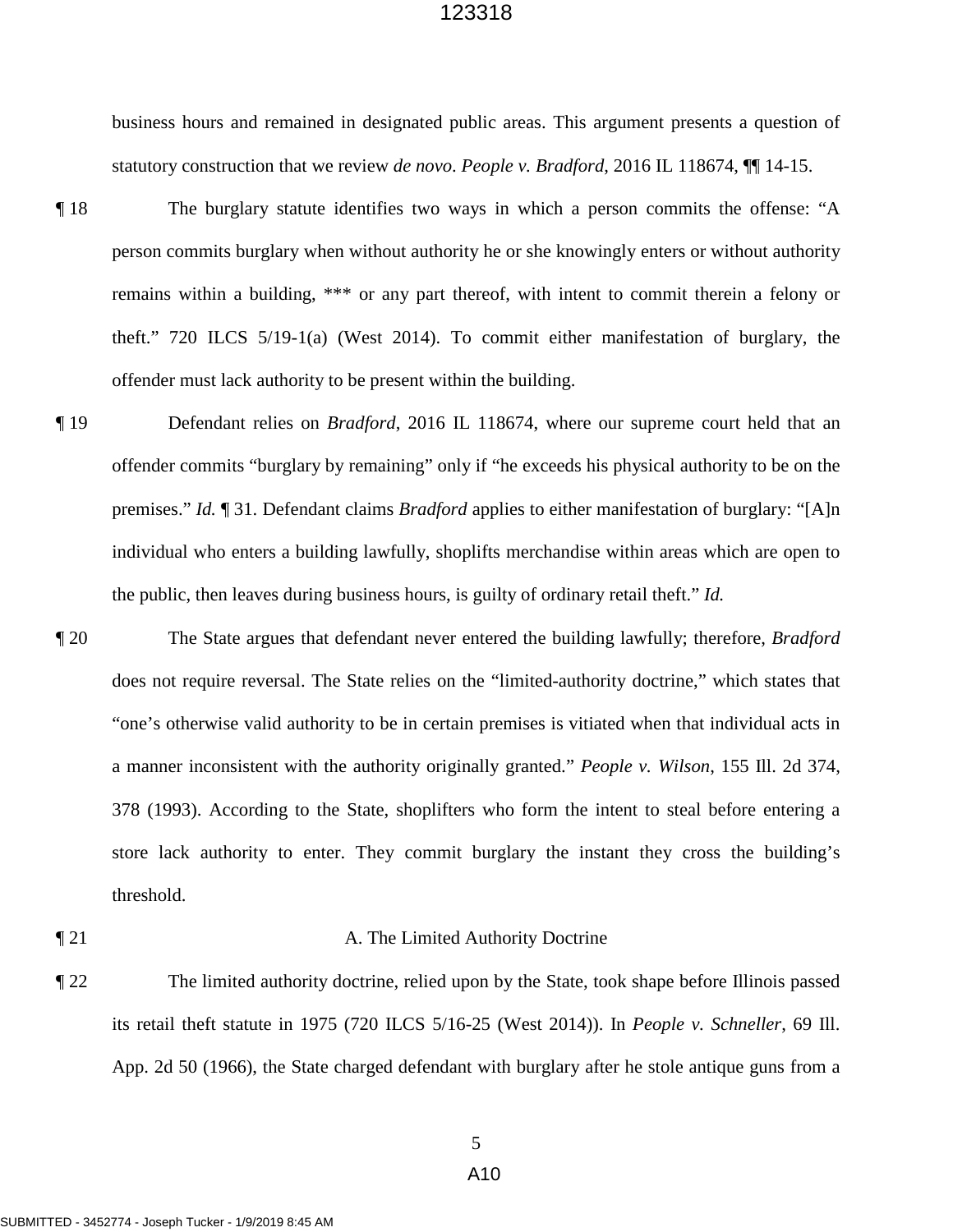*Schneller*, as there the court addressed materially different facts. public museum's showcase. Police responded to an alarm at the museum. They found a screwdriver, long-nosed pliers, sunglasses, a handkerchief, a flashlight, an automatic pistol, and the previously displayed antique guns in a duffle bag on the floor. A museum employee testified that he encountered the defendant after working hours two days prior—in a restricted area where the museum stored "prized possessions." Although defendant attempted the heist during working hours, the court held that "it would be contrary to reason and ordinary human understanding" to conclude the defendant possessed authority to enter the museum for "unlawful or criminal" purposes. *Id.* at 54. For clarity's sake, we make clear that we are not questioning the holding in

- ¶ 23 Two years later, our supreme court applied the doctrine in *People v. Weaver*, 41 Ill. 2d 434 (1968). In *Weaver*, police discovered the defendant standing near an open laundromat vending machine. Police found keys to the vending machine inside the defendant's vehicle and \$50 worth of coins in his pockets. The court held that "authority to enter a business building, or other building open to the public, extends only to those who enter with a purpose consistent with the reason the building is open." *Id.* at 439. Notably, the defendants in *Schneller* and *Weaver*  both used burglary tools to access nonpublic areas—a locked museum display and a vending machine. These facts distinguish those cases from the one before us.
- 

### ¶ 24 B. *Bradford* and Retail Theft

¶ 25 The supreme court recently held that the limited authority doctrine does not apply in "burglary by remaining" shoplifting cases. *Bradford*, 2016 IL 118674. In *Bradford*, the defendant walked into a Wal-Mart with another man and immediately stole two DVDs from a display near the cash registers. He took these DVDs to the customer service desk and "exchanged" them for a Wal-Mart gift card. Next, he walked to the men's clothing department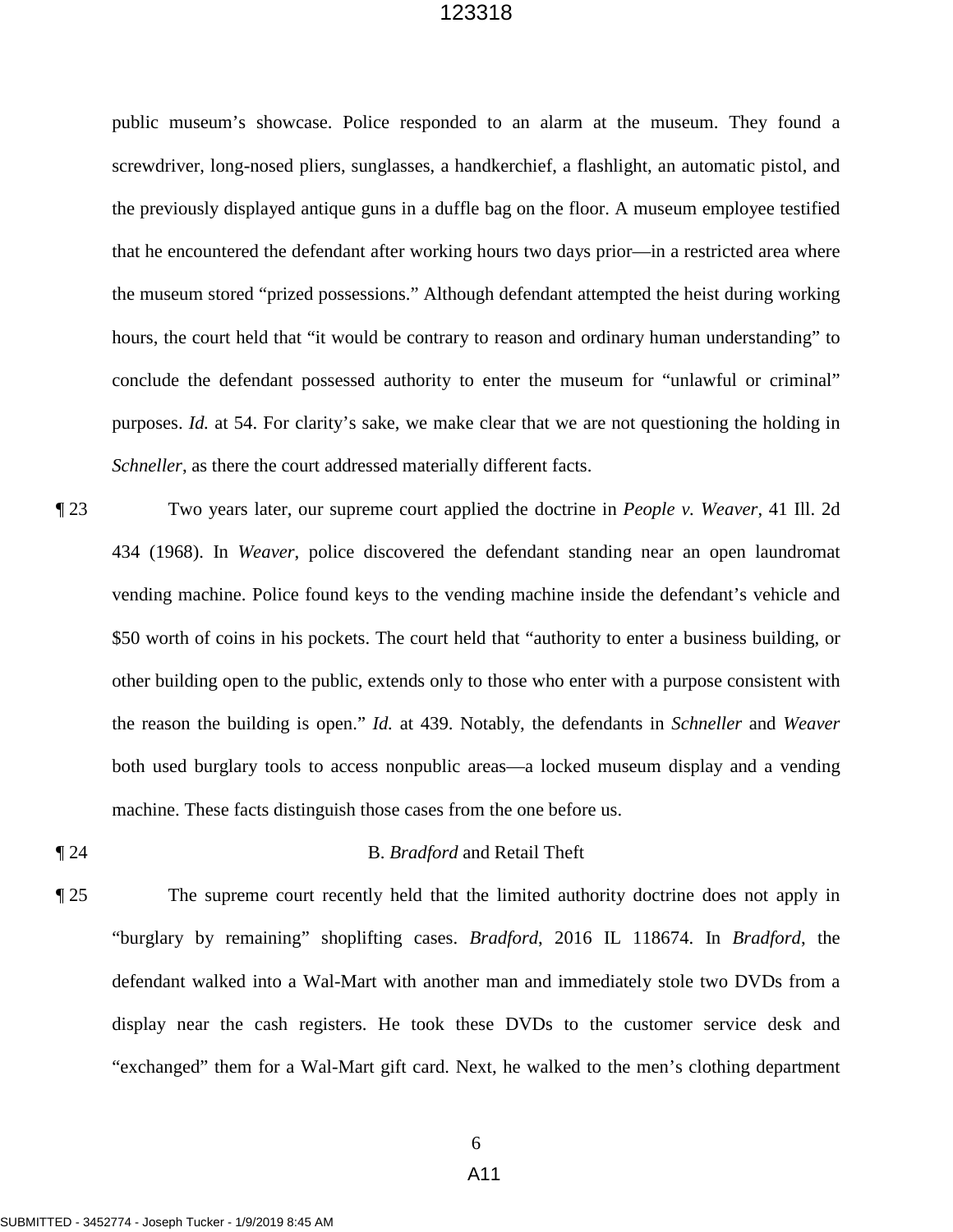where he selected a hat, removed the price tag, and wore it. He then retrieved a pair of shoes presumably to represent that he already purchased the shoes. He wore the hat and carried the shoes to the cash registers, where he rejoined the other man. He paid for the man's merchandise from the shoe department and placed them in a Wal-Mart bag that he concealed in his pocket with the gift card he received in exchange for the DVDs and exited the store without paying for the hat or shoes.

- ¶ 26 The appellate court, citing *Weaver*, applied the limited authority doctrine and held that the defendant remained in the store without authority once he formed the intent to shoplift. *People v. Bradford*, 2014 IL App (4th) 130288,  $\P$  31, 33-34. The supreme court reversed the appellate court's decision.
- after enacting the burglary statute and 7 years after *Weaver*. Based on this timeline, "it strains with burglary by remaining would "effectively negat[e] the retail theft statute." *Id.* ¶ 27. Because stores are often "building[s]" or trailers (720 ILCS 5/19-1(a) (West 2014)), virtually every retail ¶ 27 The court emphasized that the legislature enacted the retail theft statute in 1975, 14 years logic to presume that the legislature intended most incidents of retail theft to be prosecuted as burglaries." *Bradford*, 2016 IL 118674, ¶ 28. The court reasoned that charging every shoplifter theft would also constitute a burglary if one's "authority" hinged on whether he or she intended to shoplift merchandise.
- Ill. App. 3d 274, 278 (1996); *People v. Smith*, 264 Ill. App. 3d 82, 87 (1994); *People v. Hopkins*, 229 Ill. App. 3d 665, 670-71 (1992); *People v. Stager*, 168 Ill. App. 3d 457, 459 (1988); *People*  ¶ 28 To be fair, a long line of cases supports the State's position that one who intends to commit retail theft lacks authority to enter a store. See, e.g. *People v. Rudd*, 2012 IL App (5th) 100528, ¶ 13; *People v. Bridgewater*, 388 Ill. App. 3d 787, 801 (2009); *People v. Szydloski*, 283

A12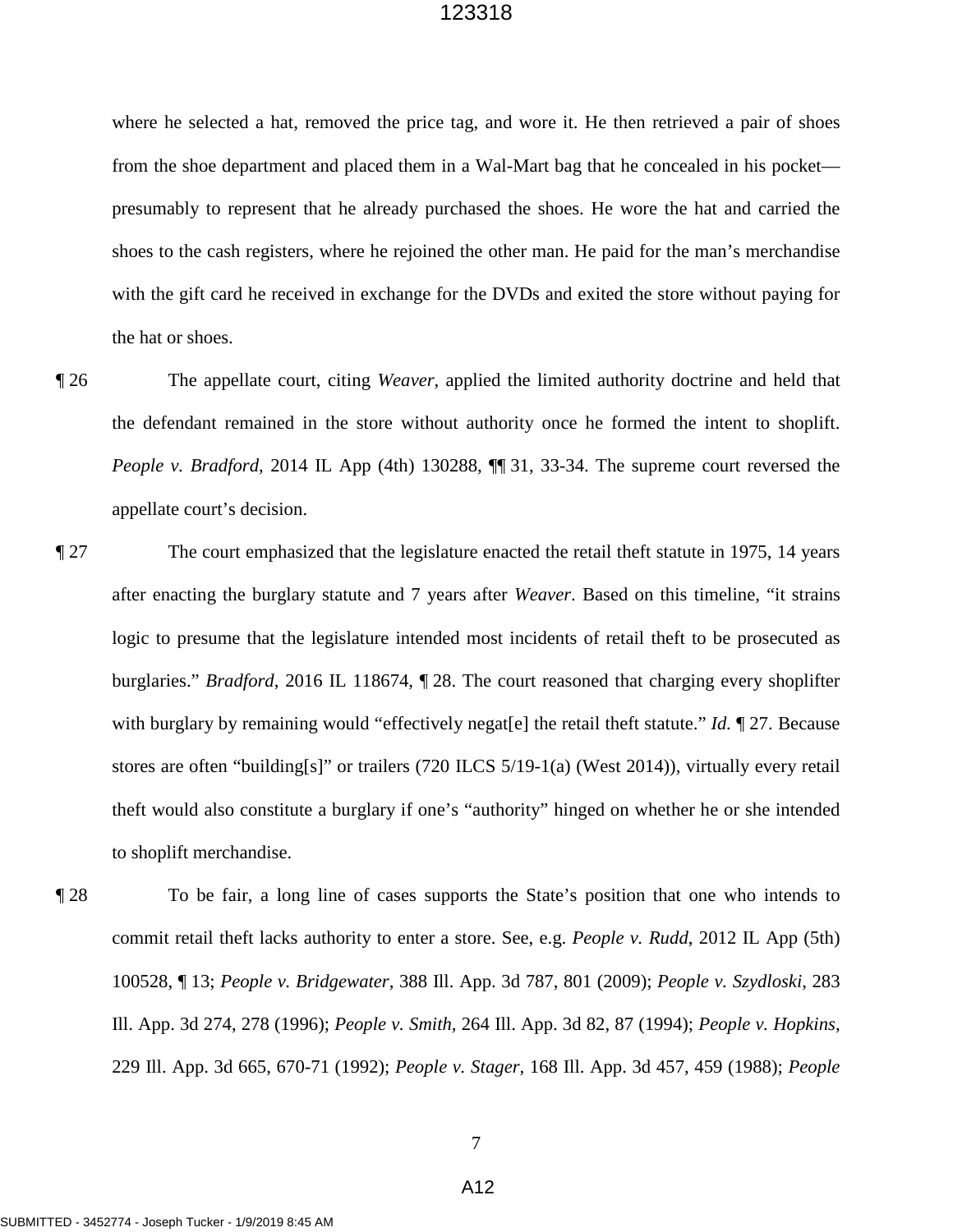*v. Boose*, 139 Ill. App. 3d 471, 473 (1985). As explained below, we feel that *Bradford* changes the law and effectively overrules the law upon which the State relies.

- stole the property. *Id.*; *Bradford*, 2016 IL 118674, ¶ 27. A first-time minor shoplifting offense The retail the ft statute's punishments range from a Class A misdemeanor to a Class 2 felony. 720 ILCS 5/16-25 (West 2014). The statute considers several factors, including the value and nature of the stolen merchandise, the defendant's criminal history, and how the defendant under the retail theft statute could warrant up to 364 days in jail.
- factors." *Bradford*, 2016 IL 118674, 127. Thus, the limited authority doctrine provides a ¶ 30 On the other hand, the burglary statute "does not consider any of these proportionality prosecutor discretion to charge and convict a first time offender who enters a store with intent to steal a candy bar with burglary, a felony, or retail theft, a misdeameanor. Courts should not interpret criminal statutes to provide prosecutors unbridled discretion to arbitrarily charge some shoplifters with Class 2 felony burglary and others with Class A misdemeanor retail theft under similar circumstances; " 'prosecutorial discretion is not a reason for courts to give improbable breadth to criminal statutes.' " *Freeman v. Quicken Loans, Inc.*, 566 U.S. 624, 633 (2012) (quoting *Abuelhawa v. United States*, 556 U.S. 816, 823 n. 3 (2009)).
	- ¶ 31 Another reason not to "give improbable breadth" to our burglary statute in retail theft ILCS 5/16-25(a)(3) (West 2014). It also covers situations where shoplifters knowingly use a "theft detection shielding device," which is "any laminated or coated bag or device designed and cases is that the retail theft statute occupies the field of shoplifting crimes. Particularly relevant to this case, the statute covers situations where shoplifters knowingly transfer merchandise "to any other container with the intention of depriving the merchant of the full retail value." 720 intended to shield merchandise from detection by an electronic or magnetic theft alarm sensor."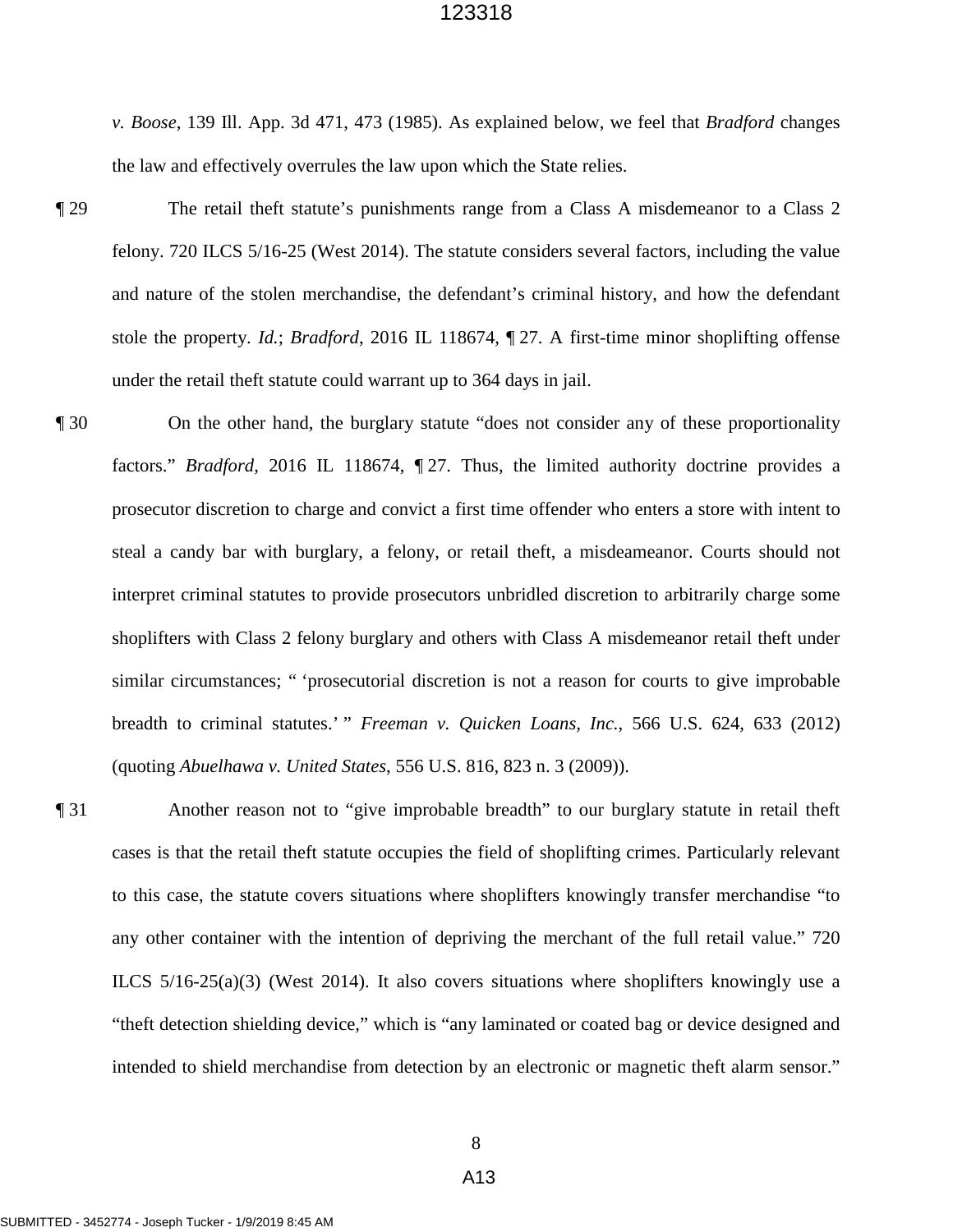*Id.* § 16-25(a)(7), (e). Obviously, persons who enter a store with any of these items formed the intent to commit theft before entering. The statute contemplates all manifestations of retail theft, regardless of whether shoplifters form the requisite intent before or after entering the store.

¶ 32 C. *Bradford*'s Application to the Instant Case

- one's authority to enter either. We suspect that it is a miniscule percentage of shoplifters who ¶ 33 The State claims that this case is distinguishable from *Bradford* because the State charged defendant with "burglary by entering," whereas *Bradford* addressed "burglary by remaining." This attempt to distinguish *Bradford* does not logically follow the supreme court's rationale. Under either manifestation of burglary, the offender must lack "authority." If forming the intent to shoplift does not revoke one's authority to remain in a store, then it cannot logically revoke form the intent to steal only after entering a store.
- Code § 221.1 (Explanatory Note). In other words, burglary aims to punish circumstances where a ¶ 34 The State's position also ignores the purpose for criminalizing burglary. The "crime of burglary reflects a considered judgment that especially severe sanctions are appropriate for criminal invasion of premises under circumstances likely to terrorize occupants." Model Penal trespass and unwelcomed criminal intent combine to harm the victim more than either individual crime; the whole is greater than the sum of its parts.
- ¶ 35 Applying the limited authority doctrine to shoplifting cases disregards the purpose of criminalizing burglary, negates the retail theft statute, and conflicts with *Bradford*. We hold that *Bradford*'s physical authority test applies to all retail theft cases, regardless of when the defendant forms the intent to shoplift.
- 

¶ 36 In this case, the State alleged that defendant stole \$76.91 worth of merchandise from Wal-Mart. Defendant entered the store during its business hours, remained in public areas while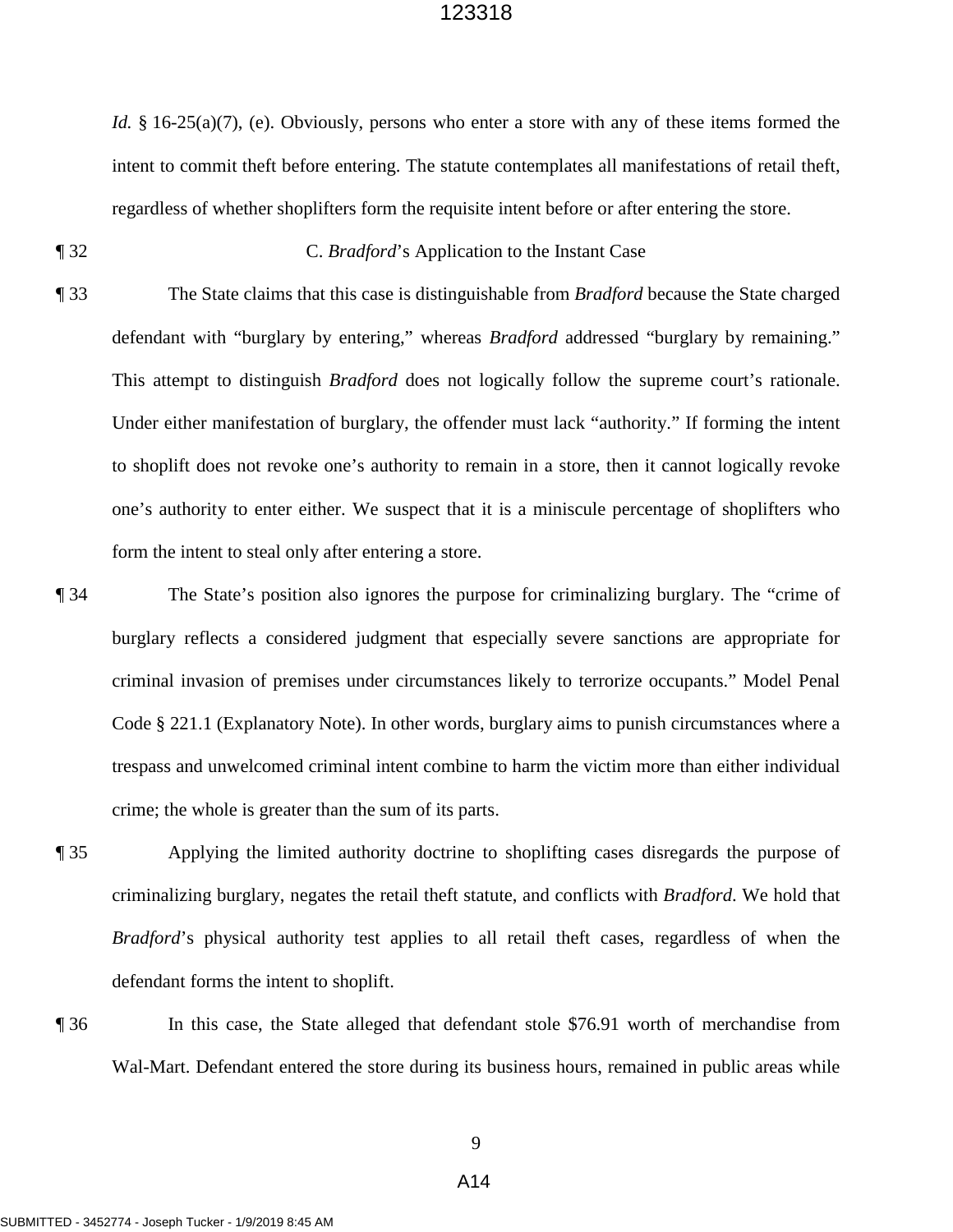inside, and left the store before it closed. He never exceeded his physical authority. We reverse his burglary conviction.

#### ¶ 37 II. Juror Note Taking

¶ 38 Although we need not decide the other issues presented, we feel compelled to briefly address defendant's claim regarding juror note taking. Before opening statements, the trial court told the jury:

> testimony and I, I am a firm believer in the collective memory of the better notes than me. Well that's what the whole process is about, is to work through these things collectively, and I do not want you to be "I, I do not allow note taking and I have a, I have a reason for this. I am a firm believer in the ability of jurors to remember the jury. That's why we have 12 people, I mean it's, it's meant to be give and take and that sort of thing, and my concern about taking notes is that sometimes people are so busy concentrating on taking, on writing down what was said that they may miss something else that was said. Or, somebody might be worried that, well, this lady or this man took distracted by note taking."

 defendants' constitutional rights to fair trials. It is also the jurors' right. See *People v. Layhew*, 139 Ill. 2d 476, 492-93 (1990). Trial courts lack discretion to ignore this direct mandate. ¶ 39 Section 115-4(n) of the Code states, *inter alia*: "The members of the jury *shall* be entitled to take notes during the trial, and the sheriff \*\*\* shall provide them with writing materials for this purpose." (Emphasis added.) 725 ILCS 5/115-4(n) (West 2014). This statutory provision is mandatory. *People v. Strong*, 274 Ill. App. 3d 130, 135-37 (1995). It is a measure to protect

10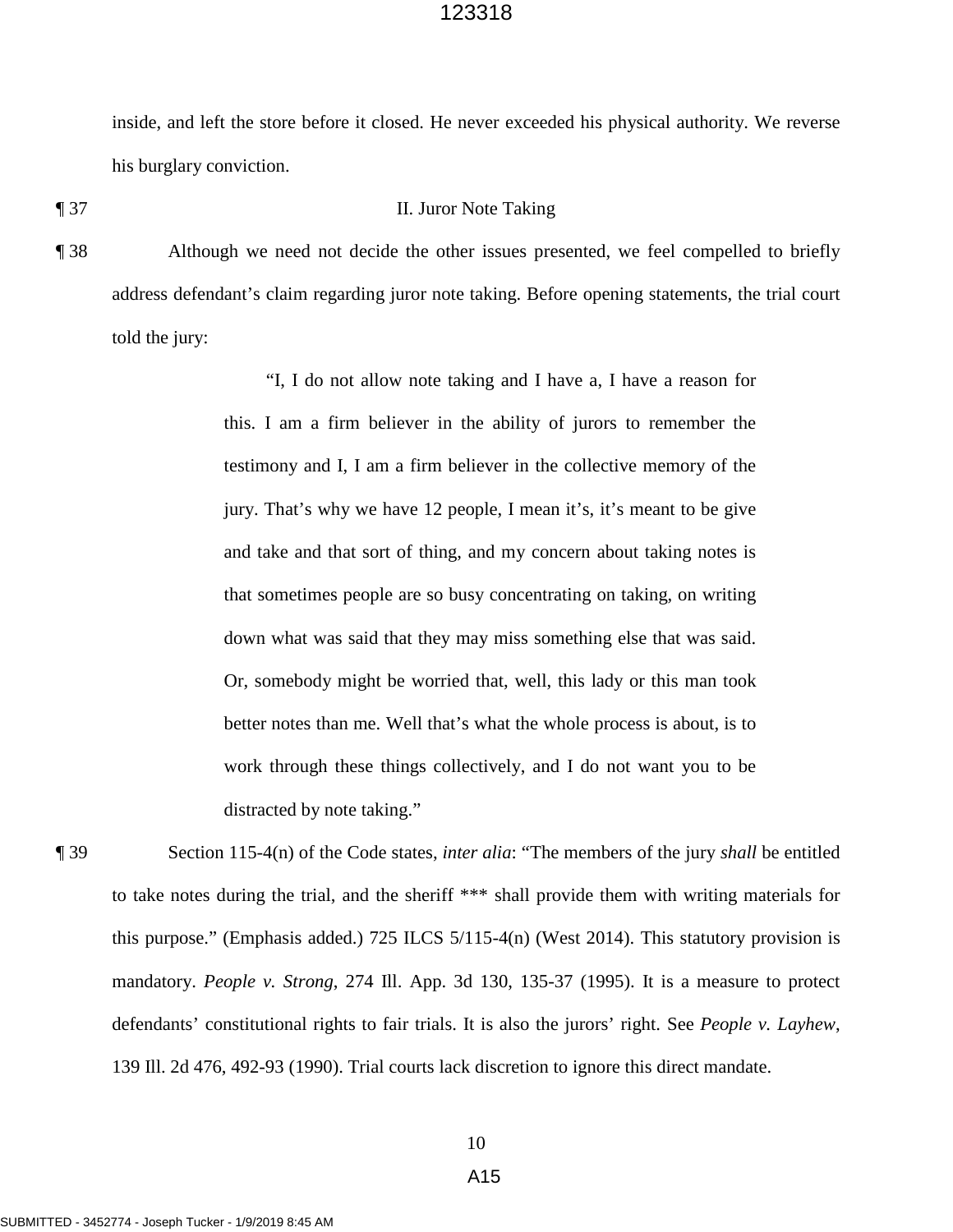| $\P$ 40 | <b>CONCLUSION</b>                                                                    |  |  |  |
|---------|--------------------------------------------------------------------------------------|--|--|--|
| $\P$ 41 | For the foregoing reasons, we reverse the judgment of the circuit court of Whiteside |  |  |  |
|         | County.                                                                              |  |  |  |
| $\P$ 42 | Reversed.                                                                            |  |  |  |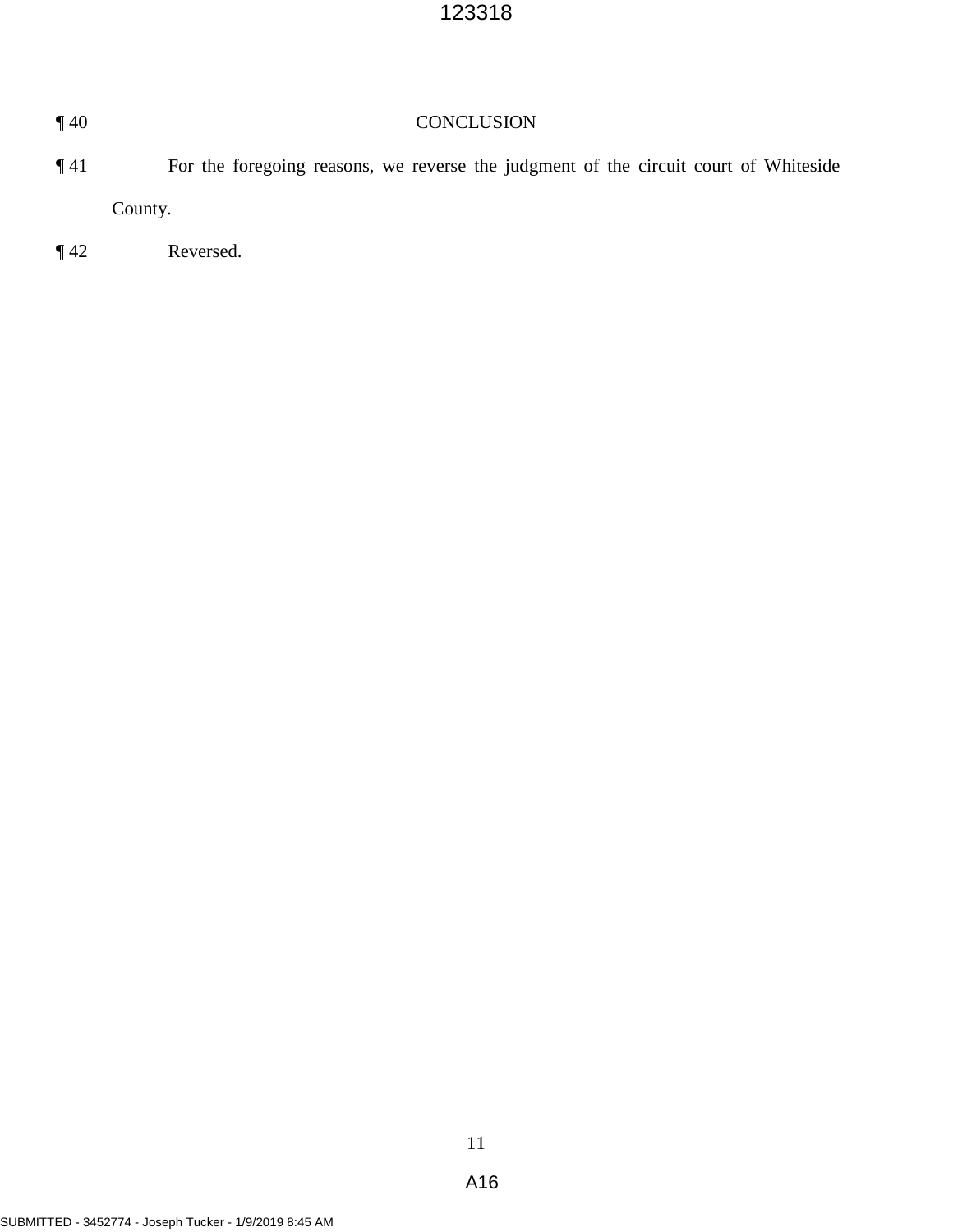# IN THE CIRCUIT COURT OF THE FOURTEENTH JUDICIAL CIRCUIT WHITESIDE COUNTY, ILLINOIS

| PEOPLE OF THE STATE OF ILLINOIS |  |
|---------------------------------|--|
|                                 |  |

 $\mathsf{vs.}$  )

DARREN JOHNSON,

NO. 14CF254

DATE

NOTICE OF APPEAL

An appeal is taken from the judgment described below:

1. Court to which appeal is taken: Appellate Court of Illinois, Third Appellate District

Defendant.

- 2. Name and address of appellant: DARREN JOHNSON Illinois Department of Corrections
- 3. Name and address of attorney for appellant: Appellant is indigent, has no attorney and requests the appointment of an attorney.
- 4. Date of judgment or order being appealed: November 20, 2014 - Finding of Guilty; and March 27, 2015 - Denial of Motion for New Trial March 27, 2015 - Sentence; and May 13, 2015 - Denial of Motion to Reconsider
- 5. Offense of which convicted or nature of order: Finding of Guilty for offense(s) of Burglary Denial of Motion for New Trial Sentencing Order - March 27, 2015 Denial of Motion to Reconsider - May 13, 2015
- 6. Sentence: Burglary - 8 years DOC + 2 MSR

DARKEN JOHNSON, Defendant

 $B\sqrt{2}$ . ames F. Heuerman ublic Defender

Dated: May 19, 2015

 $A. 3. 7 - 267$ A17

**CLER** 

FILED CIRCUIT COURT WHITESIDE COUNTY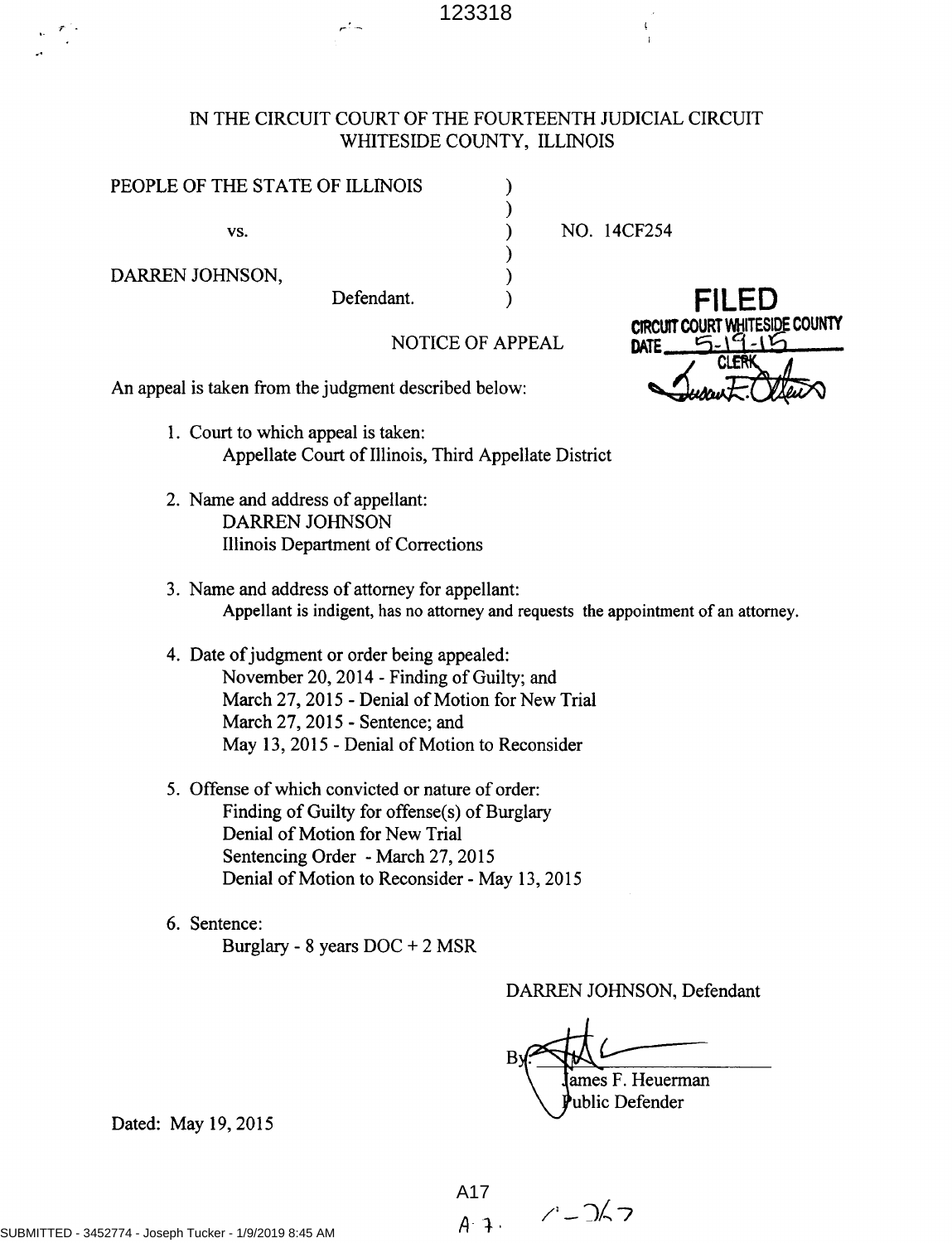$\tilde{\mathcal{L}}^{(2)}$  .

 $\zeta$ 

 $\bar{z}$ 

James F. Heuerman Public Defender Whiteside County Courthouse Morrison, IL 61270 (815) 772-5191

 $\ddot{\phantom{a}}$ 

,~'•

 $\hat{\phantom{a}}$ 

 $C - 268$